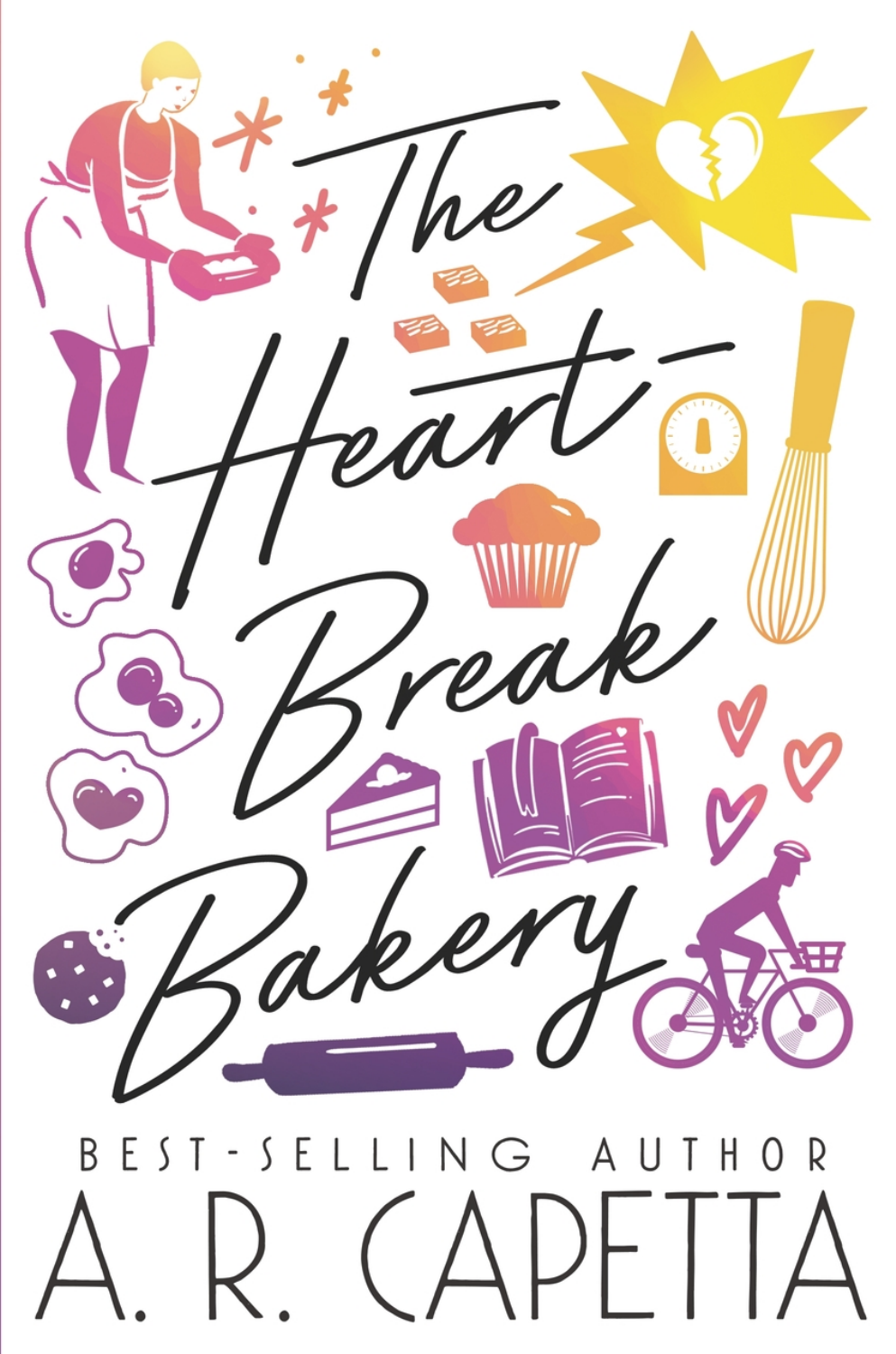The Heartbreak Bakery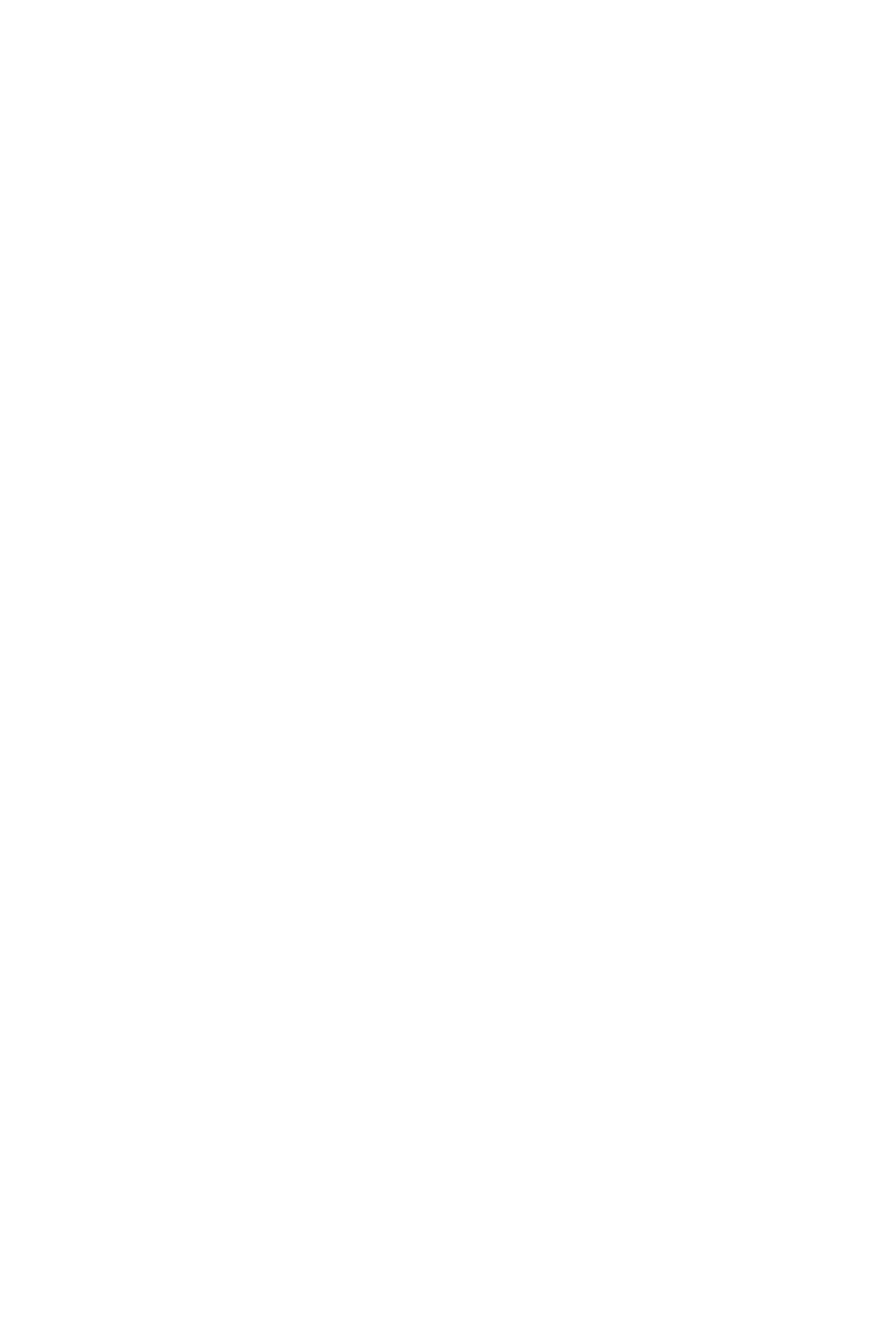

# A. R. CAPETTA

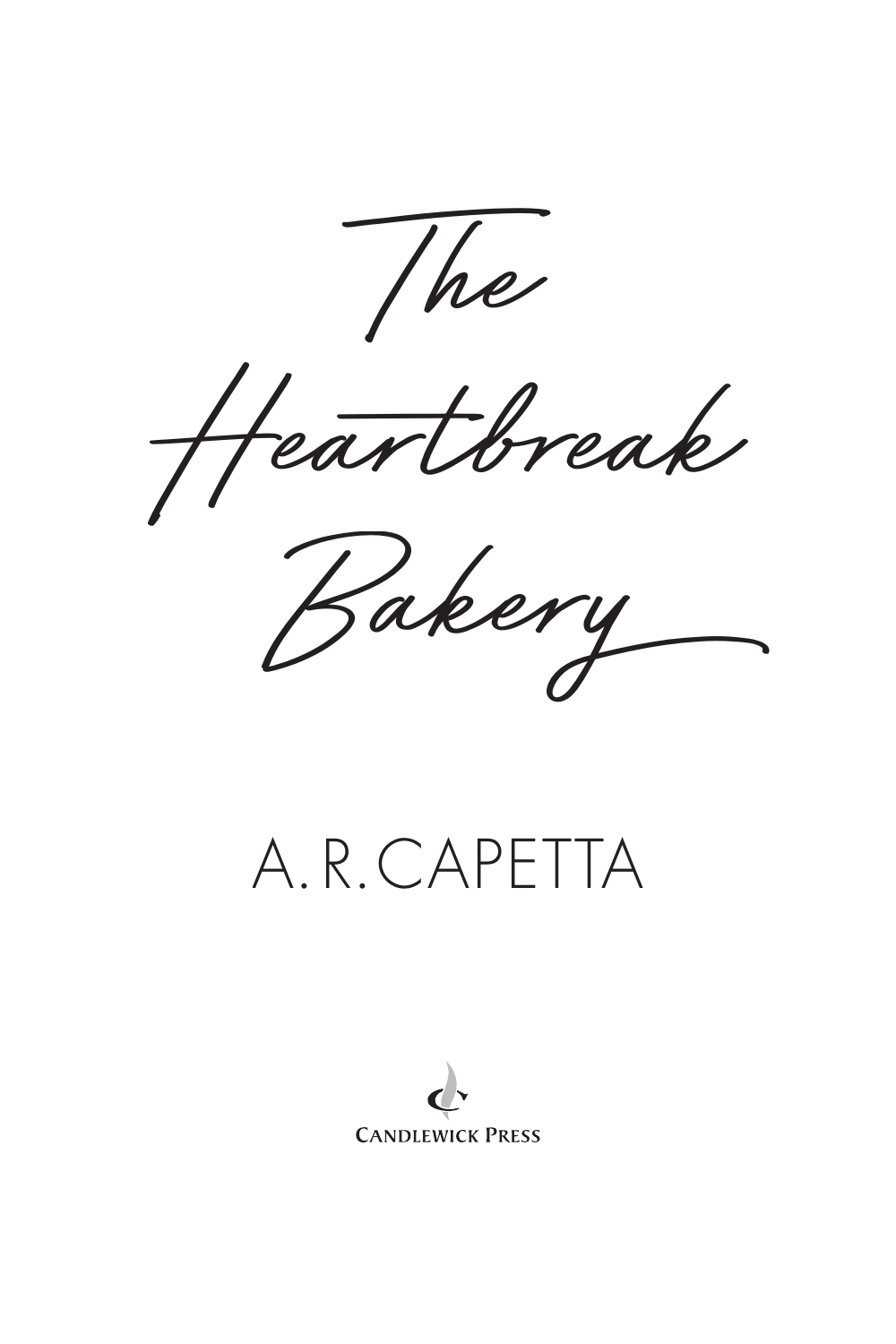This is a work of fiction. Names, characters, places, and incidents are either products of the author's imagination or, if real, are used fictitiously.

Copyright © 2021 by A. R. Capetta

All rights reserved. No part of this book may be reproduced, transmitted, or stored in an information retrieval system in any form or by any means, graphic, electronic, or mechanical, including photocopying, taping, and recording, without prior written permission from the publisher.

First edition 2021

Library of Congress Catalog Card Number pending ISBN 978-1-5362-1653-0

21 22 23 24 25 26 LBM 10 9 8 7 6 5 4 3 2 1

Printed in Melrose Park, IL, USA

This book was typeset in Warnock Pro.

Candlewick Press 99 Dover Street Somerville, Massachusetts 02144

www.candlewick.com



A JUNIOR LIBRARY GUILD SELECTION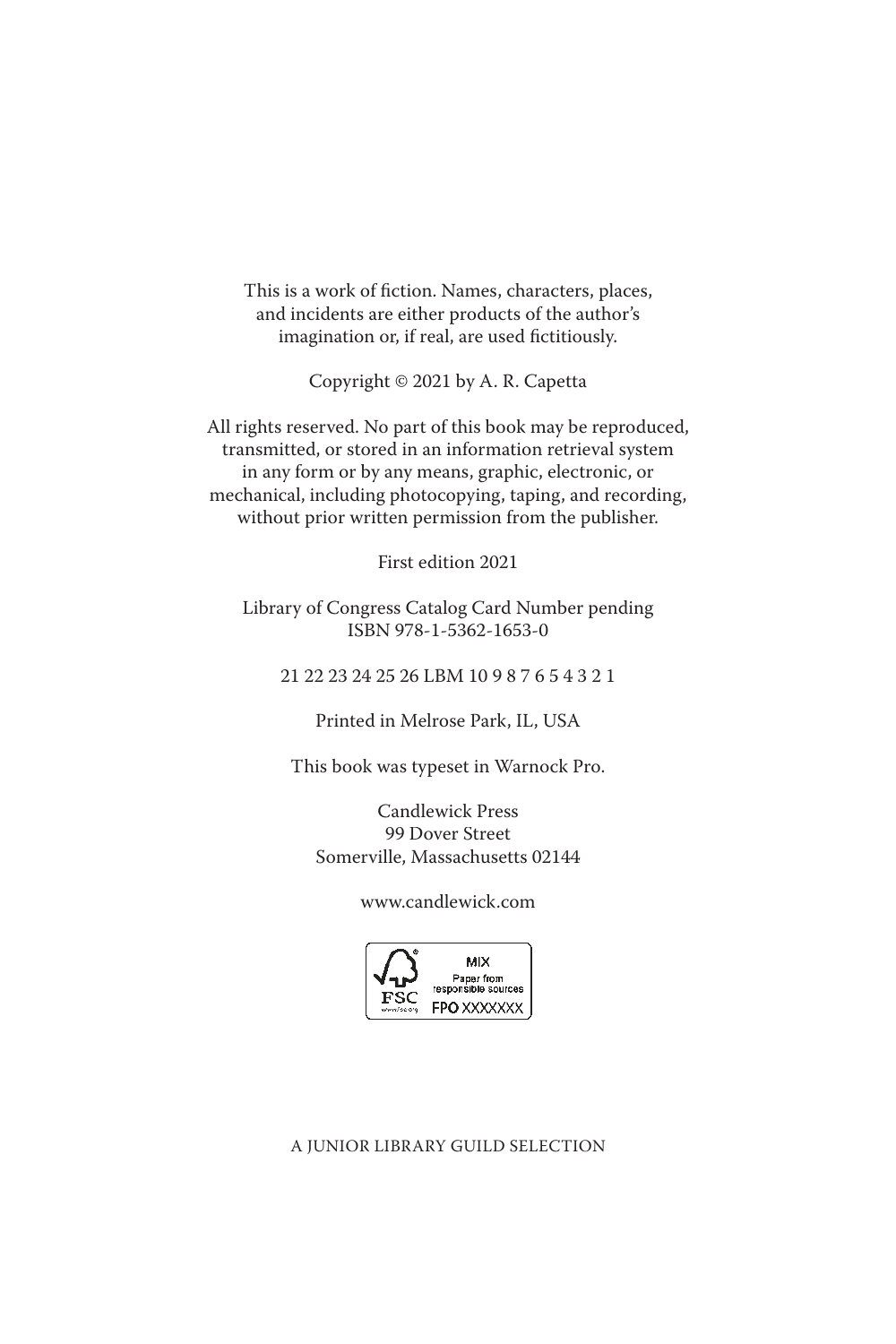Cory all of the love stories are for you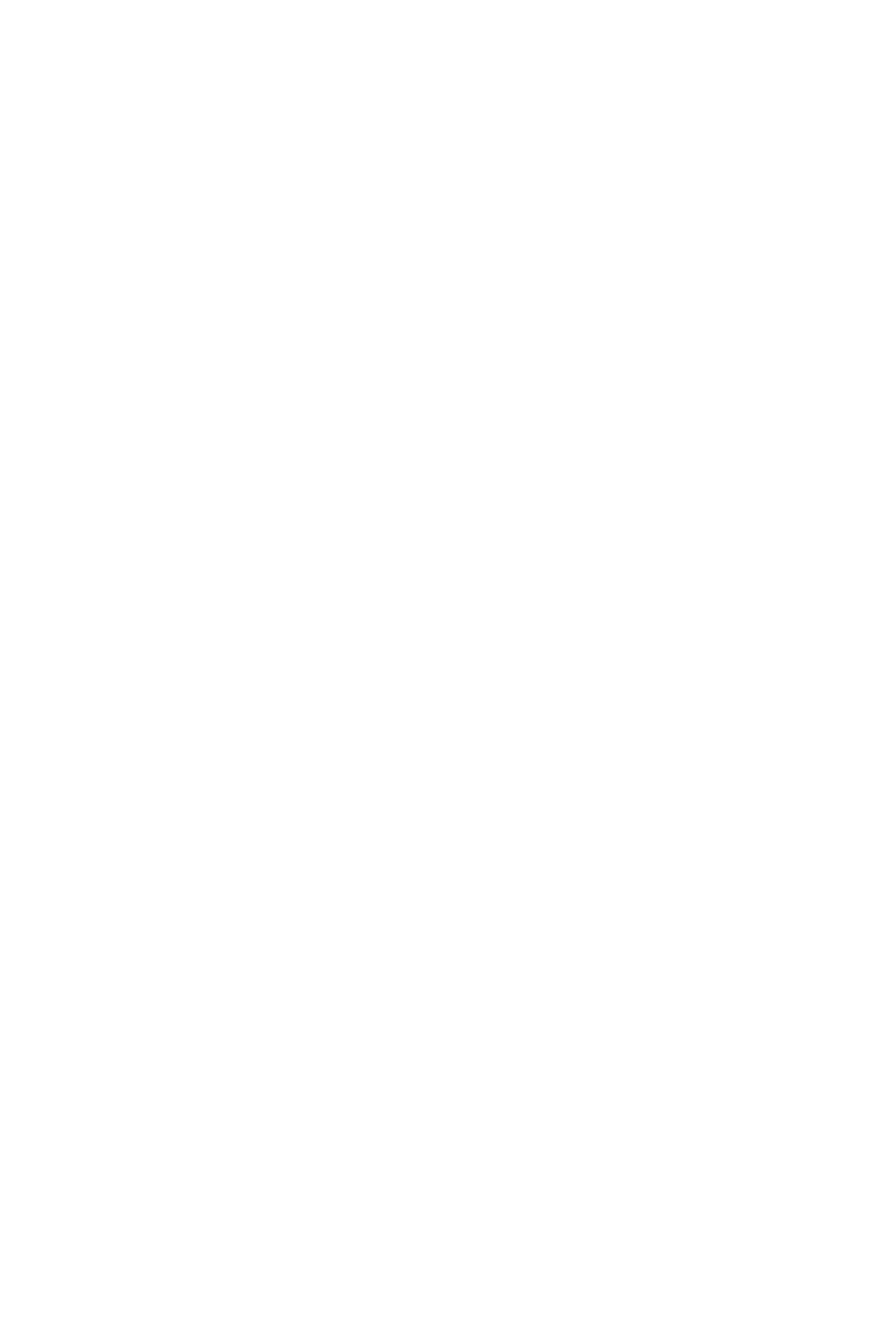## 1

The splintered crack of my egg on the counter sounds like an ending. I raise my hand and tip the runny liquid into the bowl, letting the yolk slip out. It's bright, orange, unbroken. It's beautiful, and I want to keep it that way.

Maybe forever.

But I have to whisk it, and with a few turns of my wrist the batter swallows it up. The yolk disappears like it was never there.

I dump the dry ingredients in with the wet, then check my recipe card for the fourth time. Red velvet. My hands know how to do this. Snap the bowl into place on the stand mixer. Stir on the lowest setting until everything barely swirls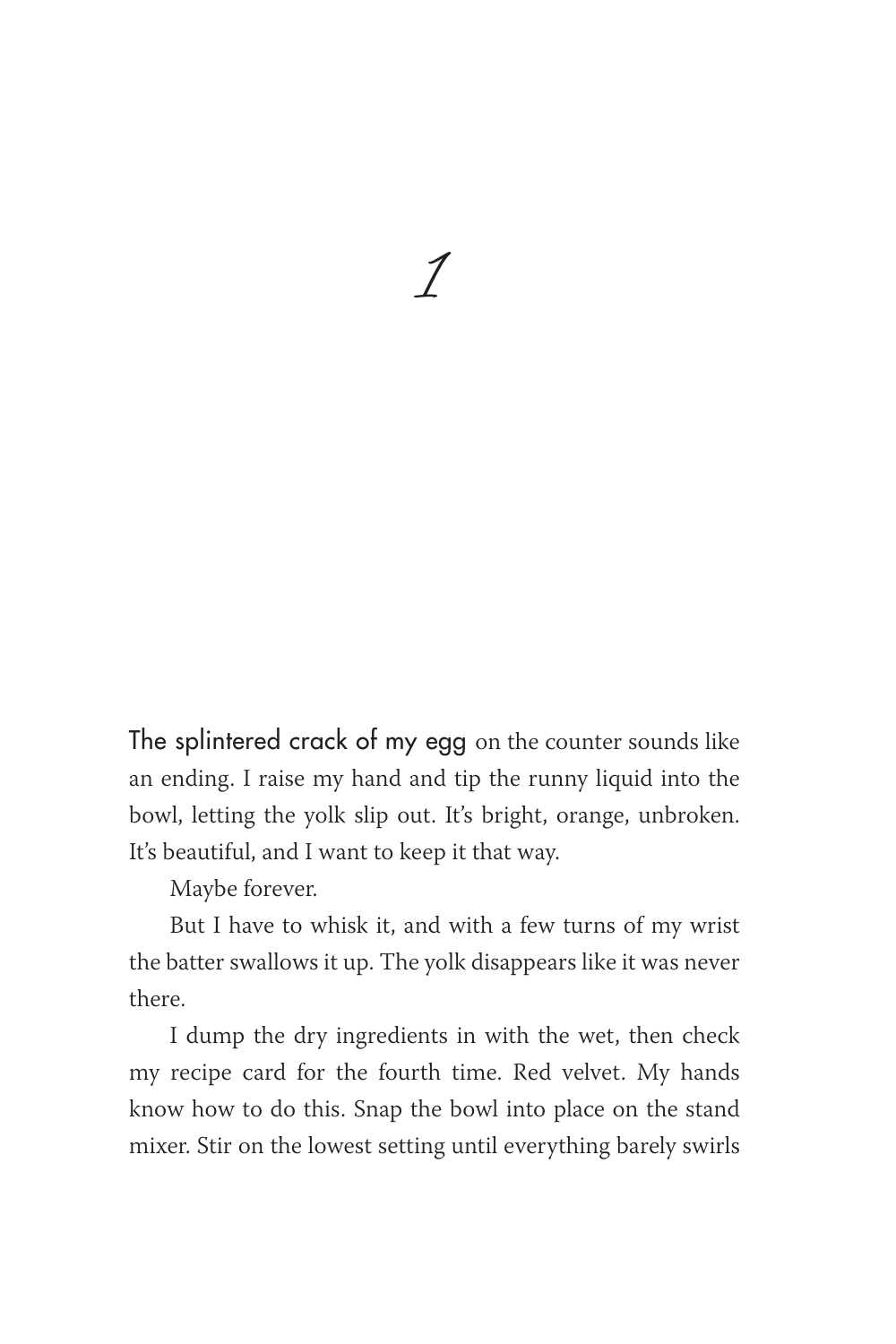together. Don't overmix, or the cake comes out stodgy. I flick the switch at the perfect moment, as the last of the dry, crummy bits dissolve into silk. My hands are good at this. Which is helpful, because the rest of me isn't really here.

I slap butter-flour paste into four round cake pans, then pour batter into each one. It folds on top of itself like a ribbon. This part usually feels like I'm finishing off a present, and the people who eat the cake later will be able to taste that it's a gift I made with them in mind. Even if we're strangers. They'll taste it, and they'll know I want them to be happy.

Baking is magic that way.

But I don't feel like giving presents right now. And I'm not really here because I'm still in her bedroom, wrapped in her towel, shivering as she peers at me without her glasses on and says, "Maybe this isn't working."

Like we're a recipe that isn't coming together right.

"Syd, do you have a minute to take muffins to the front?" Marisol calls from across the kitchen.

She's being delicate with me. Marisol isn't delicate with anything, not even meringues. On a normal day she'd let me know how unacceptable it is that I'm four cakes behind when we're about to open. She'd remind me that I'm so young, too young to be a full-time baker, even though she's only a few years older than I am. I do the whole routine in my head. Then I throw my red velvet rounds in the oven.

I grab the muffins, warm and waiting. Drop them in pale wicker baskets, inhaling the comforts of triple ginger, oatmeal and peaches with a brown sugar crumb topping, cherry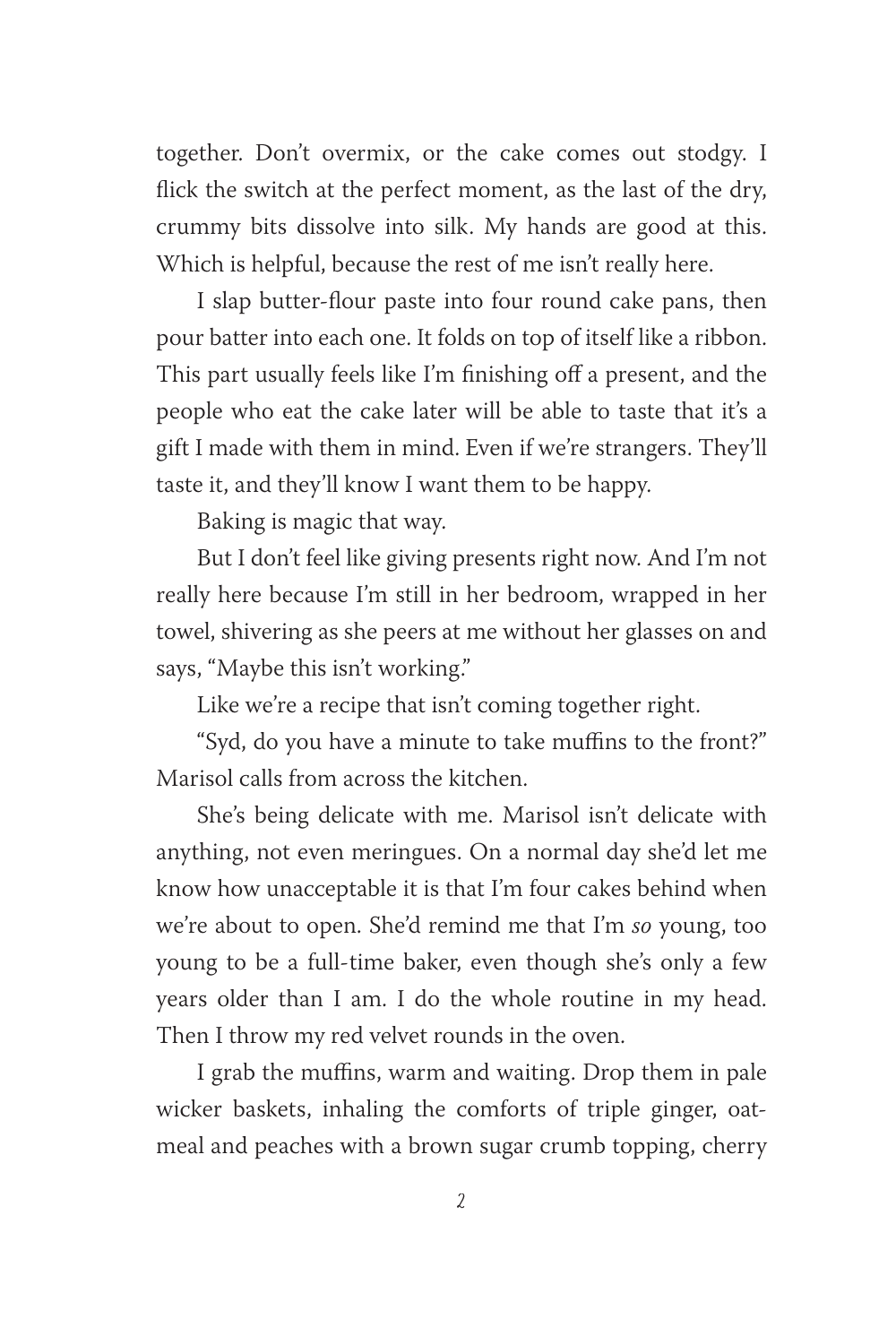vanilla strewn with dark chocolate. Each smell hits my nose and burrows into the part of my brain that believes things will be all right. But then I get to the savory breakfast muffins, sharp cheddar and smoky bacon and green onion. Those are W's favorites.

I don't know whether I should put one aside for her. I don't know what she wants anymore.

I head to the front, where Vin is standing at the cash register, settling rolls of change into the little nooks. "Hey, Syd darlin." His voice is a dark crackle, his southern accent like a drizzle of honey on top of burnt popcorn. Actually, that sounds good. I start a recipe in my head. Anything to avoid thinking about W.

"Need to talk?" Vin asks, without looking up from the quarters.

"What?"

"Seems like you're holding something in," he says. "That's not good for your constitution."

I look around the bakery. The front room is filled with early morning light and nooks where people can have private conversations. Beyond that is the wooden porch painted in thick rainbow stripes, and wrought iron tables set in a lush, wild garden. Upstairs is a wide-open community space lined in vintage couches and bookshelves stuffed with queer literature. Vin and Alec have done everything they could to make this place safe and comfortable for someone like me. Every day since I found it on a lucky wander through South Austin, that's how I've felt. Safe. Comfortable.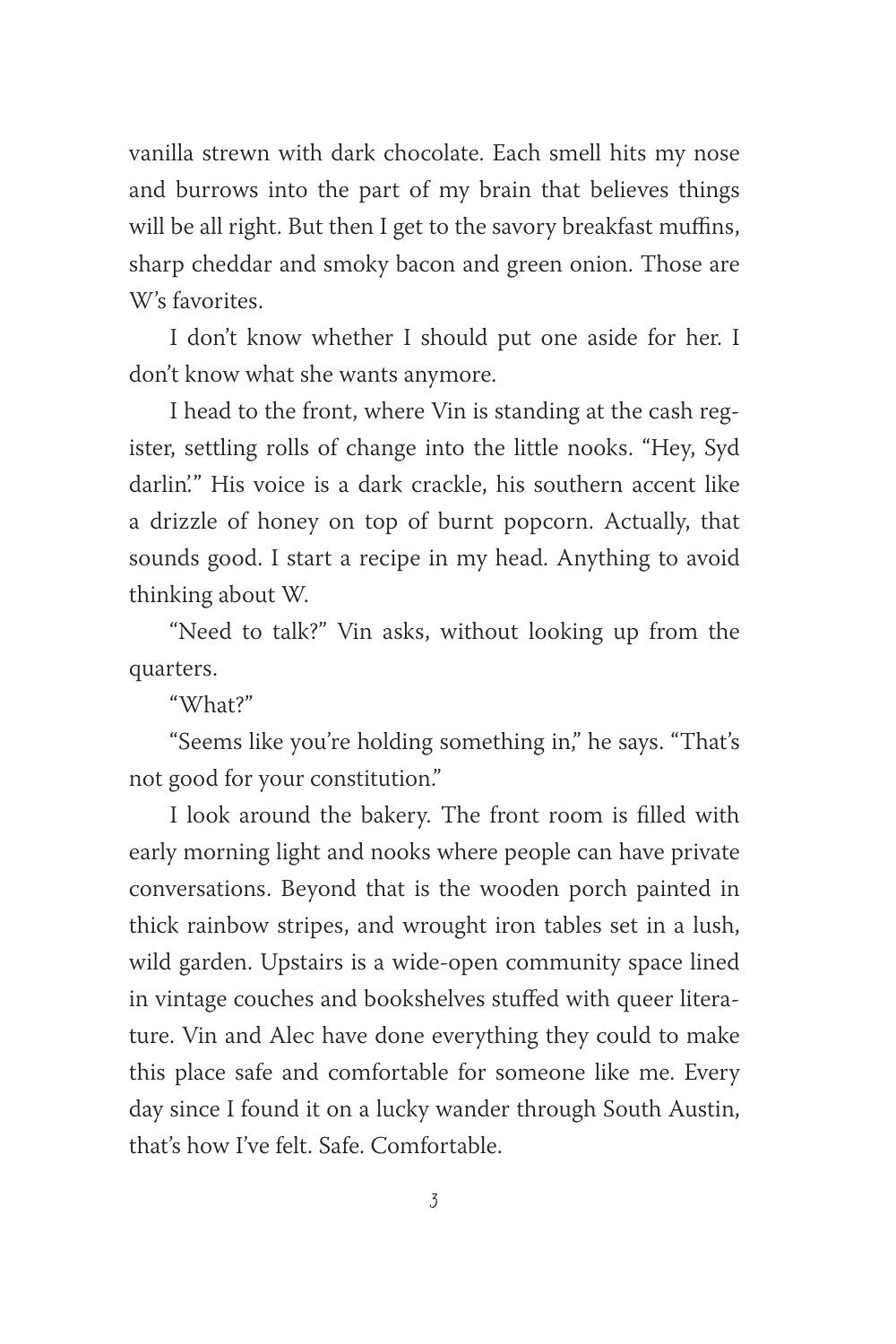But right now the Proud Muffin's magic isn't working. I feel foul.

And Vin can tell just by looking at me.

"Don't worry," I chirp. This isn't my normal voice. Did I leave it behind at W's? How much of me is missing?

"It's my job to worry about all of you," Vin says. He means it, too. He and Alec treat everyone who work for them like the ever-expanding family that seems standard in Texas. I was born in Illinois. I have parents, a sister, a scattering of aunts, and a single awkward cousin. When I told her I was dating W, she said, and I quote, "That's a bad idea, but okay."

"Syd, you still with me?" Vin asks.

I can't let him think that my feelings about W are shaking my ability to get through a shift. I could lose the best job in the world. No matter how nice Vin and Alec are, I'm the youngest person they've taken on as a baker—and it wasn't a picnic to convince them.

Actually, now that I'm thinking about it, every picnic I've been on has felt like a high-stakes situation involving me making lots of food with the likelihood that the entire outing will be ruined by some unforeseen factor.

Convincing them was exactly like a picnic.

"I think I'm hungry," I say, and my voice sounds as least halfway mine. "Didn't get a chance to eat this morning. I'm going to grab a Texas Breakfast if that's okay." Those are the peachy oatmeal muffins.

Vin nods sagely. He does everything sagely. He rides a motorcycle and listens to endless history podcasts and works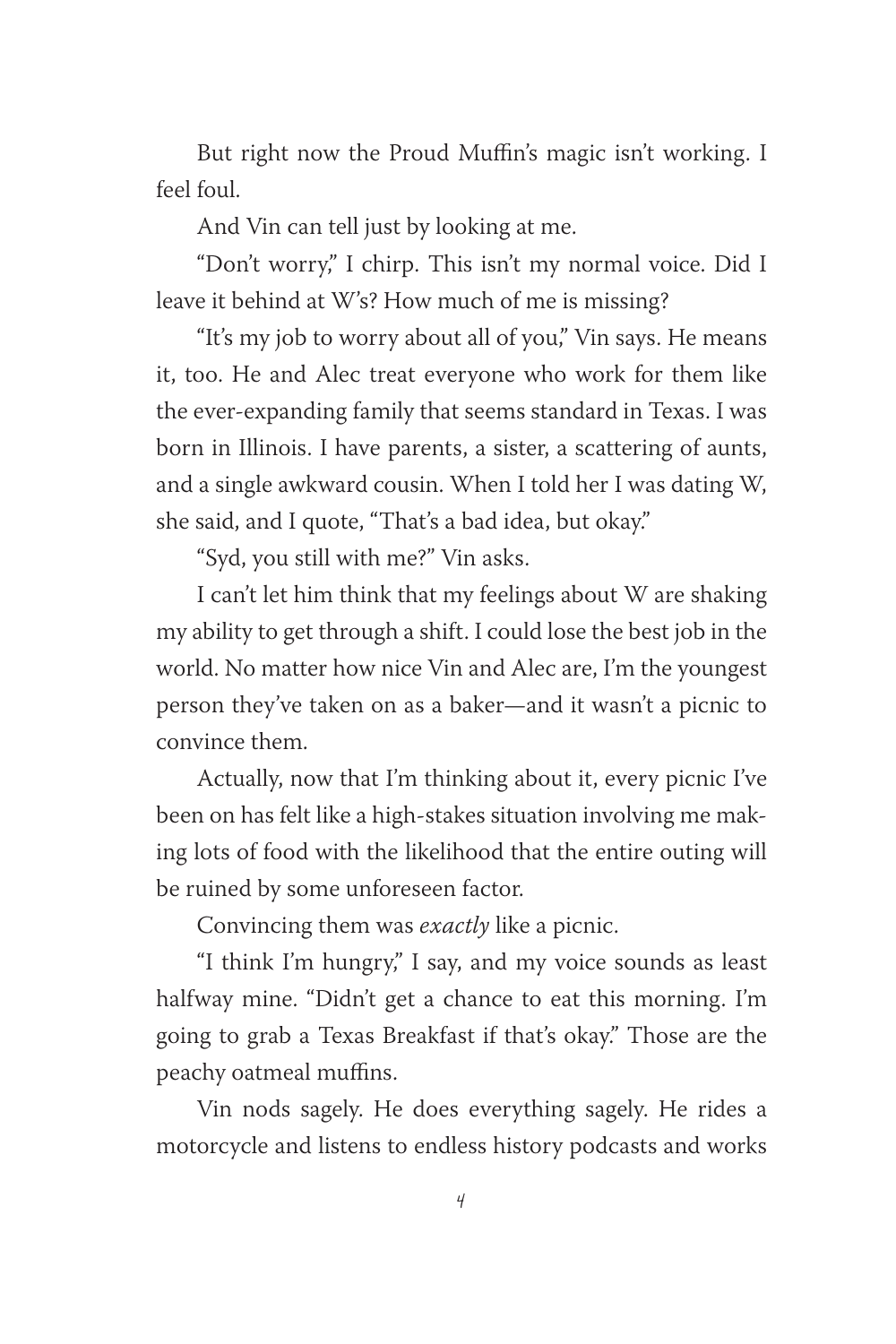out constantly. His tanned white skin is heavily tattooed, mostly with poetry running in all directions, and even though he's as friendly as Alec, he hides it better—which all adds up to a burly dad vibe. "Take the register for a few minutes, will you? Gemma's coming in, but I need to run to the bank and get change. Y'all keep going through my singles like this is a strip bakery."

Marisol would have laughed at that. I just nod at Vin, completely mature and trustworthy.

Saturday is our second-busiest morning of the week, and the moment Vin opens the doors customers start flying in. The black coffee flock comes first, mostly teachers from the Texas School for the Deaf down the street. You'd think they would sleep in on the weekend, but people get attached to their morning caffeine rituals. I sign the basics back and forth and pour brown liquid into cups. Gemma comes through the front door just in time for the morning muffin rush. She throws her I'm a Proud Muffin tank top over a basic black one. Her box braids swing and her track shorts shimmer as she moves at high speed, making sure the espresso machine is always gleaming and ready to go.

"Can you stay up front until Vin gets back?" she asks.

I hesitate for just a second. "Sure." She doesn't need to know how behind I am in the kitchen.

I make myself look busy, keep my head down, but some of our regulars aren't deterred by things like body language and how many cakes I still have to pop out before noon. They're going to make small talk at any cost.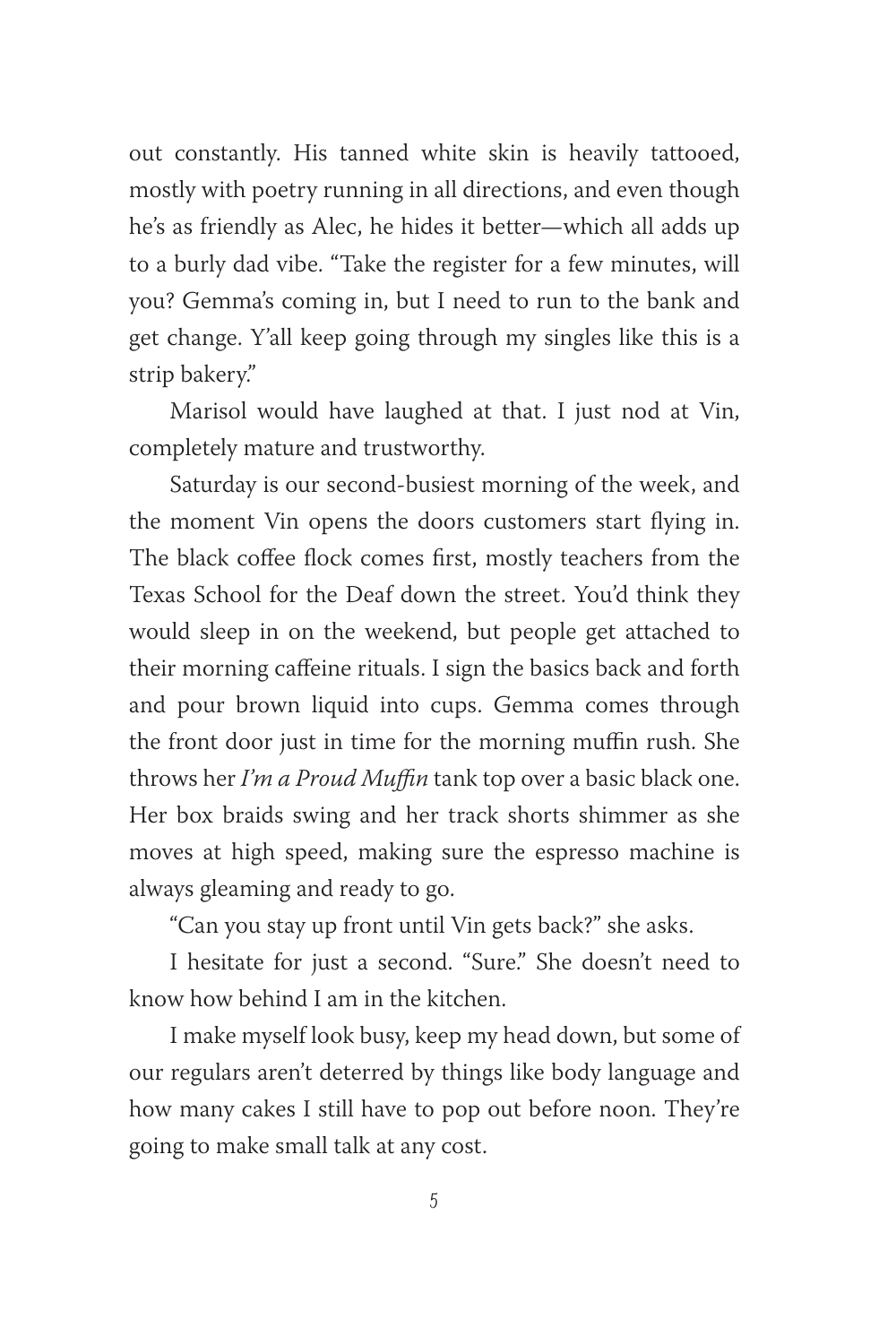Jessalee, one of our day-old-pastry hunters, pushes through the basket of rejects for the least squished croissant. "Syd! I haven't seen you out here in weeks!"

"Baking, baking, baking," I say.

"Words, words, words!" she responds brightly. She's always writing on the porch.

Jessalee's youngish, but she wears boxy vintage dresses and lace slips, as if her entire life is a rehearsal for being an old lady. Even her hair, which she dyes Easter-egg pastels, has a throwback feel to it. Today it's the color of a blueberry, pieces flying out of her bun as she holds up evidence of victory: a perfectly wrapped almond croissant. "How are you, sweetie?" she asks, flushed with the rare find.

"I'm fine," I say, testing the words on my tongue. They're not as bitter as I thought they would be. Maybe I am fine. W and I had a fight. A marathon fight. Our first real one. But couples do that, right?

Maybe this makes us *more* of a couple than we were before.

Jessalee reverently sets the almond croissant on the counter as I ring up her usual latte, which Gemma is already making, head down, looking at anything but Jessalee.

"How is W?" Jessalee asks with the delighted smile of a stranger who knows exactly one personal thing about you.

"W is good," I say. "I think she's great, actually." That was one of the main points in our fight. I think she's great, and she thinks I like having a girlfriend too much to notice that sometimes she isn't.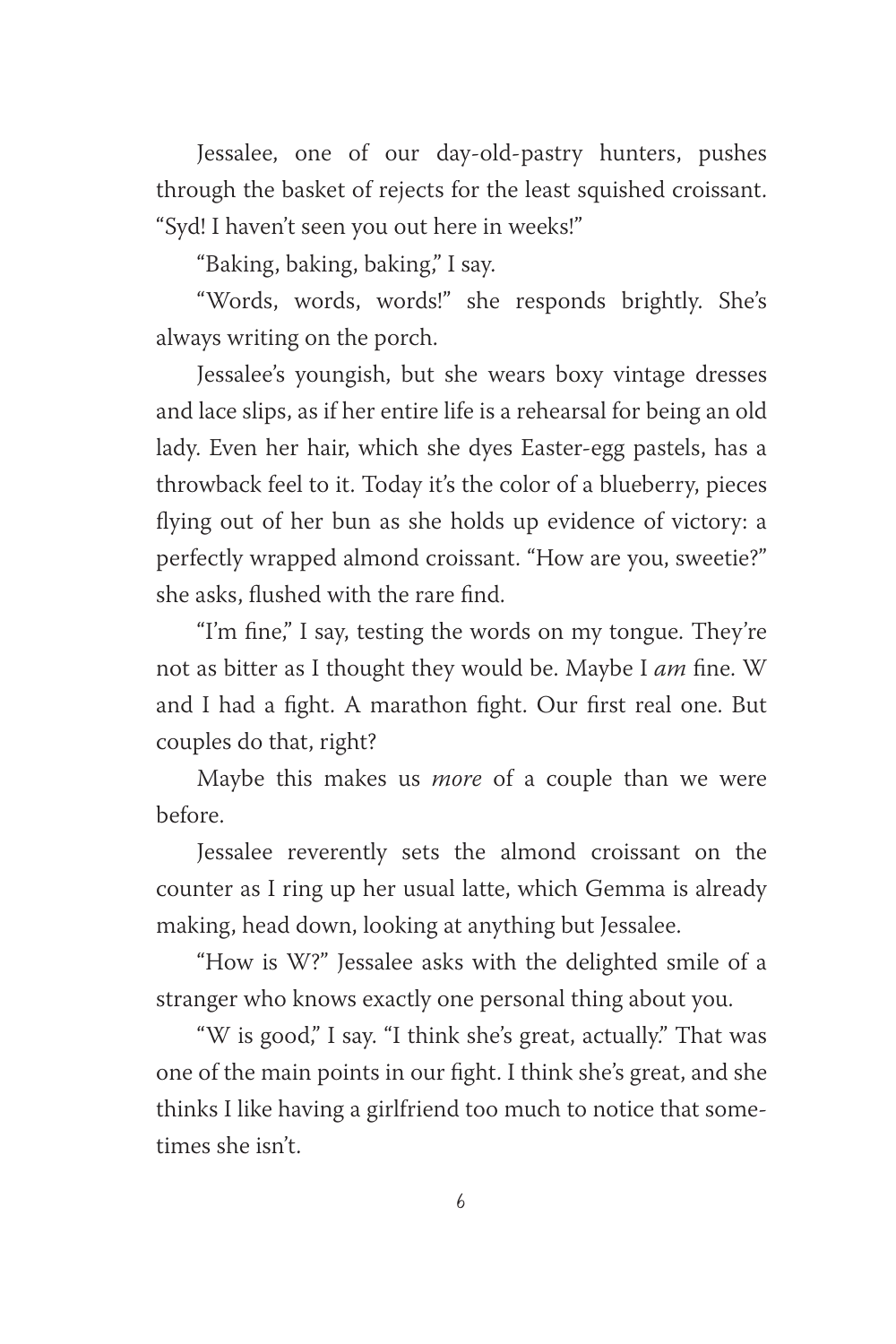"That pretty girl of yours coming around today?" Mr. Trujillo asks, nosing in with his large coffee. I pour the thinnest trickle of almond milk into his cup, even though I know he likes more.

I have no idea what W is doing. Where she's going, what piece of her day she's delighted about or dreading. This is the first time in a very long time that I don't know every little detail.

The door swings open. It's Vin with a black zippered bag from the bank down the street. He looks off, like the heat is getting to him. I've never seen that happen before, even when the temperature slides up past 110 degrees, creeping toward the certain doom of 120. "Syd, get to the kitchen," he says. "Give me a special to write on the board, get everyone out here excited."

I give an oversized nod, which turns out to be a good way to keep tears inside someone's face.

"Brownies," I say. "I'm making brownies."

Vin doesn't show any surprise, just chalks Syd's Unexpected Brownies on the specials board and sets the price at two-fifty.

Brownies are simpler than what I usually go for. They require three things: a single bowl, a sturdy spoon, and a dedication to dark chocolate. Brownies are also W's favorite. I'll set one aside and bring it to her later. She'll see it, take a single bite, and everything will melt back to okay.

"Are those red velvets going to be finished soon?" Marisol asks the second I set foot in the kitchen.

"Damn."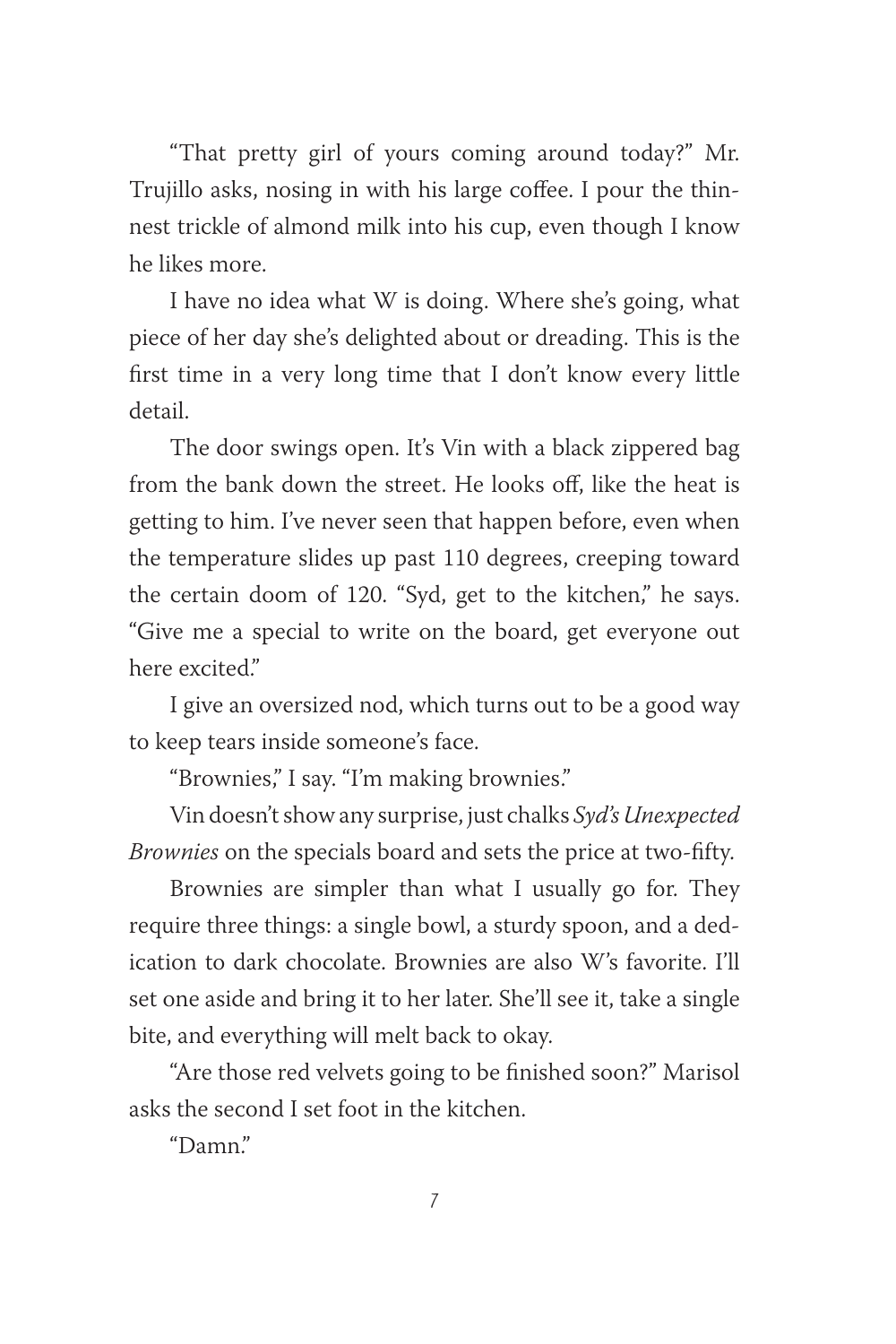I forgot them while I was up front. Marisol pulled the rounds out of the oven for me, but I have to finish off those cakes before I start anything new. Even though they're a little warm to frost, I rush through the steps. Crumb coat first. A thicker layer of cream cheese frosting with the offset spatula, one generous swipe at a time. I pipe a shaky *Happy* Anniversary Bob and Barb and squish a few half-hearted roses along the border. It looks like a lie, like the cake knows that I didn't want Bob and Barb to be happy until I know that W and I can be happy, too.

"Done," I shout.

Then I rattle around the kitchen, gathering what I need for brownies, setting some ingredients in my favorite mixing bowl and nestling the others along my arm. This feels better already. This is baking for me, not Bob and Barb or the regulars. This is baking because my hands are twitching and my heart is raw and I need to get out of my head, even if it's just until the timer goes off.

The second I dip my measuring cup into the flour, there's a knock at the back door.

"Harley," Marisol announces while boxing up her cakes. She slides cardboard panels together, sharp and exact.

"Right," I mutter. "Of course."

I always answer the door for Harley.

I settle my brownie makings on one of the long wooden tables and hurry for the back door. For the first time, I wonder if I look like someone who's been fighting with their girlfriend.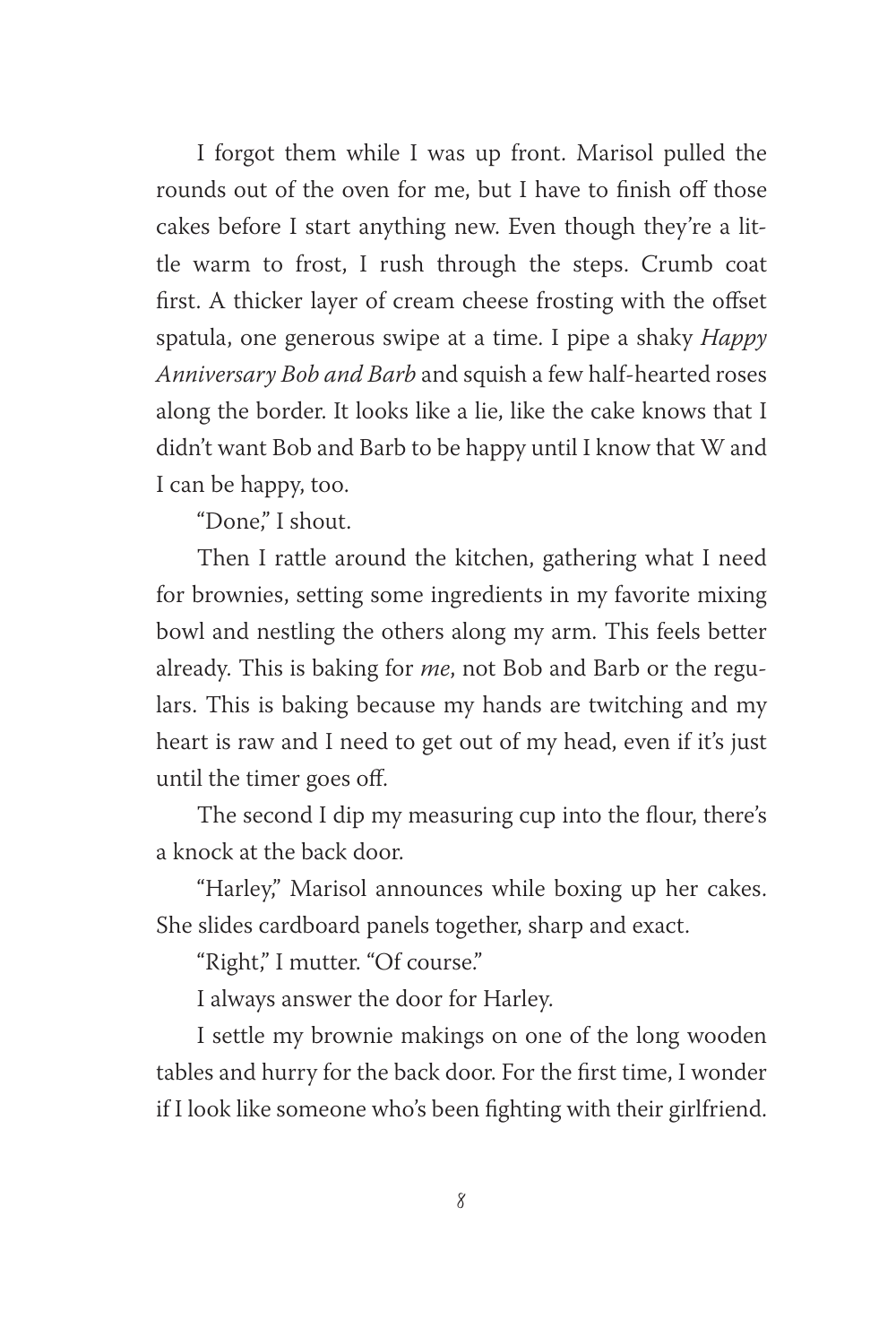How blotchy is my face? How curdled is my expression?

As soon as the door opens, I check the pin on Harley's bag: he.

I look down at my feet. Harley's sneakers dance lightly, back and forth. It feels like we're at a party and my smile forgot to show up.

"Here for deliveries," he finally says, twisting the front lock of his hair. He's always roughing up his reddish-brown curls to revive them after they've been smashed down under a bike helmet. Harley is a single inch taller than me, with brown eyes that I can clock for their exact chocolate content. Sixty percent. Semisweet.

"You're always here for deliveries," I say.

"You don't know," he says with an elaborate shrug. "Someday I might be here for a completely different reason."

On most mornings Harley takes the cardboard boxes out of my arms, talks to me in the alley for two to five minutes while balancing the weight on his bike baskets, and then takes off. Today I haven't brought the boxes to the door, so he follows me inside and I point out where everything is stacked. Then I go back to my brownies, and Harley keeps following. He leans over the baking table as I spread out my ingredients.

"W and I got into an argument," I say without Harley even asking. I've spent hours avoiding the truth, stepping around it. Now I'm pouring sugar and telling the cute bike delivery person.

The weird part is, Harley already knows more than a little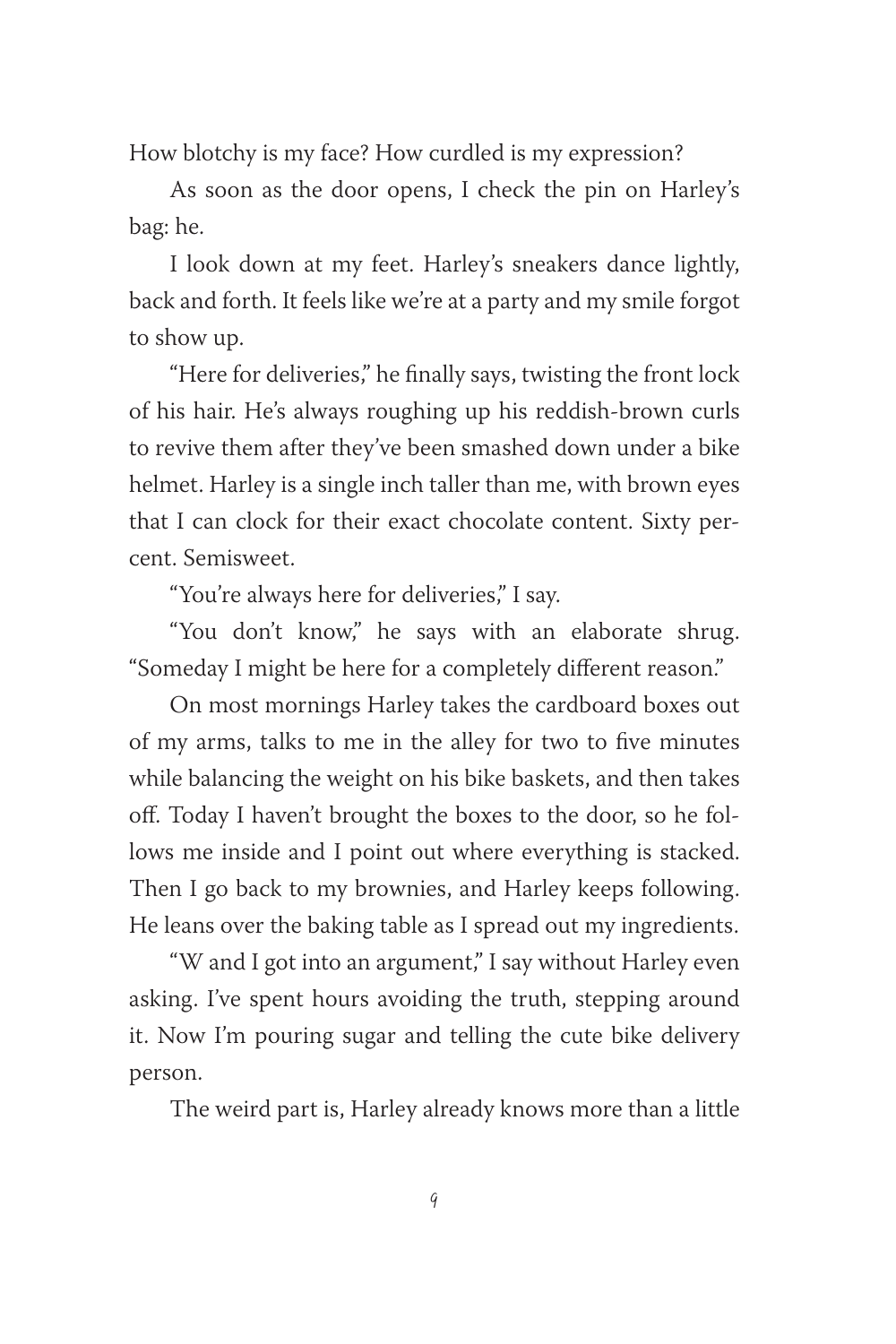about my relationship with W. Not that I go out of my way to tell him about my personal life, just that it's easy to talk to someone you see for two to five minutes at a time.

"Was it a big fight?" he asks.

I dump the sugar.

"How long did it last?"

I poke at the sugar with my wooden spoon. I won't add it to the batter until the chocolate melts.

"Hours."

"How many?"

"Eight?" That math does not make me feel better. Math has always been on my side in this relationship. W and I have been together for almost four years. We've had zero fightsuntil yesterday. We've kissed thousands of times. We've been each other's dates at twelve school dances and two weddings. We've named our future kids, then changed the names three times.

"What did you fight about?" Harley asks.

"Nothing. Everything." I can't remember how it started. It kept stretching and taking up more of the night, and by the time I tried to trace the whole thing back to an origin point, it was lost in a haze of held-back tears.

"How did it end?" Harley asks.

"I had to leave for work."

" $H_{11}h$ "

Harley drums his fingers on the wooden tabletop. Long fingers, blunt nails. "Where did you fight for eight hours?"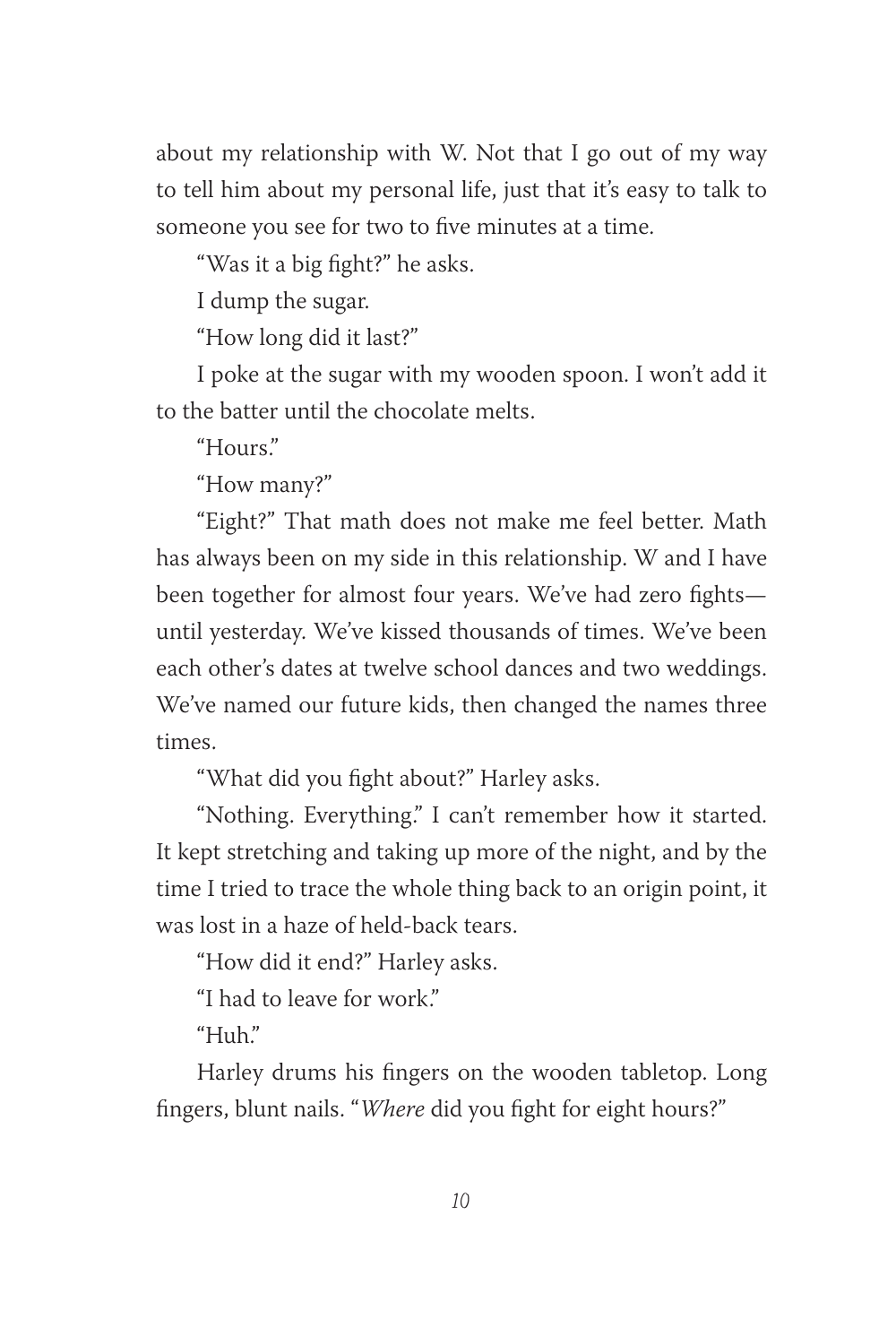Does that matter? "It started at the Thai place on South First, you know the one with the great patio?" Harley nods. "They have those long tables that you share with other people. They call them community tables, although I've seriously never seen anyone spontaneously become best friends at a restaurant just because they were squished together like that. Anyway, W and I were sort of half fighting over our food and half pretending it wasn't happening so the people on a first date next to us wouldn't notice." I'd felt like a bad representative of coupledom. "W's parents went on a last-minute business trip and my parents thought some of our other friends were there, which they were at the beginning of the night, but by the time we went out to dinner it was just us so we decided to go back to her place—"

"Full parental workaround," he says. "Got it."

"And the fight kept going, but then we . . ." I make a sort of rolling motion with my spoon.

"You spooned."

"We had sex."

Harley's eyes go a little wild, like I really threw him off the scent with the whole spoon thing. "Ohhh."

"I thought everything was better, but it wasn't, and by the time it got really bad, we were in the shower. We stayed there until the water got cold and we had to turn it off, but we weren't done fighting so we just stood there wet and cold."

"She broke up with you in the shower?" Harley shaves his voice down to a whisper. "After sex?" His current level of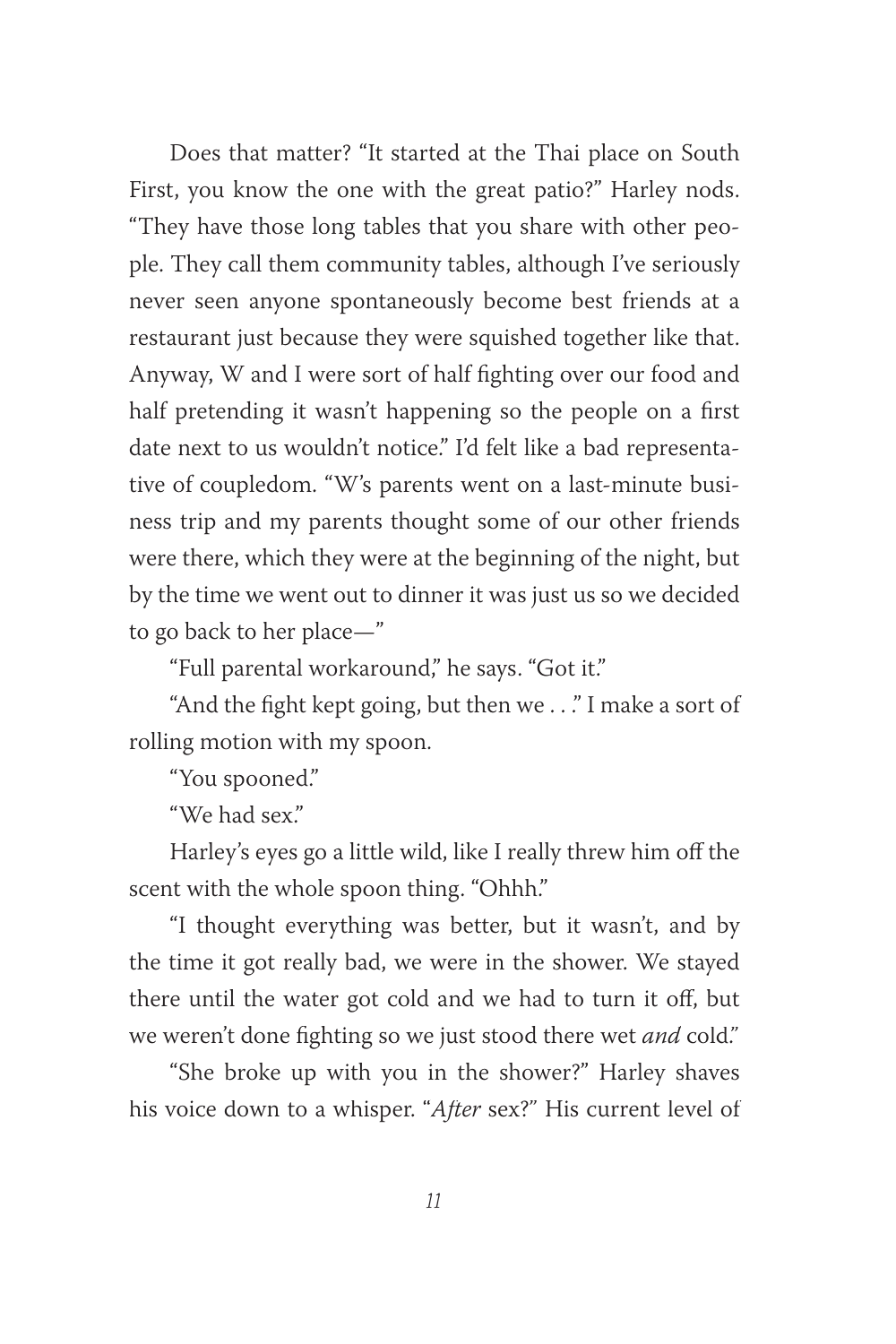eyebrow intensity makes him look so worried that I want to hug him. Then I remember that  $\lim_{M \to \infty}$  the one with the problem. "Please tell me it wasn't your first time," he adds.

"Fighting?"

Harley squints at me. "No. Your first tiiiiiime."

"Oh." I check to make sure nobody else is paying attention, then shake my head. "We didn't break up, though. We fought."

Harley blows out a dramatic breath, and Marisol shoots us both a look over her shoulder. Harley and I inch a little closer to each other. "What you described doesn't sound like a fight."

"What does it sound like?"

He winces, looking sincerely uncomfortable with what he's about to say. "Being dumped."

"Oh," I say, grabbing the baking chocolate, hacking into the bar. "Oh. Okay. And you're sure about this, why?"

"Because I've been dumped," Harley says apologetically. "I know what it looks, feels, walks, and talks like."

"Have you ever been told 'maybe this isn't working'?" I ask without looking up from my knifework. "As part of the dumping process?"

"Oh, sure. If you're looking for a list of generic ingredients, that's the flour."

I laugh, but it doesn't sound like laughing; it sounds like chocolate snapping into pieces.

"You're telling me I didn't just get broken up with, I got the grocery store *box mix* equivalent of being broken up with."

"Did you just carve a W into that chocolate?" Harley asks.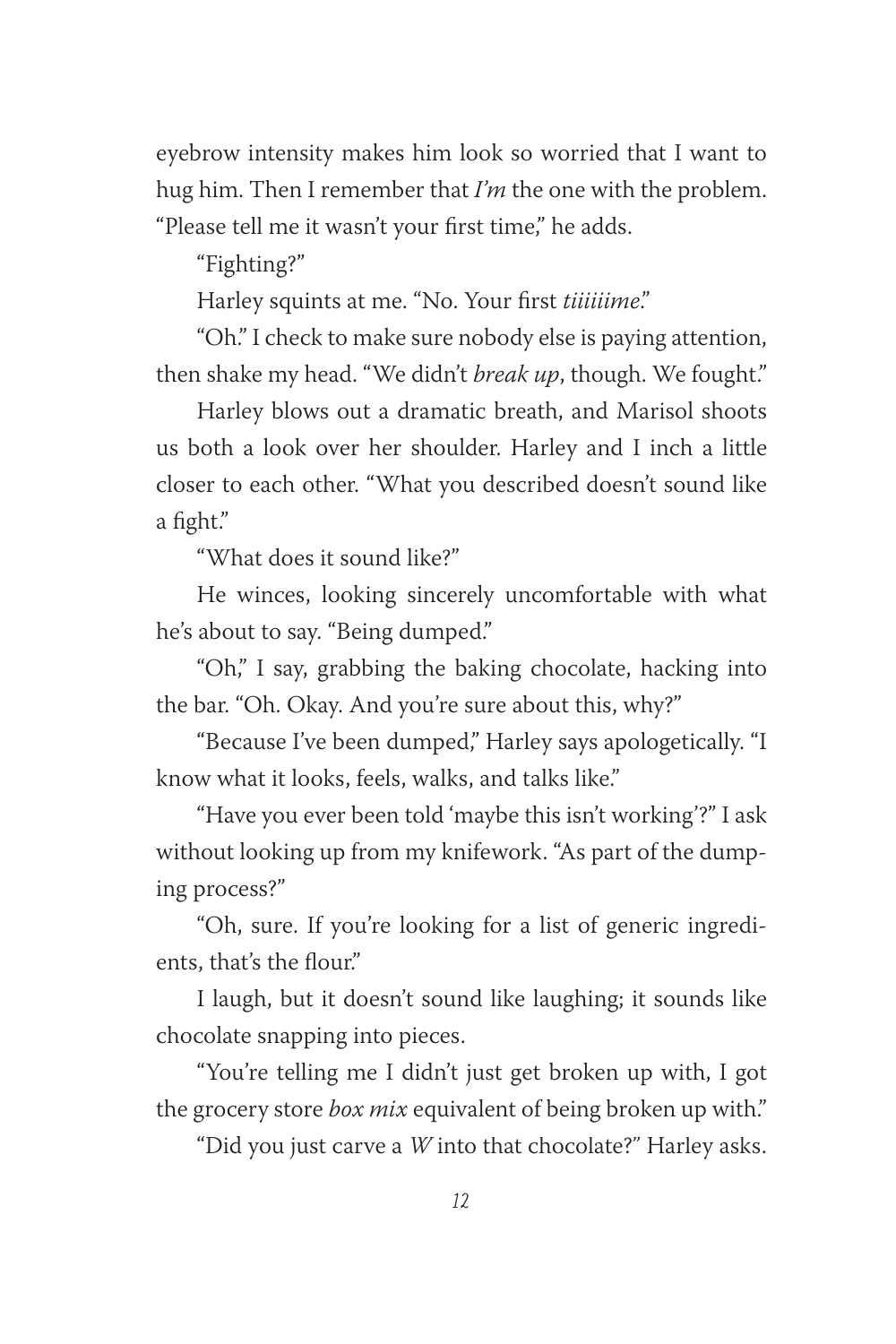I look down and there it is: a big, sharp W. I don't remember doing that.

Marisol comes over, bumping my hip with hers, putting an arm around my shoulder. "Harley, can you come back after your first round of drop-offs? We got behind on some orders this morning."

"Sure." He flicks a worried glance at me as he backs away. Then he spins and starts loading his arm with cake boxes.

Marisol squeezes me to her side. "Let's bake," she whispers, and I can't tell if this is a threat or a really nice suggestion.

Marisol is one of the best bakers in all of Austin. She's also the Proud Muffin's resident heartthrob. A steady stream of her significant and not-so-significant others hangs around, hoping to see her stride out of the kitchen in her white tank top, dark hair slicked back, arms strong from carrying enormous bricks of butter. Marisol has probably endured a dozen relationships ending while we've worked together, and I've never once seen her break. Maybe I should ask her for advice.

No. No.

I'm not breaking.

W and I aren't broken.

I shrug away from Marisol. She smells like cinnamon and hair wax and it lingers in a weirdly comforting way. "Almost done with the special," I say through a thick, pre-crying throat. "I'll get the rest of the cakes and you do lunch rolls, okay?"

Marisol nods.

Harley peeks around the tower of cake boxes in his arms and gives me a quick, bright "See you tomorrow!"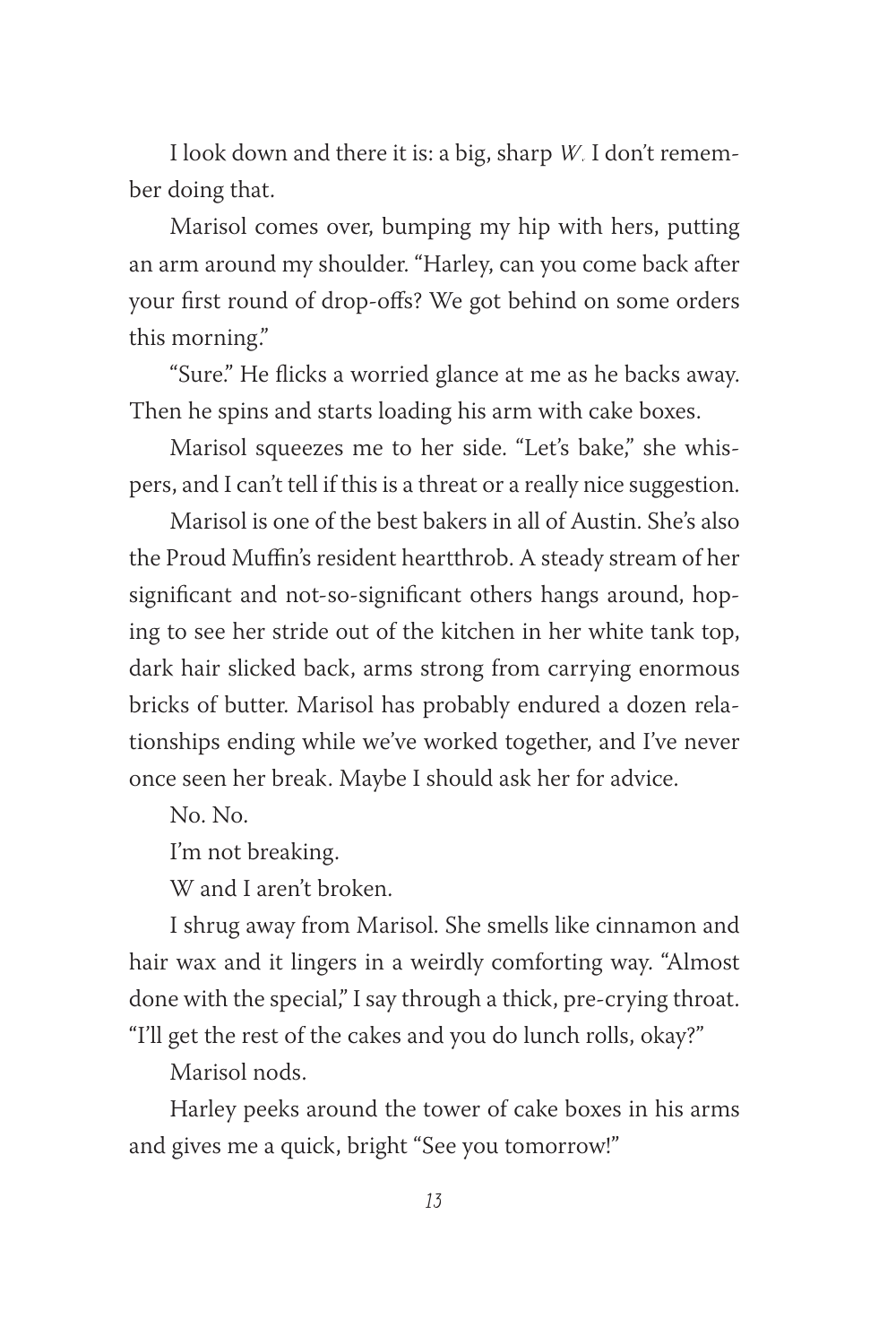Tomorrow is Sunday. W and I have a standing date to split an eggs Benedict at Counter Café after my early shift. Then we usually walk down to the Alamo Drafthouse and cram two movies into the hottest part of the day, drinking brown sugar lemonade, kissing every time a character makes a dramatic exit. Her lips tart and sugary. Her hands cold from clutching the glass.

I have brownies to make, but I can't go another minute without knowing. I pull my absolutely-banned-from-thekitchen phone out of my back pocket.

#### Did we just break up?

W is quick to respond if she's anywhere near her phone. So when she doesn't, I know she's busy, or she's angry. Either of those is okay. She's cooling off; she'll text me back when she's ready to talk.

I get back to my brownies, whisking the thin batter. Just as I'm about to slide them in the oven, I hear a commotion in the front. This sort of minor celebration happens anytime someone we all know enters the bakery.

I get the sweaty cold sense that I know exactly who walked in.

Her lemony voice cuts through everything. That same voice found me at a party in eighth grade, when I was new in Austin and she was newly out. She asked if I wanted to skip the game of spin the bottle and just kiss. I said yes. I waited an excruciating two days until homeroom on Monday and asked her out, and she said yes. By the end of that first date, she asked me if I wanted to skip the part where we weren't sure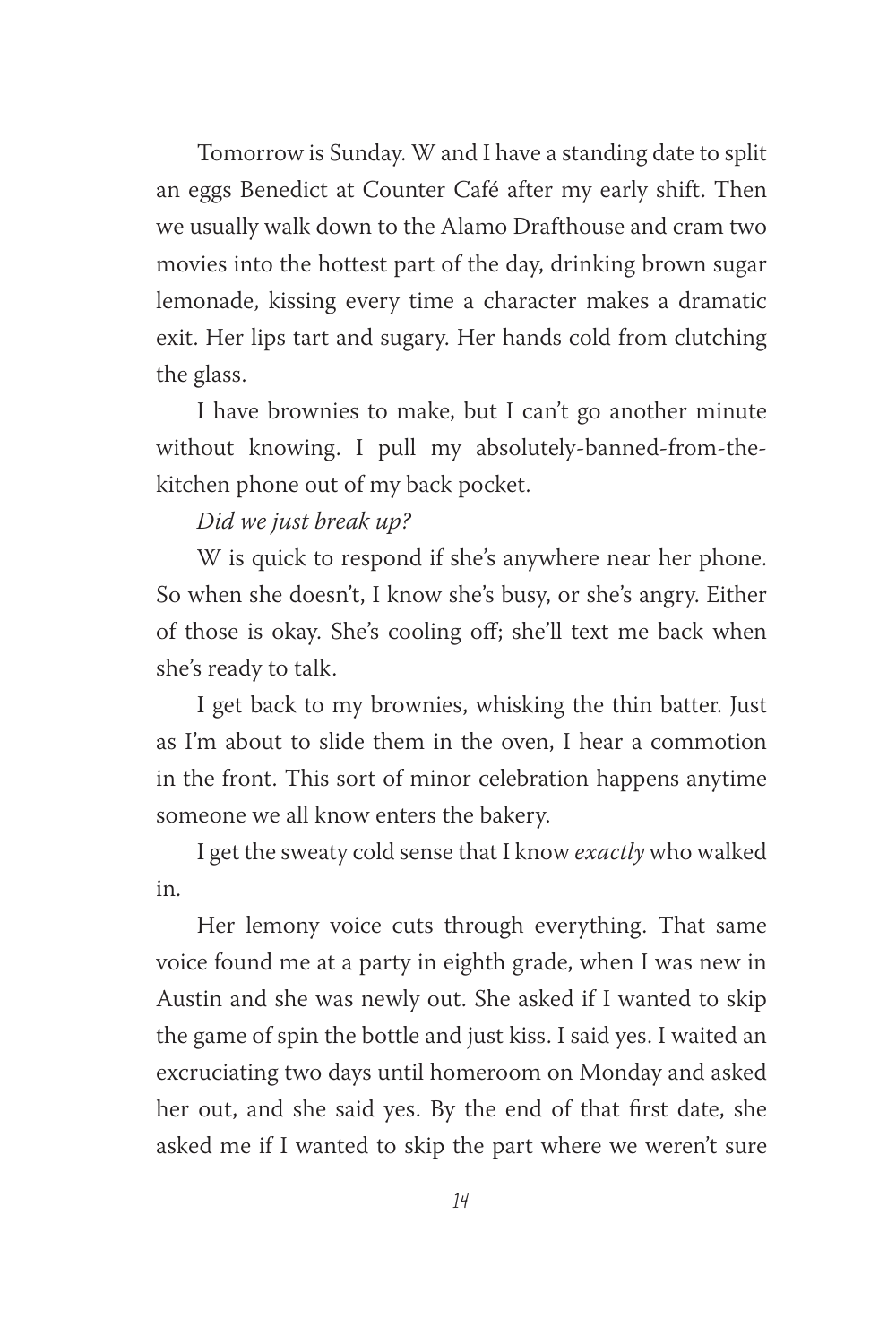about each other and just be a couple. I said yes. There's hope in my throat, swelling until I can't breathe around it.

"Is Syd here?" W asks.

Gemma yells, "Syd!" without coming back.

It feels like a long walk from the kitchen to the front counter.

The last time I saw her, she was as wrecked and naked as I was. Now W is wearing a low-cut black T-shirt, her perfectly distressed jeans, and the black cowboy boots with the turquoise details. It's early spring, but her freckles are already out in force. Her lips are a straight line, betraying nothing. I can't see her eyes. Her sunglasses are firmly on, even though she's inside.

I wish I could go back to not knowing the contents of her day.

"I can't believe you had to ask me that," she says, skipping right over any kind of greeting. But W isn't whispering, and I take that as a good sign. Nothing we're saying is a secret. We're two people who love each other, two people who had an argument and are now talking in normal voices.

"Ask . . . what?" Like there's any other question in the world right now.

W looks around as though she's memorizing the Proud Muffin. Like she has to re-create this place from scratch later.

That's when I realize she's leaving.

Everything slows down to syrup.

"We broke up." She pauses, then says it slightly louder. "We're not together, Syd."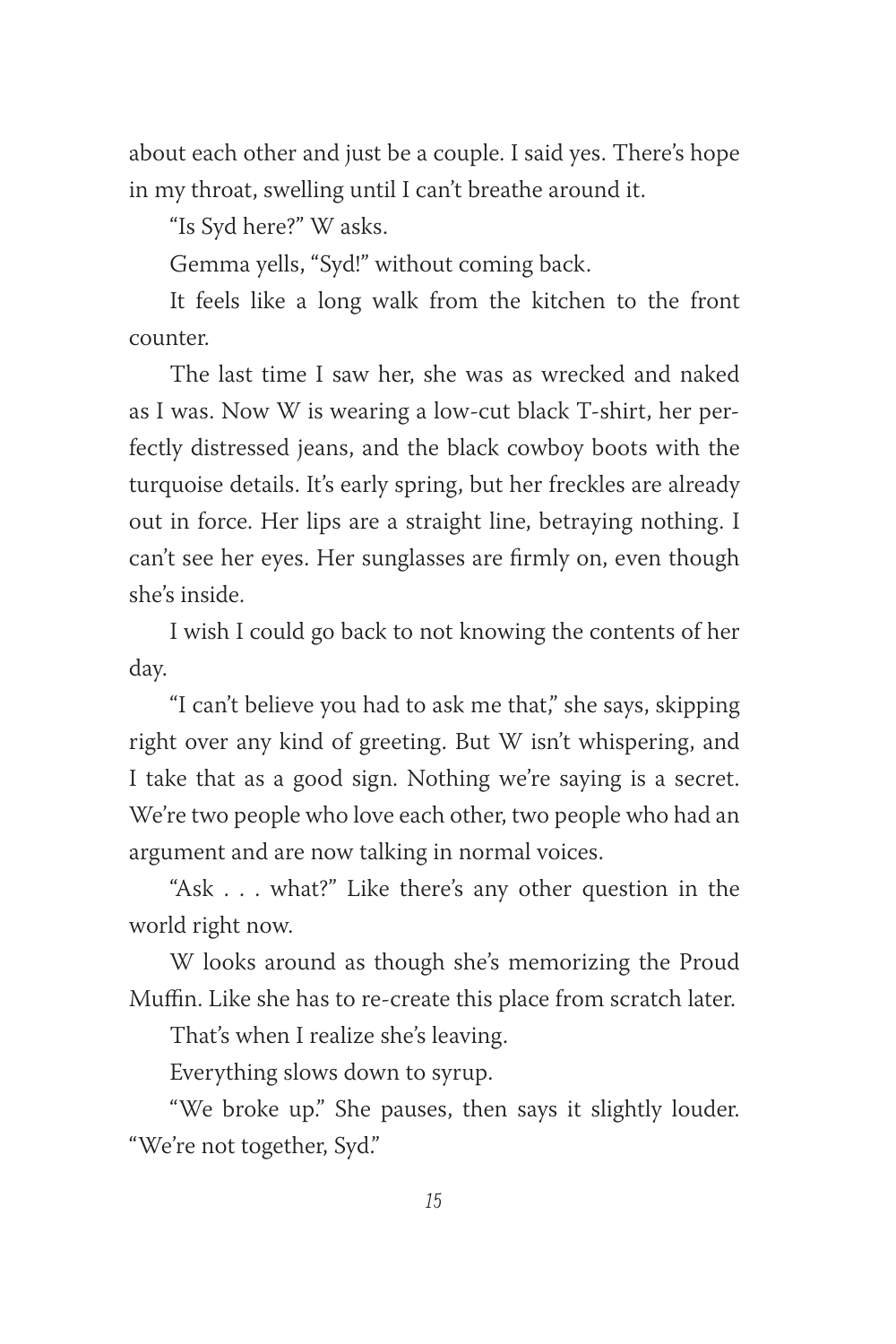She turns away from me, giving Gemma a hug over the counter. They know each other. They're friends. W is friends with everyone, but she's with me. At least, she was until a few hours ago. Now she's pointing at the basket filled with savory muffins, the ones that she likes to douse in hot sauce until she can barely taste anything.

"I'll take these to go." She looks right at me and says, "I don't think I'll be back for a while."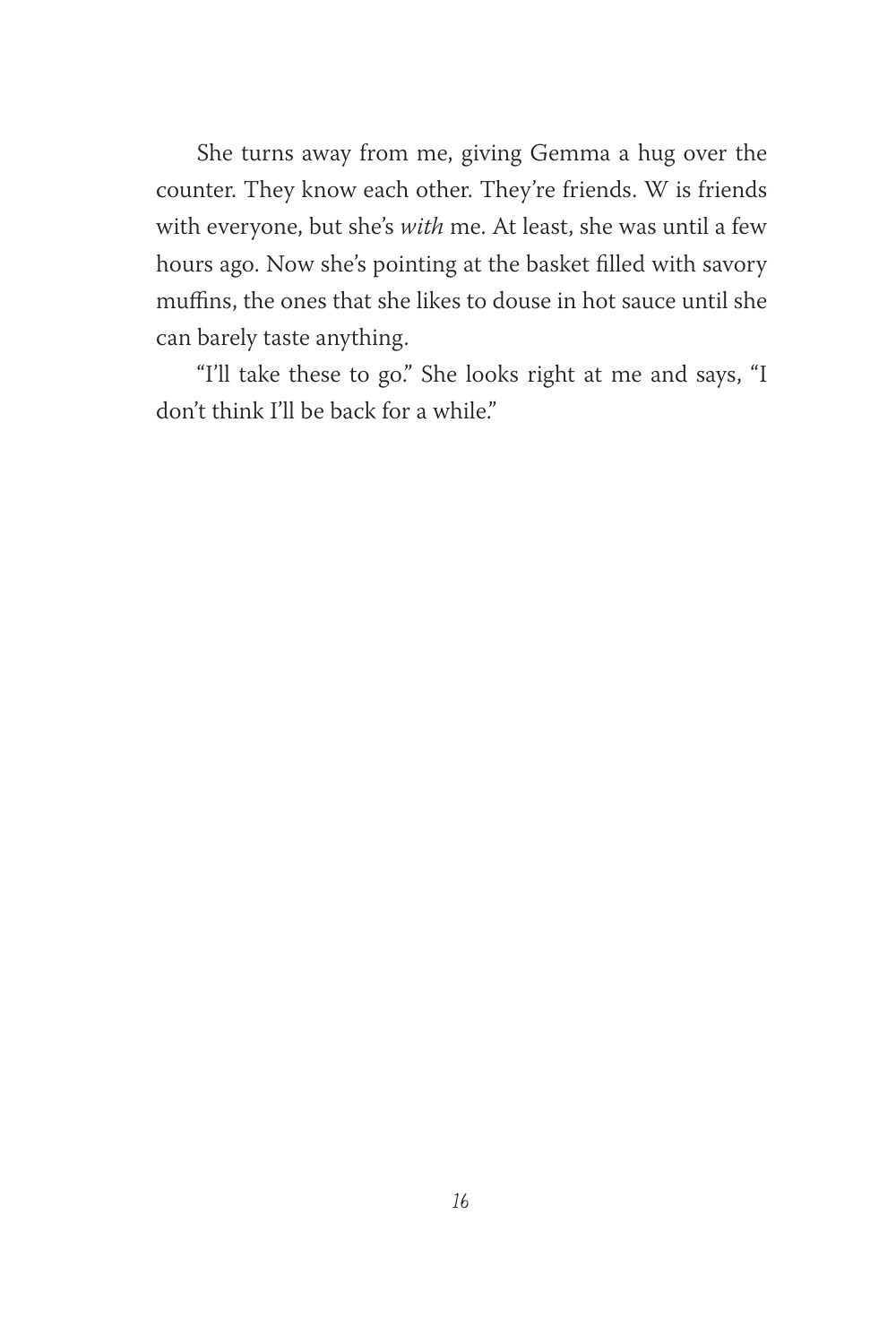## **RECIPE**

Breakup Brownies

#### **INGREDIENTS**

4 oz unsweetened chocolate, broken up (I mean, it's right there, how did I not see this coming?)

½ cup (1 stick) butter

1 cup granulated sugar

2 large eggs

1 tsp vanilla extract

½ tsp sea salt

<sup>2</sup>/3 cup all-purpose flour

1 cup dried cherries

Powdered sugar for decorating

#### **DIRECTIONS**

Preheat the oven to 350 degrees. Butter your pan before starting. This works best in an  $8 \times 8$  pan for a single batch, though you can double and use a 9 x 13 pan if you've been left at the altar or something.

Carve the name of your ex into the chocolate.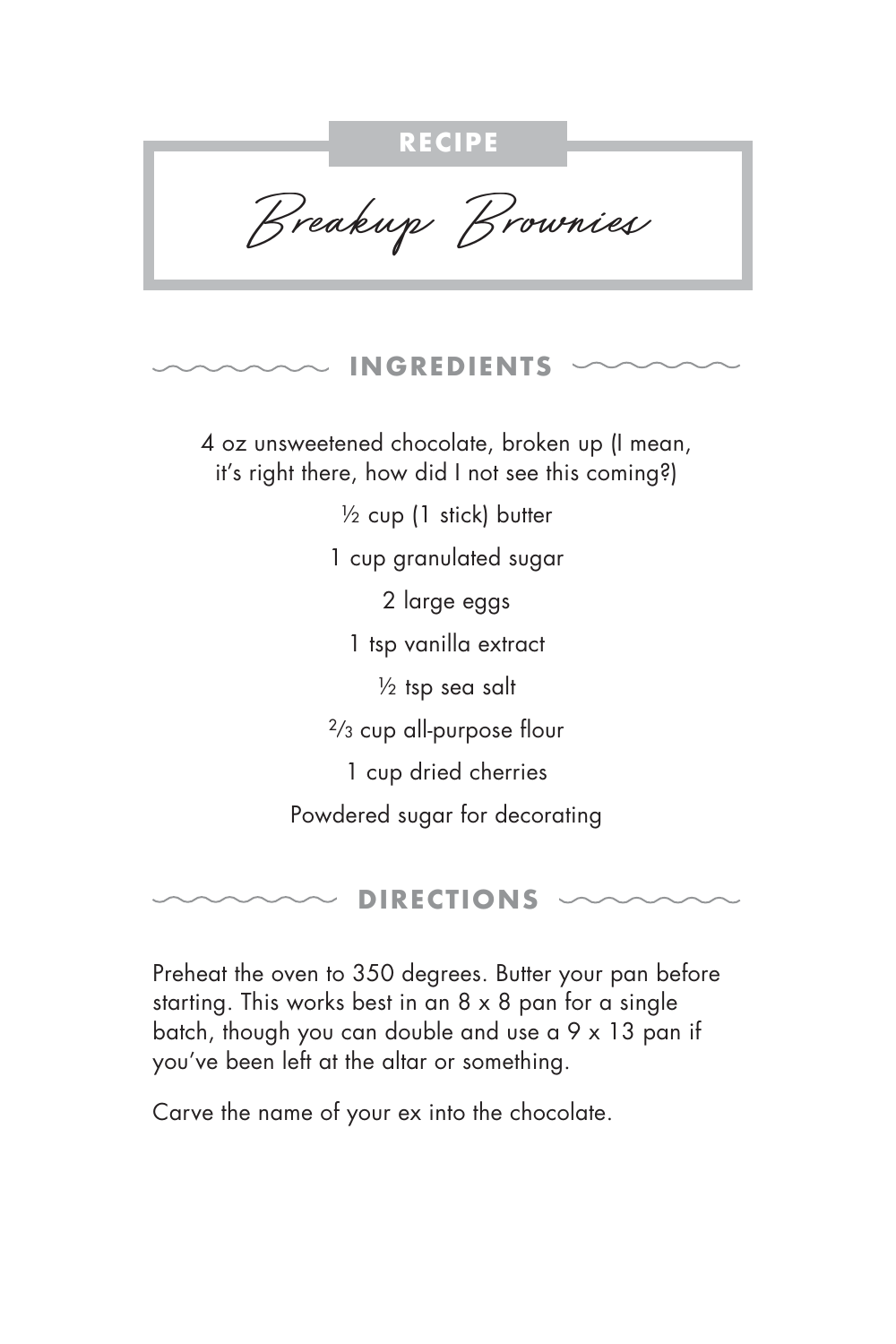In a microwave, melt the butter and chocolate in a large bowl in 30-second intervals, stirring between each. If your breakup has driven you to a tiny cabin on a mountaintop or somewhere equally dramatic where there's no microwave, you can do this step in a double boiler, or fake one with a small metal bowl over a simmering pot of water, stirring until the butter and chocolate mixture is smooth.

Let the melted chocolate mixture cool slightly. Whisk in the sugar, then the eggs one at a time, the vanilla, and salt. Toss the cherries lightly in the flour before folding them both in. This coats them so they don't all sink to the bottom when you bake. Stir all the ingredients until the moment when the white disappears and everything becomes the same gooey dark brown: be careful not to overmix.

Pour the batter into the prepared pan, and spread the top until even, remembering when your relationship looked shiny and unbroken just like this. It's a good thing that your fingers are covered in brownie goo or you might be tempted to text your ex again.

Don't.

Bake for 25 to 30 minutes.

Test for doneness with a toothpick, fork, or cake tester. It should come out JUST clean. Let cool slightly. Slice the brownies generously. Cut a heart into a sheet of parchment paper and sift powdered sugar over the cut-out shape on top of each brownie, creating a series of perfect hearts.

Misery loves to look pretty.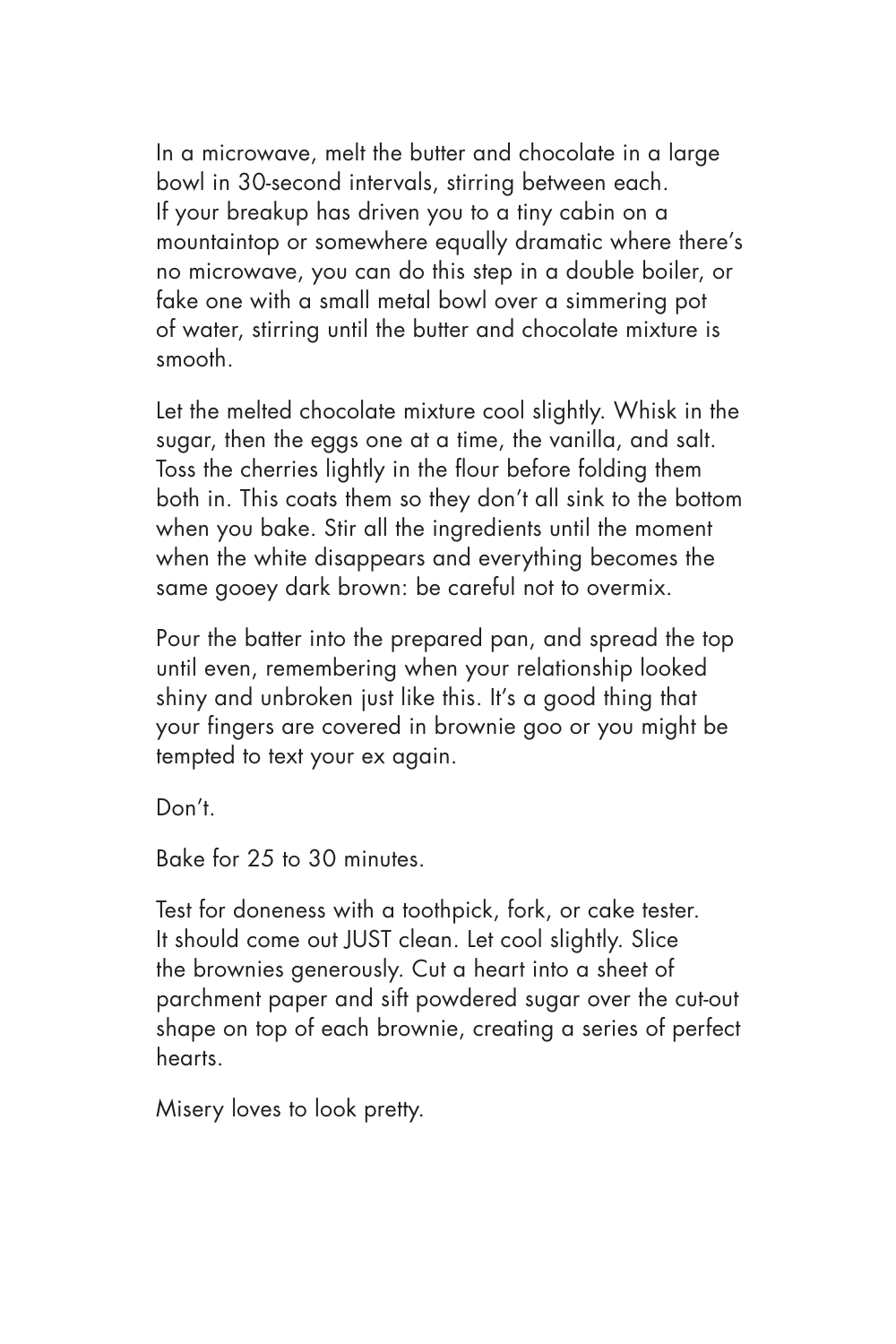

## You know what's not pretty?

Standing in your first gay bar alone, surrounded by sweaty darkness and lasers and the pushy bass of dance music even though no one is dancing.

A handful of Twizzler-thin boys in muscle tees are circled up, laughing at jokes I can't hear. Pretty femmes are grouped together at the bar, pulling up hair and pushing down necklines, touching the skin where each other's crop tops end, while they down the sugary fake cocktails that this place serves for its eighteen-and-over night. I turned seventeen in January, but it's not that hard to get in when your bakery caters events all over the city and you're not actually trying to drink. My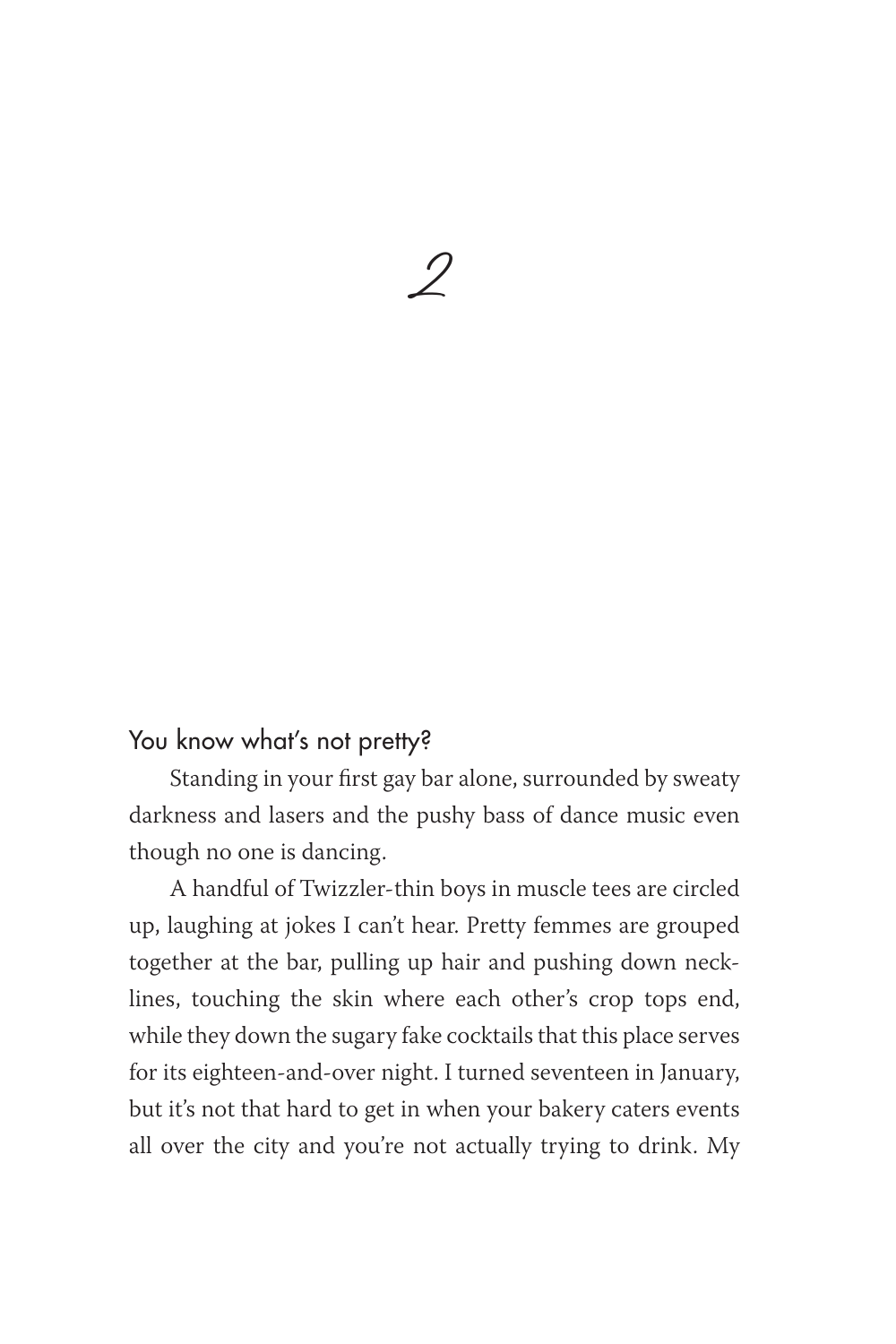neon green "don't give this one alcohol" bracelet feels like a beacon in the sweaty darkness of the oldest gay bar in Austin.

I've never been here before. I'm not even remotely sure that this was a good idea. But I needed to spend my first night without W somewhere other than at home, stretched out on the floor, listening to the banshee wail of her favorite indie bands and thinking about what to bake next.

It felt good to pour my feelings in those brownies and then walk away.

This place isn't what I expected, though. I don't want to break it to anyone, but it looks like a regular bar for straight people and maybe that one closeted uncle. The space is split down the middle: a sports-focused area with the TVs set to football—European, not American—on one side, and an ancient black-painted dance floor on the other. Even the music is mostly straight artists with a little Kesha thrown in for good measure.

I ease into the beat of the first Beyoncé song that comes on, thinking I'll be a magnet for everyone else who needed to be out tonight, everybody young and queer and freshly single, so fresh we can still taste our breakups.

But I'm out here alone, dancing to "Crazy in Love," trying to make it look like this solo act is what I wanted to do. I'm a solid backup dancer, but W is incredible, her body fused to the beat. Now that the spotlight is on me, I keep swiveling things, hoping for some kind of miracle.

The beat changes, the lights get more dramatic, and I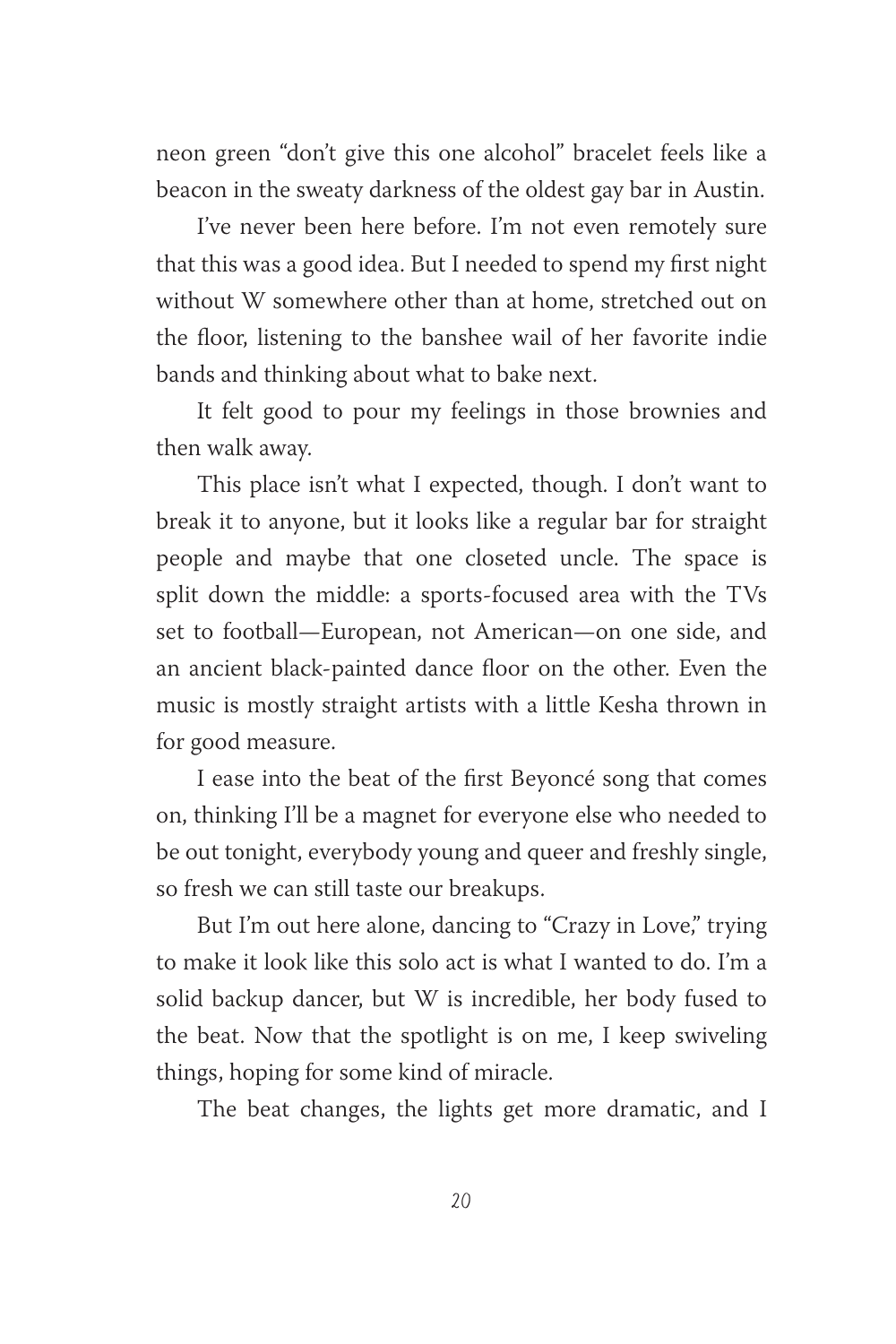think the main event must be starting. A single twenty-ish guy comes out of a back room wearing a G-string. Some wilted old Madonna starts up, and he struts out onto a platform and starts dancing without a whiff of enthusiasm.

"Let's turn this party up to eleven!" shouts a bouncy DJ voice.

I try to shuffle off the dance floor, but the voice bursts out of the speakers again, coming at me from everywhere. "Don't stop now! We're just heating up!" I freeze abruptly, afraid to get called out again, like I'm being sent to the Big Gay Principal's office. G-string guy notices me and looks down with understanding, even pity.

I try to smile, but my face is broken.

"You okay, honey?" he shouts.

Even this half-hearted, ninety-percent naked dancer feels bad for me.

I run to a dark crevice of the room. I'm ready to call this a horrible time and go home, when my phone vibrates in my pocket. I check it, thinking maybe it's my sister, trying to make up for how unhelpful she was a few hours ago.

It's Marisol. Which is weird. She's never talked to me outside of work.

#### Harley left a # in case you need to talk to someone

I'm about to thank her and maybe ask if she wants to hang out next weekend, because I can't ever do this again.

#### Don't text back I'm on a date

I add Harley's number to my phone, saving it with an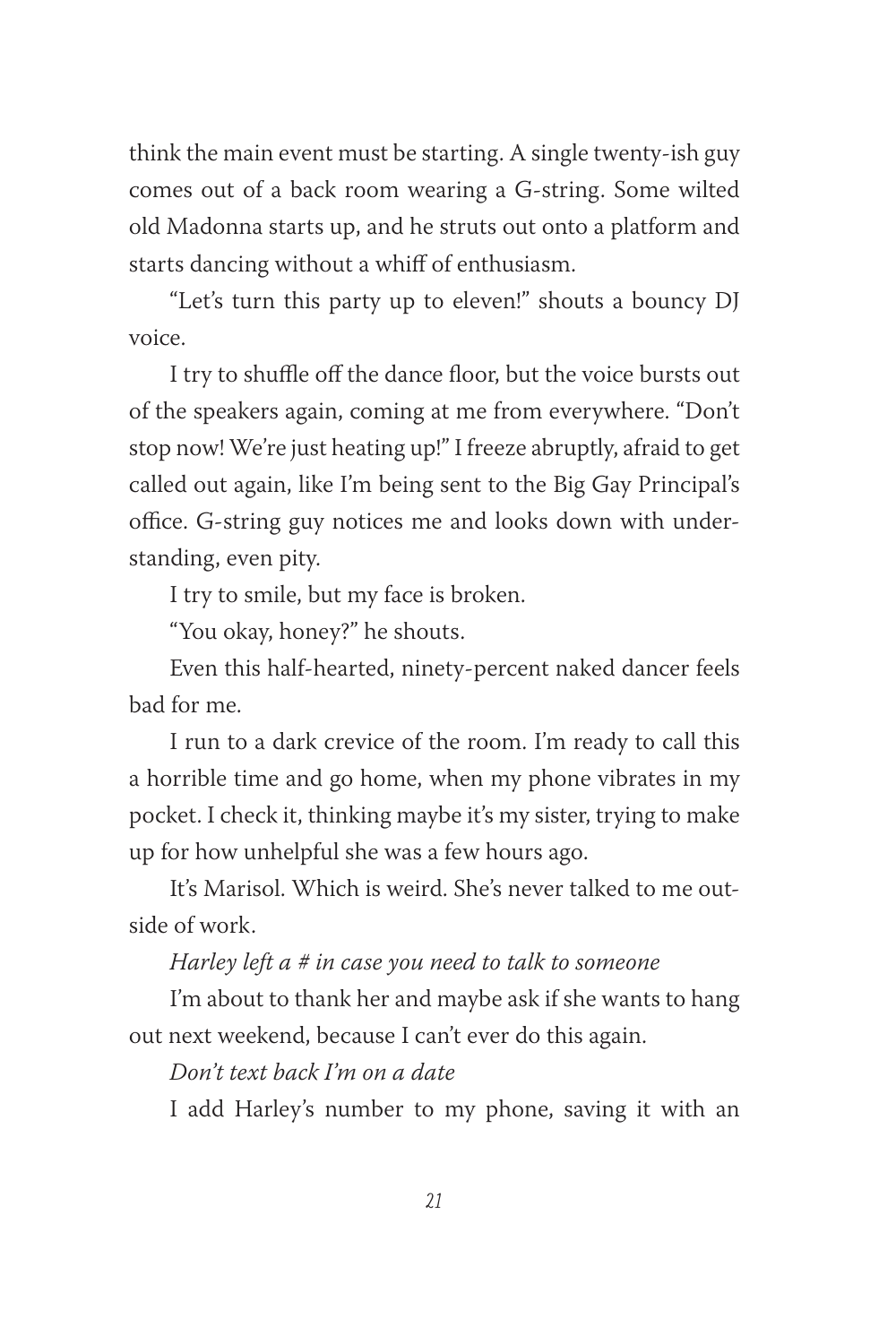exclamation point. *Harley!* Usually I would let it sit in my phone for weeks before I sent an exploratory text, but tonight I'm doing new things. I let my hands take the lead, the way I do when I'm baking. I let them type whatever they want.

Help I'm stranded in a gay disaster Harley texts back half a song later. Prepared to rubberneck

In less than twenty minutes, Harley bounds into the bar, smiling so big that it makes up for the smiles I messed up earlier. Those red-brown curls are shining from a recent shower—no sign of helmet hair tonight. As soon as Harley's close enough, I look for the omnipresent bag and Harley's pronoun pin: they.

"Thanks for coming!" I shout over the music.

"I never turn down a gay disaster," they shout back, and I swear it's flirty, and I swear I didn't realize we were flirting until this moment.

We're standing close together. In the dark. In a place I invited them to, right after I told them about my relationship probably ending.

"Are you okay?" Harley asks.

"Today has been a lot," I admit.

"Did you and W talk?" they ask, peering into the laserstrewn darkness like she might be hiding somewhere.

"You were right." My neck feels hot. Not as hot as a stack of ovens in a Texas spring, but close. "She broke up with me."

"So we're going to dance it out?" Harley asks. They're wearing artfully loose jeans, a fitted T-shirt. I feel certain their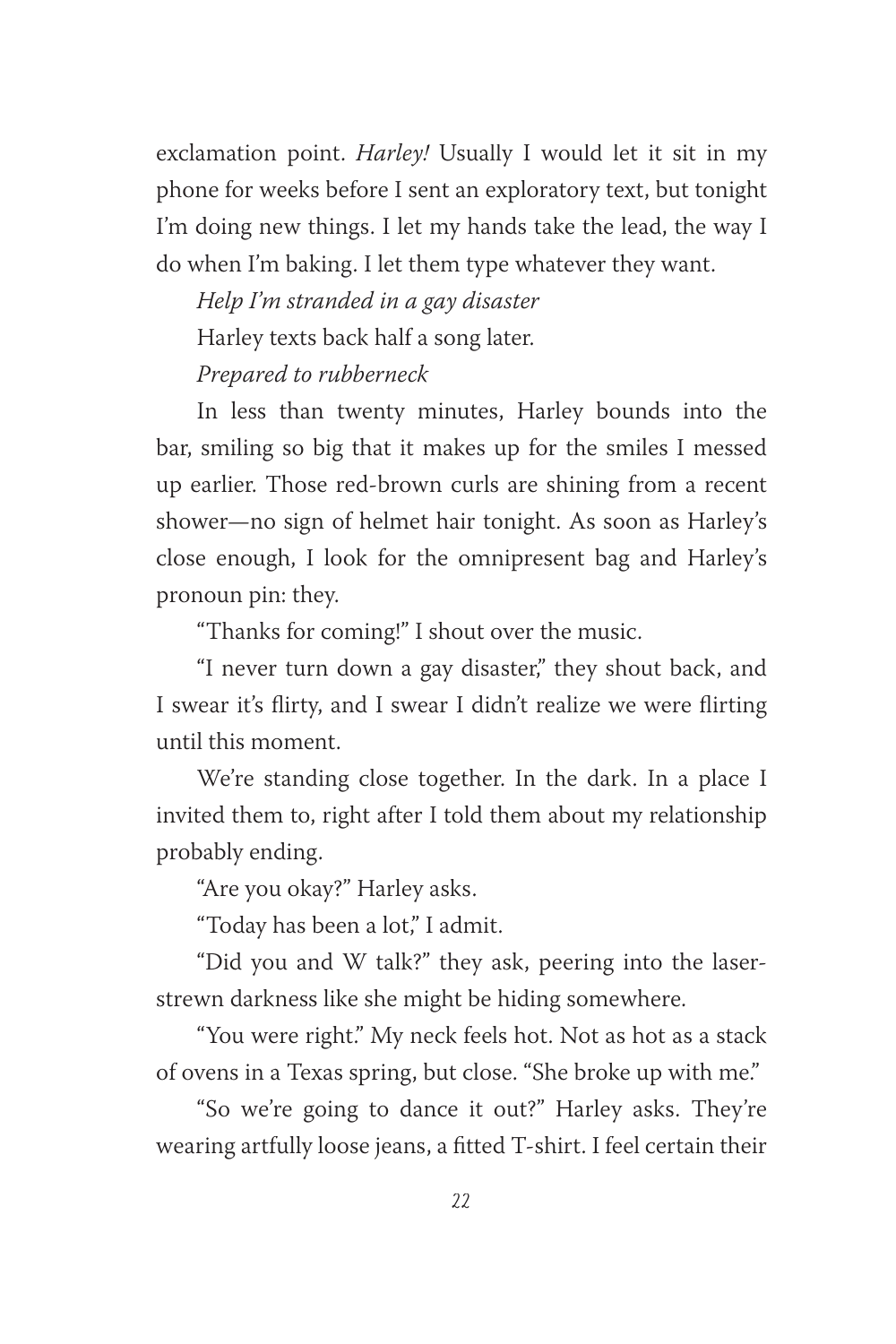finger-combed waves of hair would do all kinds of adorable things while they dance.

"Already tried that," I shout. "It's hopeless."

Harley shoves their hands in their pockets and leans forward to make sure the words reach me. "It's not you. This music is stale!"

 As if to prove them right, a song comes on that I don't think I've heard since elementary school. It's dully electronic, the lyrics all about heartbreak. About being bulletproof the next time it comes around. The music video glares at us from three different TVs, and I get caught up in how androgynous the singer is, mesmerized by a broad, freckled face and lean body. I used to think I should look like that. I used to be confused every single time I stared at the mirror and what I saw screamed back girl.

I'm used to the way I look now, the hips I can't hide no matter what pants I wear, the broad waist and the small feet, the combination of round cheeks and rough jaw. For a long time, I thought my body should be different. Now I'm pretty sure that no particular body would make sense to me all of the time. That's one of the reasons I like dancing, or baking, or anything where I'm inundated by what I'm doing, too busy feeling to feel wrong.

"Wait," Harley says, closer to my ear than before, close enough that they don't have to shout. "Something's happening."

The guy in the G-string has a friend now, wearing an equally tiny string and nothing else all the way up to his head. "Is that . . . a baseball cap?"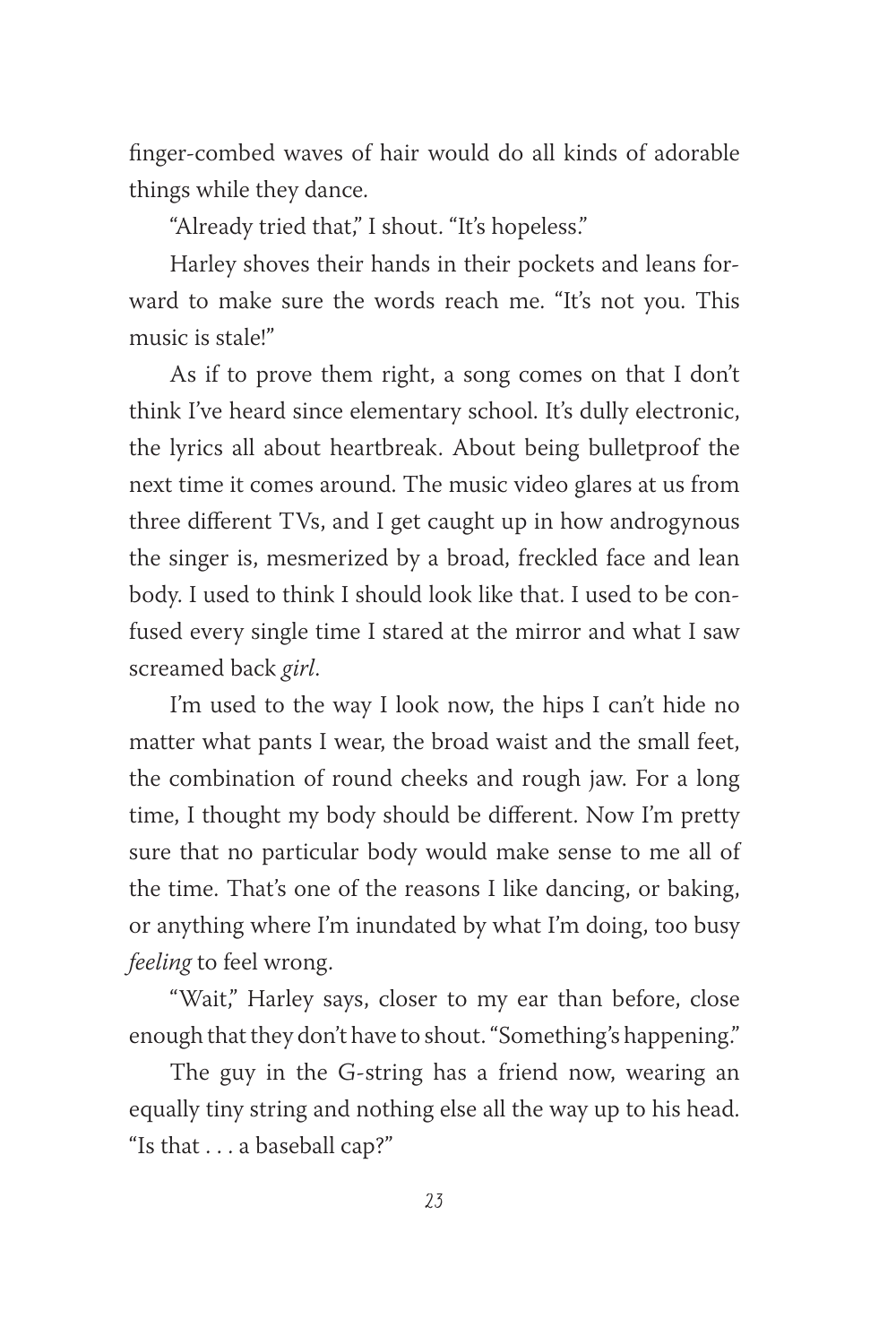"A bright purple one," Harley confirms. "Do you think he came straight from a game?"

"Of what?" I ask. "Sexball?"

Harley gives a few shy blinks. They try not to smile. But their dimples are winning.

"I'm in love with this look." I wave at the leather-and-cap combo. "It's like two ingredients that shouldn't work together, but they do."

It's more than that, though. He's dancing. Really dancing, with brazen moves and zero self-awareness, to a song nobody's thought about for ten years. He fills up the entire platform, arms wild and lunge-steps shameless. The singer in the video sounds so bored with the idea of becoming bulletproof, eyes sad like they already know it isn't going to work. But this guy dances like he believes it. We hit the chorus, and he does the shopping cart. It's glorious. He's buying *everything*.

"He owns this song!" Harley shouts.

"He *is* this song."

"I'd say we should join him, but I think we have to let him have this one."

"Tonight belongs to Red," I agree.

His enthusiasm must be contagious, though, because Harley and I look at each other and a bolt of energy passes between us. Five minutes ago I felt ready to end the night, but now it seems like it's just starting. Grabbing Harley's hand, I sprint out of the bar before the DJ can yell at us.

Sixth Street is what a bloodstream must look like during a sugar rush. On weekend nights they close it off to cars,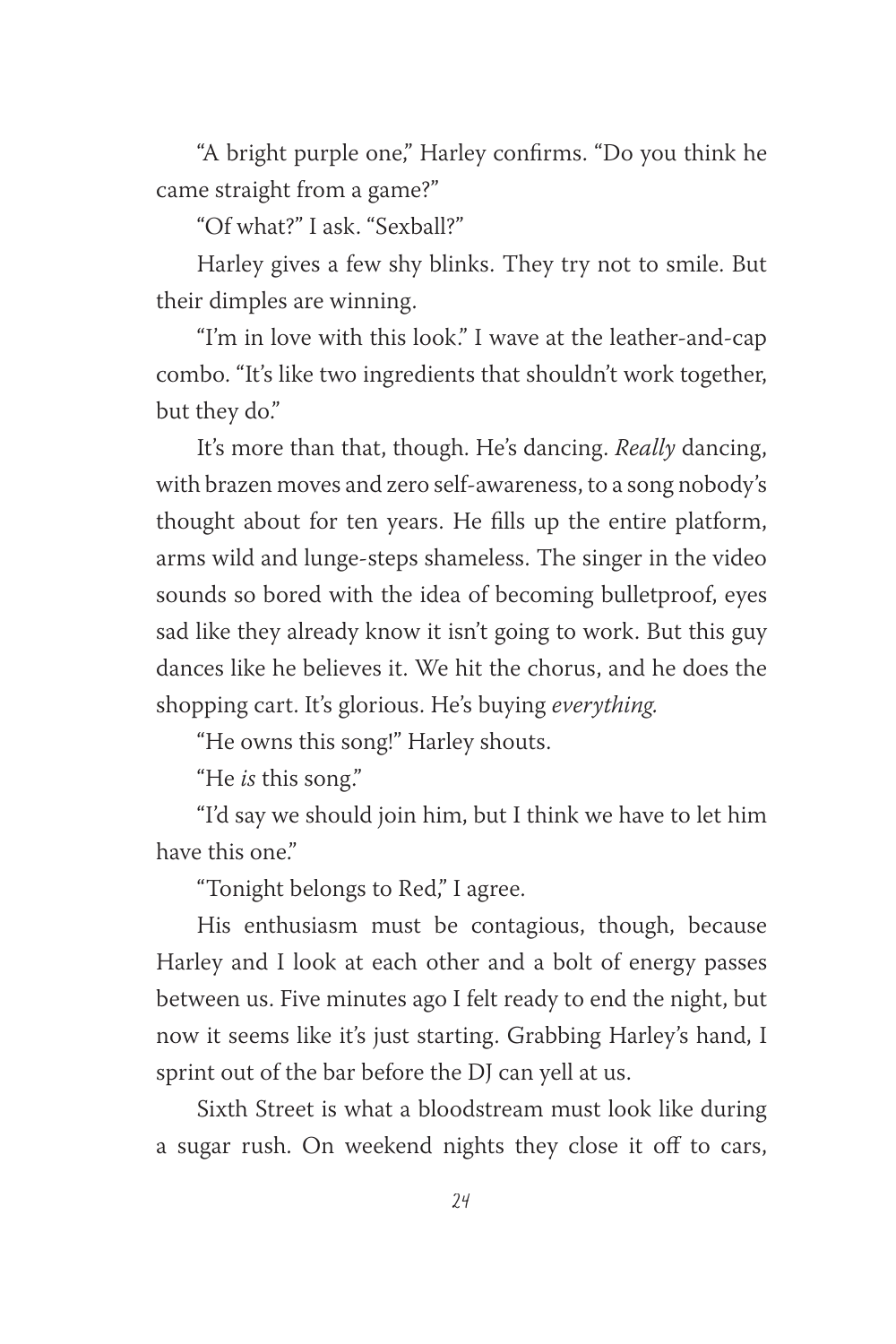because there are too many people out partying. Harley and I try to walk next to each other, but the sidewalk gets choked up. They fall behind, their fingertips still linked with mine. I don't know where we're going, but I'm not giving up. W can break up with me, but she can't make me miserable.

Not unless I let her.

I walk confidently past block after block of restaurants and bars. Above us the sharp teeth of high-rises chew up the sky. Greenery all around us and live music leaking from every doorway keep Austin from feeling like every other interchangeable city.

Besides, this is just downtown.

We walk south, toward the lake, and even though I can't see it, I can feel it there, a natural barrier separating us from South Austin, where I live, where I work, where most of my life takes place. W lives downtown. She's the reason I came here all the time, browsing at BookPeople while I waited for her to meet me, driving down to Mozart's on the water and sitting under trees wrapped in white string lights while we clutched our hot chocolates in Austin's never-truly-winter weather. I wonder how often I'll cross the bridges now that I know she's not waiting on the other side.

"I picked the last place," I say. "Where should we go now?"

"Wherever you feel better," Harley says.

And maybe just by saying that they've summoned it, but the next window we pass is a popsicle shop. The entire wall facing the street is made of windows. We can see the toppings sorted into a rainbow of options, the menu plastered with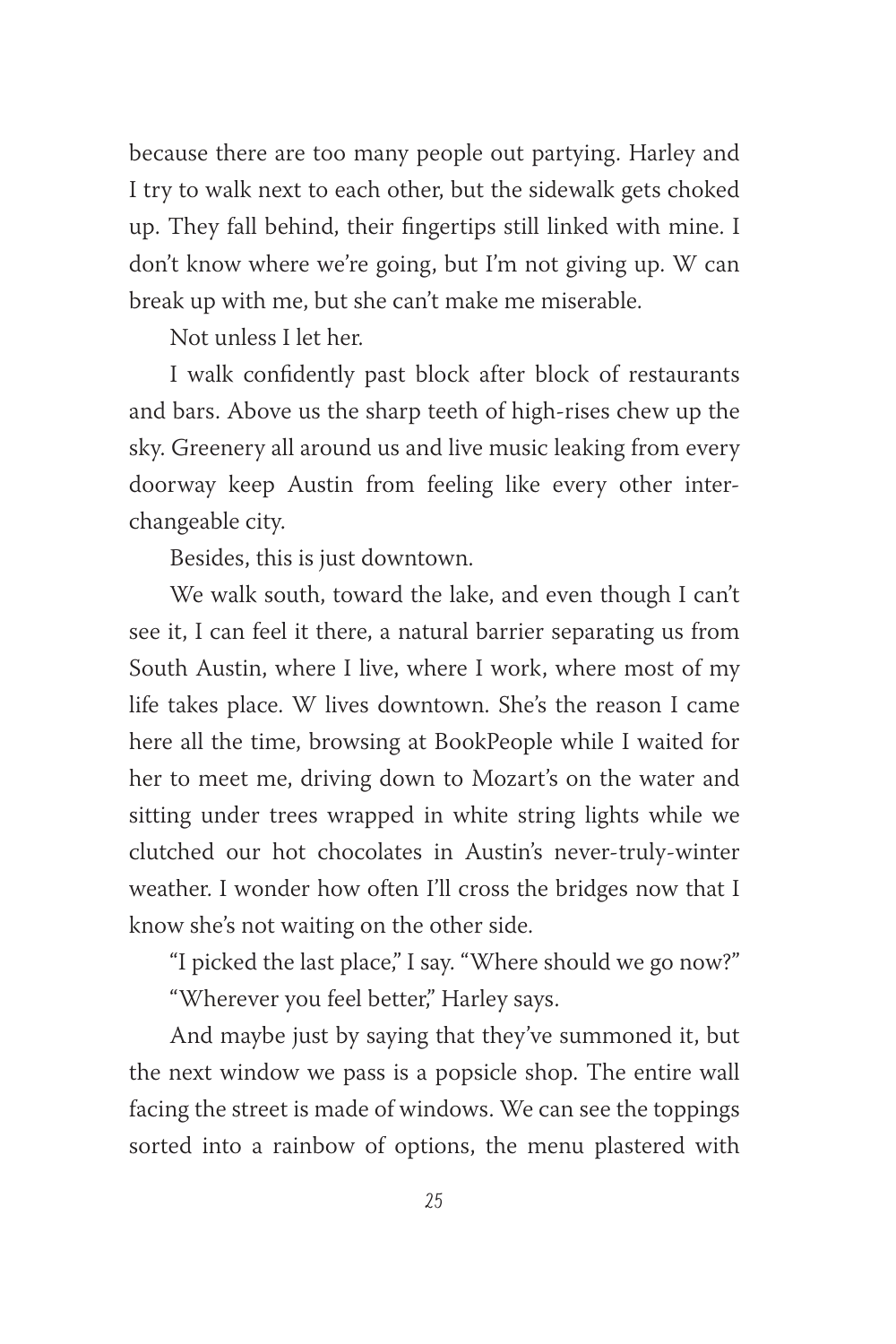sweet, icy suggestions. It might be getting late, but that doesn't mean it's getting any colder. It's definitely still hot enough to want one.

"I don't know this place," Harley says.

"Neither do I. That's what makes it an adventure."

There are new places in Austin all the time. Some days it feels like the city won't stop to catch its breath, like whenever you look up, it's trampled something you love.

Tonight, I'm glad this is here.

Tonight, I need new.

"Do you think the employees wear G-strings?" Harley asks. "You set a high bar for the evening."

I push their shoulder and laugh.

We get coconut dipped in chocolate, and half-dipped strawberry, and pineapple with coconut flakes, and banana with a shaggy coat of sprinkles. One popsicle for each of our hands. Harley bumps the door open with their back, then spins out into the night. I follow, and in the single moment it takes me to catch up, everything that felt complicated in the bar is simple again. I have sweet things and a slight breeze, and someone to share them with.

We walk the last block to the lake. It's down a slope from where we're standing, so we're not on the bank but above the water, looking across the trio of flat bridges that lead to South Austin. It's calmer there, and the lights look warm. I try to pick out the Proud Muffin.

"Want to walk over?" Harley asks.

"Maybe just halfway."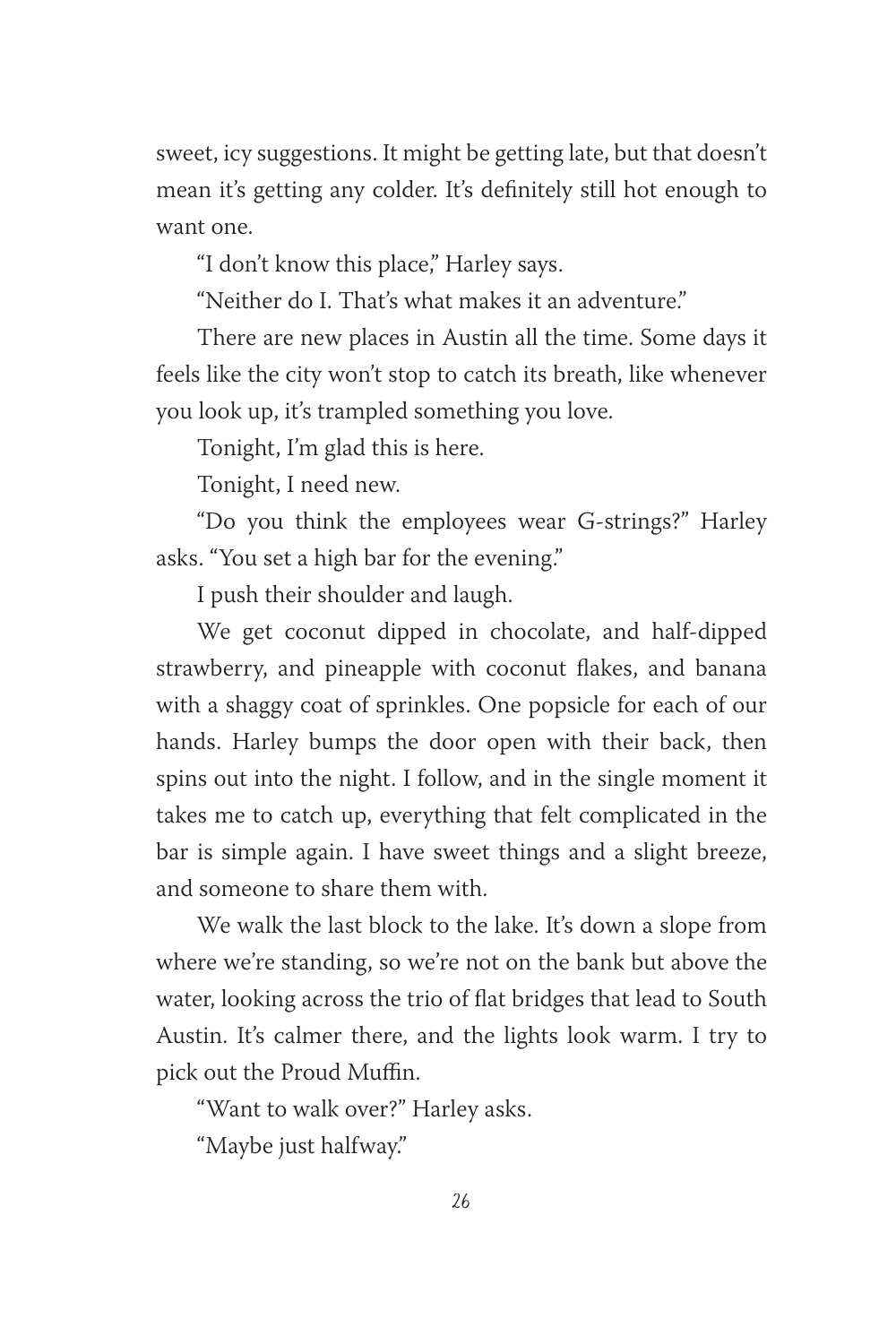It takes longer than I think it will. We stop and stare out at the dark ripples and get really invested in our popsicles. I want a bite of the strawberry one, so I sort of dive for it, and Harley holds it out.

I lean in and bite. It tastes good, with patches of real strawberry. And then this feels weird, because it's how I would share with W. And then it feels weirder, because her family's condo is only a few blocks from the bridge, and all I can think about is her looking down and seeing me share dessert with Harley the day after we broke up. Technically, it's the same day.

I swallow and retreat a few steps.

"How did you end up in that bar?" Harley asks.

"It's my sister's fault."

"Your sister brought you to a gay bar and then ditched you?"

"Well  $\dots$  no."

Harley laughs and then waits, like they did at the bakery. Like they're making room for me to say more.

"My sister Tess is at Northwestern," I say, sticking to my pineapple popsicle. It's good, but not as good as the strawberry. "I didn't want to tell my parents about W yet. They kind of love her. I thought calling my sister would be like . . ."

"A warm-up?" Harley offers.

"When I told her what happened, Tess said that it sounds rough, because I don't really have a life without W."

Harley winces. "I'm glad my siblings are little. They just accidentally pee on me and hit me with foam swords." I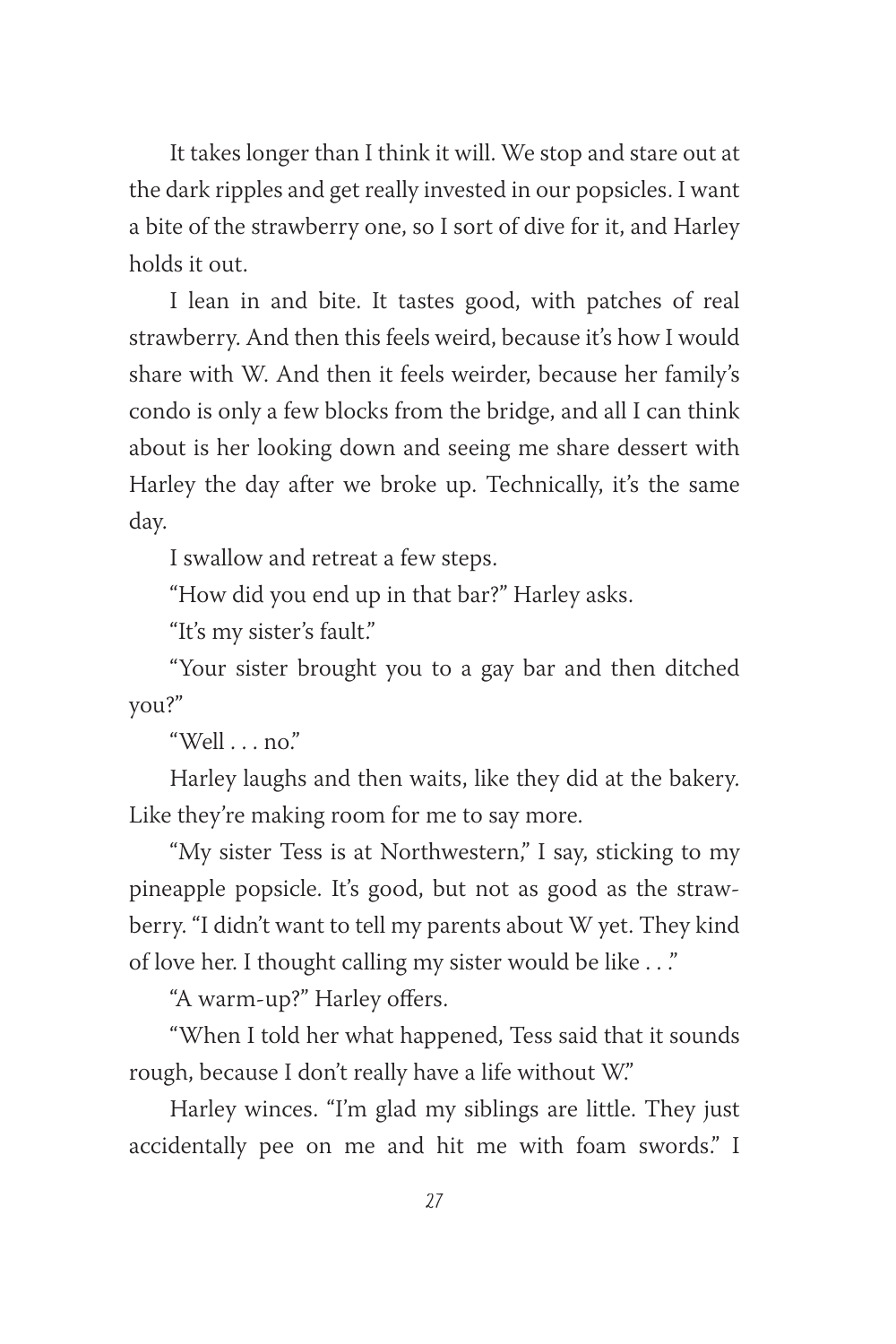imagine Harley surrounded by tiny people, clinging to their arms and legs, demanding snacks.

I have to stop. It's way too sweet.

"I wanted to prove that I could go out and have fun," I say. But when you move somewhere and find an amazing girlfriend right away, all of your memories of that place have the person baked right in. "I just . . . needed somewhere W and I have never been together."

Harley nods, like this makes complete sense.

"Was she your first girlfriend?" they ask.

"Yeah."

We're still close to the intensity of downtown, but here above the water, the night is so quiet.

"And . . . did W call you her girlfriend?"

It takes me a second to see the whole question Harley's asking. "W thought it was funny that I like to bake. Most people think cupcakes and kitchens are girly, but I'll throw on a frilly apron over cut-offs and boots and shave my head like it's no big deal. She called me her Bold Baker Girl." I remember the feel of her playing a hand over my freshly shaved scalp, and I shiver, even though the night's as warm as her skin. "After a while, I told her I'm not a girl. At least, not most of the time."

I look down at the lake. It's dark but covered in shine, the city lights trembling on its surface. During the day, the water is a pretty but boring blue, covered in paddleboards and ringed by joggers. Right now, it feels like we're the only ones who know about it. Like it's a huge secret, right in the middle of everything.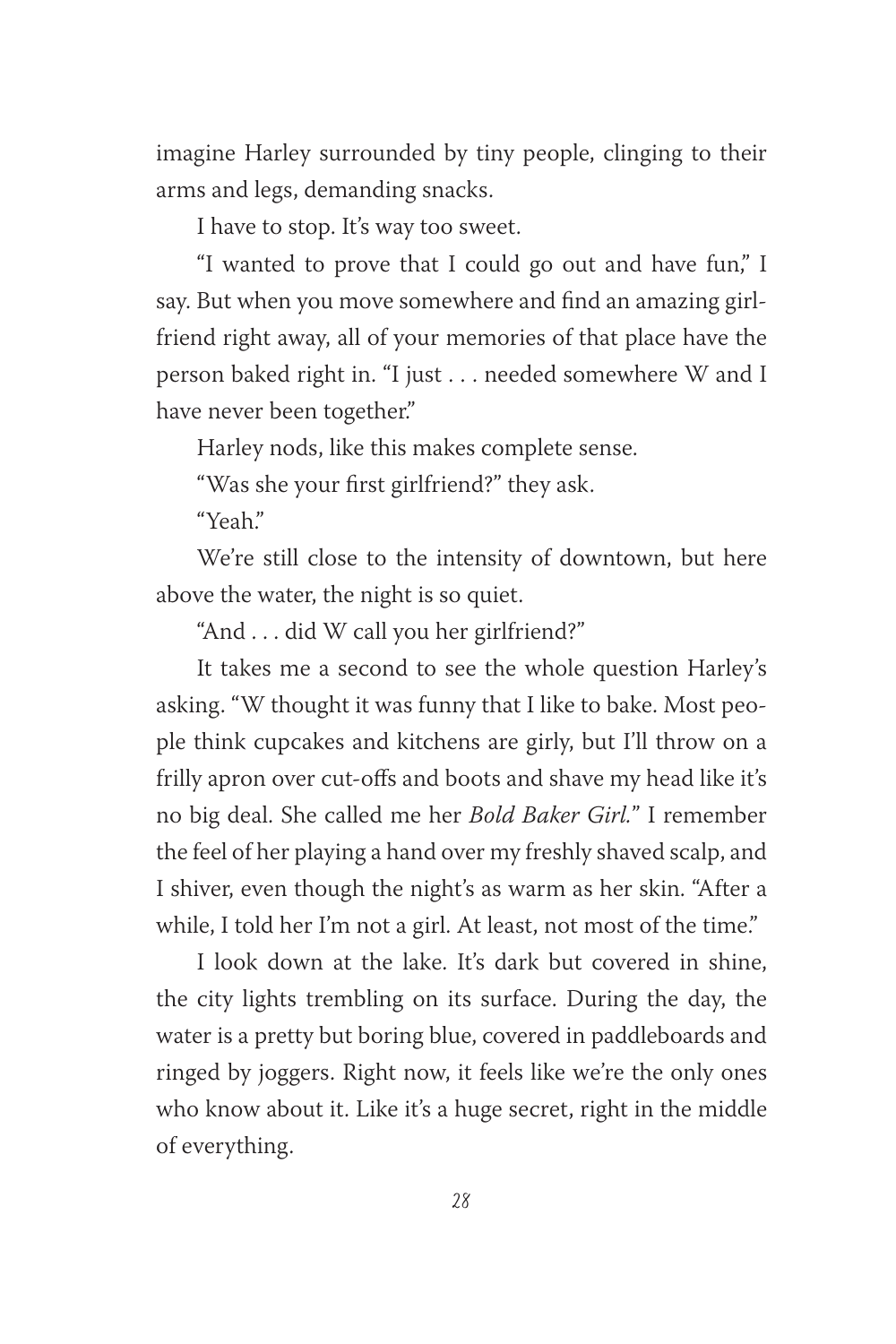"What are you most of the time?" Harley asks.

"Agender."

That word takes a lot to say out loud. I reward myself with the rest of the banana popsicle.

"Got it. And W . . . got that?"

"It didn't seem to bother her." It still took me six months to work up to saying it out loud to a single person, and when W broke up with me, it felt like I lost that moment of bravery as much as I lost her.

Everyone at school knows I'm queer. My family knows. I know how lucky I am that I was never scared to say it out loud. I don't know why it's harder to tell people that I don't feel attached to a specific gender. That some days wearing a femme outfit or acting a masc way feels nice, but neither of those things is *me*.

Harley leans with their back on the stone railing. "I've been thinking." They take their time with the last bite of coconut. "You and W were together for a long time, right? Don't they say that you need to be sad for at least as many months as you dated the person, in years?"

Four miserable months?

I can't feel the way that I felt today for four months.

"Who is they?" I ask, ready to fight whoever came up with that rule. "Who says that?"

Harley shrugs the casually stubborn shrug of someone who thinks they're right. "People who research relationships. Love scientists?"

"Love isn't science," I push back. "The chemistry matters,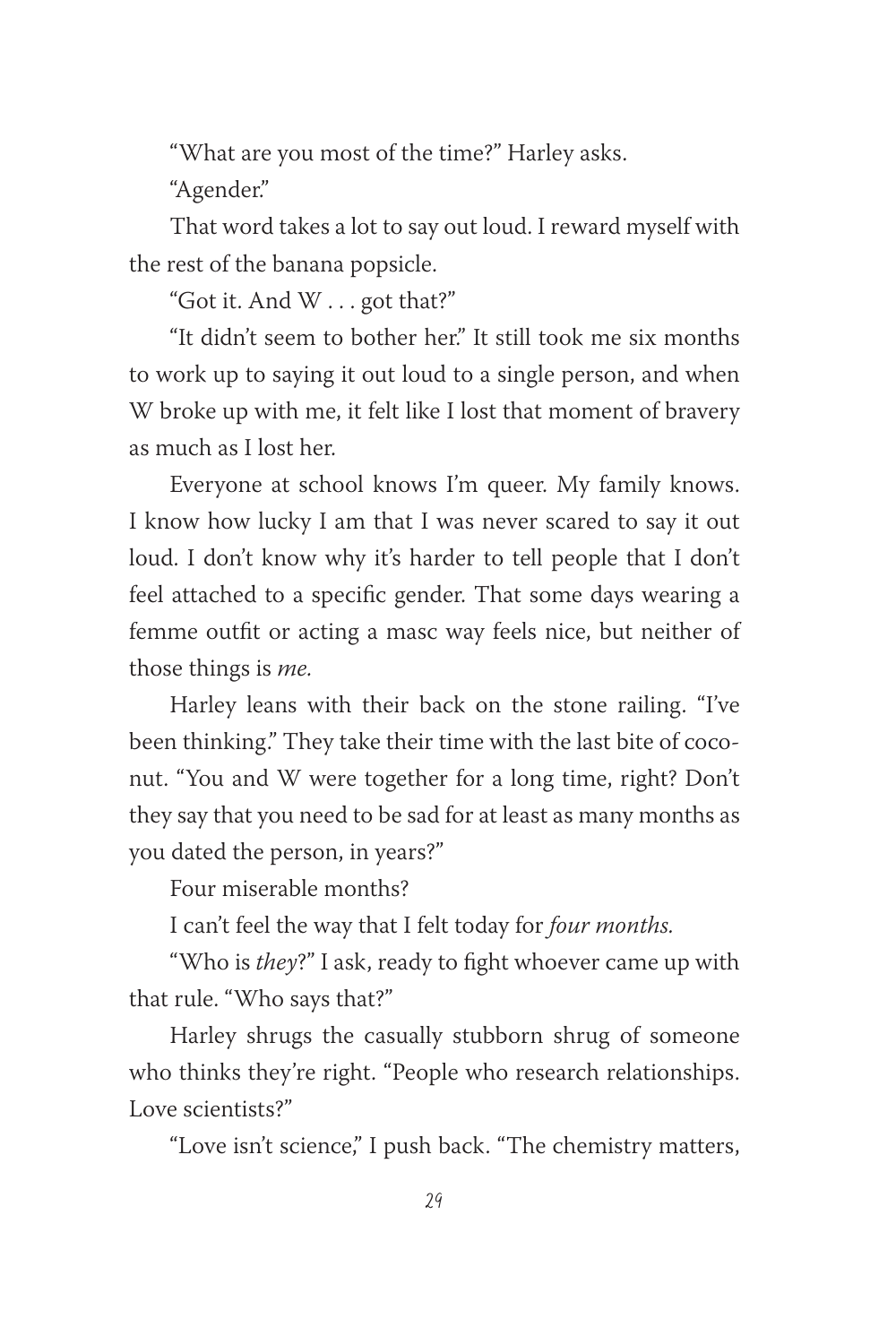that makes sense, but that's where it starts, not where it ends. Baking is like that. It's not just a predictable set of reactions.  $It's -''$ 

"It's what?" Harley asks with a quirk of the lips that feels like a dare. They lean one elbow against the railing, cross their boots at the ankle.

I don't talk about this, but then again, I don't talk about any of the things I just told Harley. I wouldn't have done it a week ago, and a week from now I might talk myself out of it, but tonight I have this compulsion to tell Harley how I feel about baking, and therefore about love.

"It's magic."

I keep thinking about the brownies I made. How they were more than a simple dessert. They were everything I felt as W broke up with me.

"Magic . . ." Harley echoes. I can't tell if they believe me, if they're not sure, if they're silently judging me.

Then Harley smiles again. It's not the broad grin from when they showed up at the bar. It's the smile of someone who's been let in on a secret. They hold out the last bite of the perfect strawberry popsicle, and I dip my head for it.

I don't care if W's watching from somewhere above us.

This tastes too good to pass up.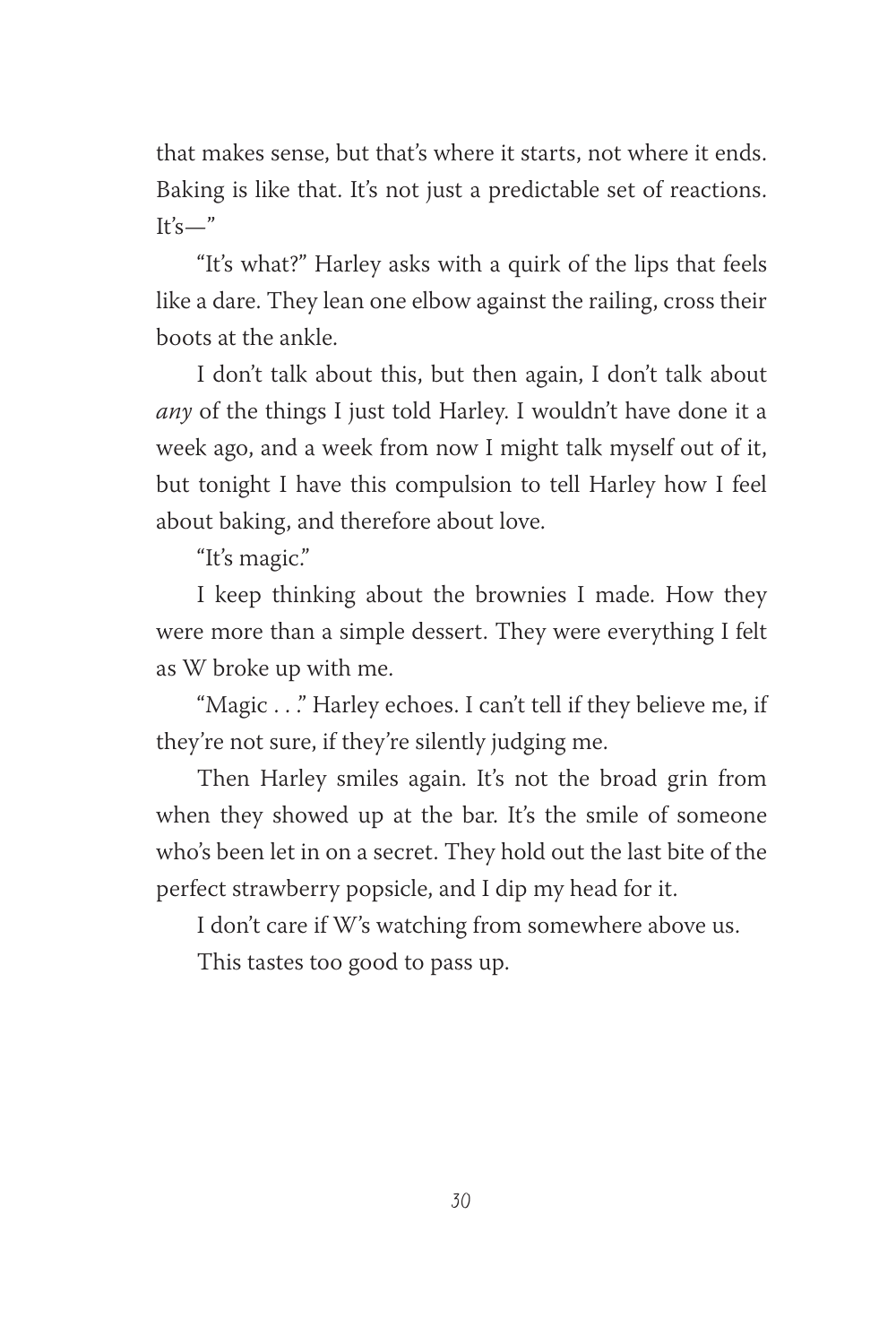## **RECIPE**

Bad night

## **INGREDIENTS**

1 breakup, fresh if you can get it

4 popsicles, eaten earlier in a fit of trying to forget her

1 sister who won't text you back because college is so much fun

46 neighbors at a house party next door, most of whom seem to be making out near your window

2 assignments you have to finish before Monday because you spent all your homework time on breaking up

1/10 of your normal confidence

A pinch of parental worry

10,000,000,000 frantic phone checks to see if your ex texted you (she didn't) to say she wants you back (she doesn't), which you definitely know, and have basically come to accept, so why are you still checking your phone?

1 possible new crush at the worst possible moment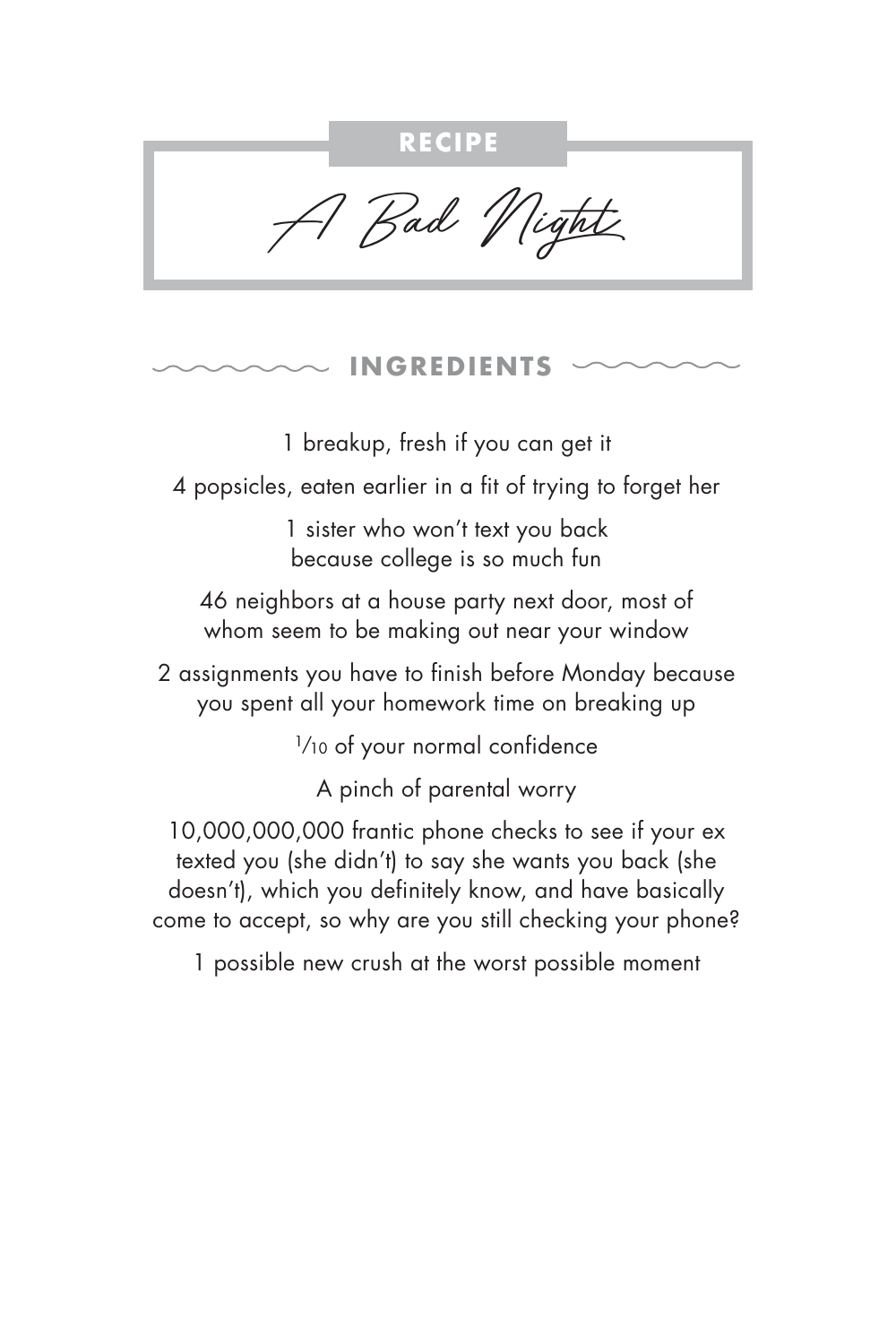**DIRECTIONS**

Heat the world to 94 degrees.

Add the popsicles to your stomach. Let sit.

Get home late and watch your parents react. Mine skulk around in suspicious silence. Your flavors will vary.

Shut yourself in your room, shut your ex out of your mind, shut off your phone.

Definitely do not look to see if she's gone on social media to post anything cryptic, or sad, or—worst-case scenario—sexy.

After you've checked, shower it off. Wrench the water to a dead stop when you remember how much you hate showers now.

Armor yourself in your comfiest pajamas and climb into bed. Realize that the post-sugar misery pounding inside your head is being echoed by the pulse of a party next door.

Shut your window.

Get too sweaty! Turn up the AC!

Get too cold. Open your window to the sweet smell of lemon blossoms and the less sweet sound of people making out in the alley behind your house.

Slip back in time, to every party you spent in the darkest corner, the backyard shadows, the guest room with the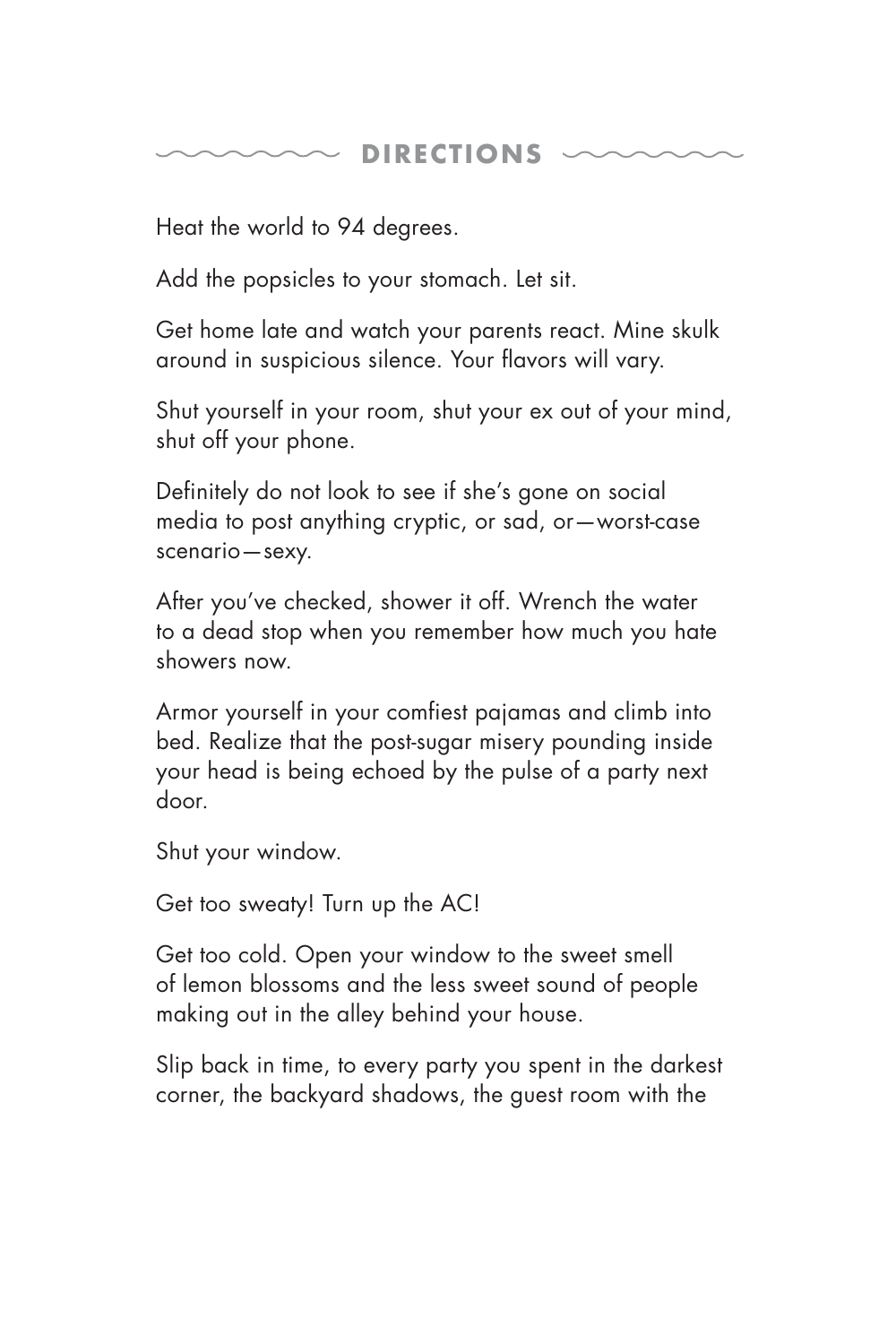door gently shut. Relive every middle-of-the-night wonder, every discovery in the dark, all those times you felt too good for words.

Wonder: If that doesn't work, what does?

Think about your new crush. Try to stop immediately, but once you've poured in an ingredient, you can't unpour it. It's in the mix now, swirling around. Think about your new crush's secret smile. Their eagerness to talk.

Their hands.

Decide that since you're not sleeping, you might as well do some homework. Fall asleep with your face in the vagina of a textbook.

Wake up the next day.

No, really.

Your alarm is ringing.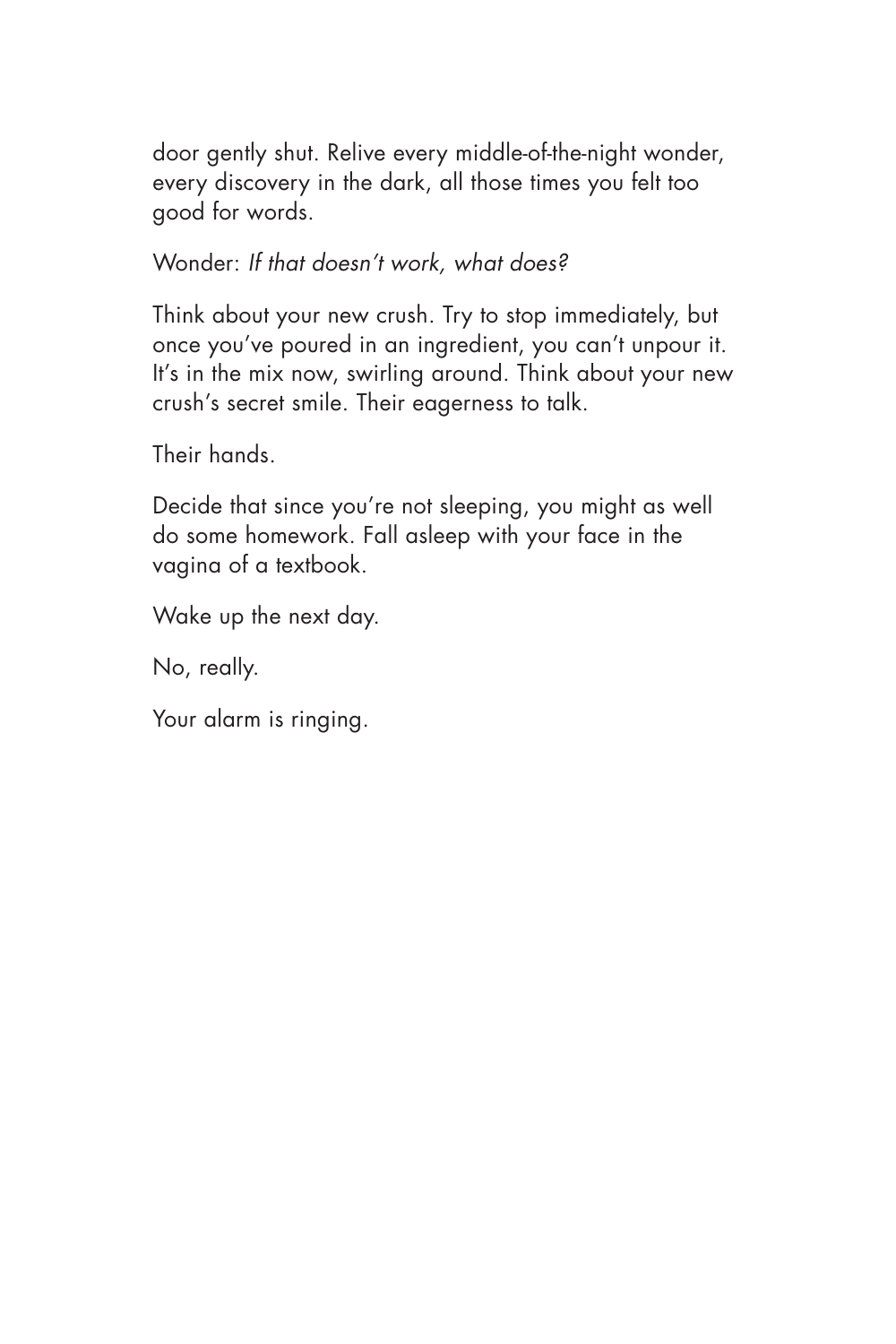3

Most people think you can't have a bad hair day with a shaved head, but my porcupine of frizz and I are here to tell you they are wrong. Fortunately, there's no one around to see me when I slump into the back door of the Proud Muffin. I flip on the kitchen lights, one row of switches at a time. Oil shines on the wooden worktops. The steel of the great big mixing bowls glows, pristine. Rows of darker cake pans wait to be filled.

The bakery counter is beautiful, the porch is bright, the garden welcomes everyone, and the community room upstairs gives them a big queer hug, but this is the heart of the Proud Muffin. A kitchen that gets wrecked every day, and by morning looks perfect and untouched.

Why doesn't my heart feel like that?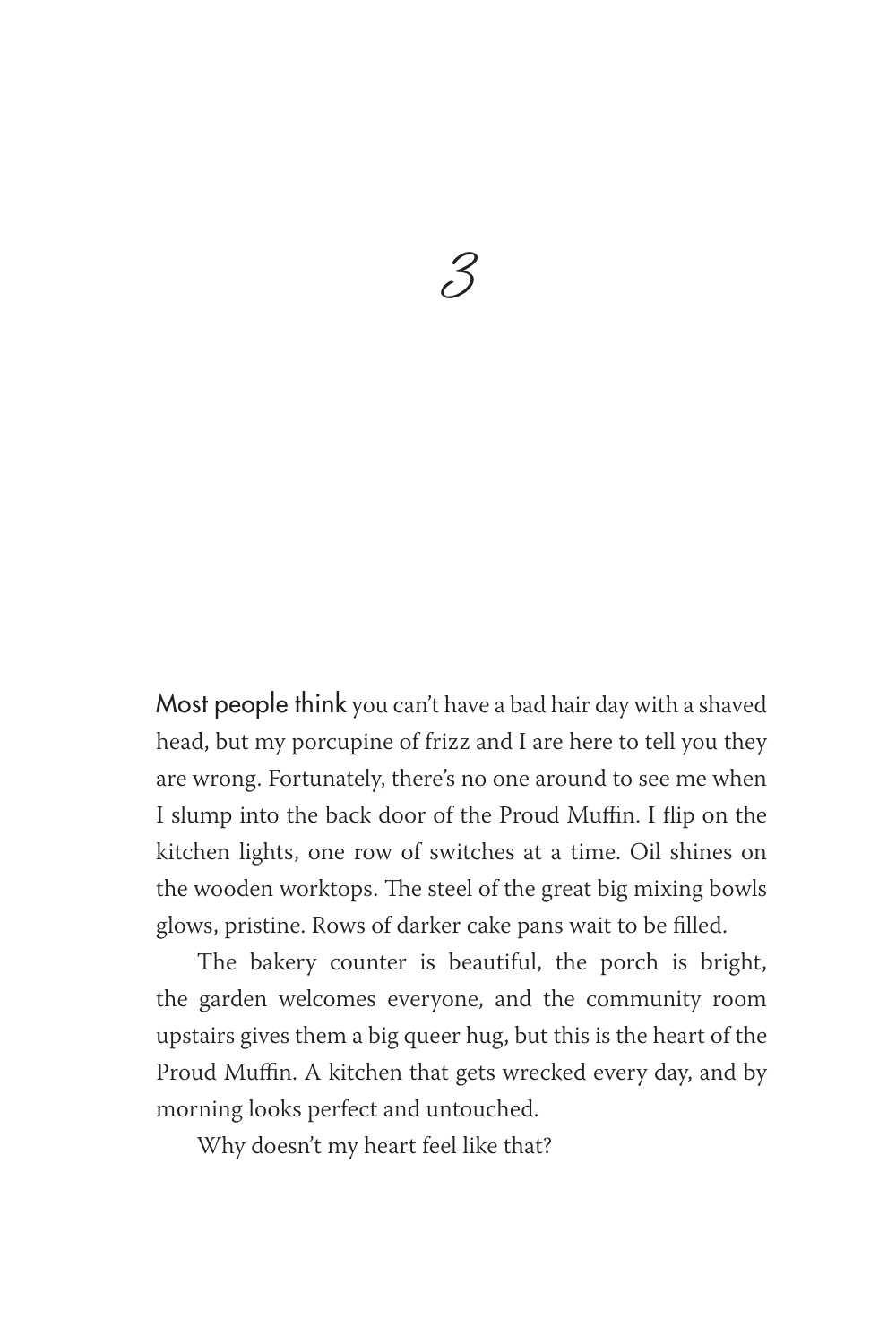I knot my apron with thick, stupid fingers. I thought I would be better today. I thought this would get easier, not harder.

I check the tags for special orders. Not that many, which is normal for Sundays, just a few basic birthday cakes. I line up everything I need to whip through these and get back on Marisol's good side—whichever of her sharply shaved sides that happens to be today—and show Vin and Alec that I'm not the kind of teenager who can be taken down by something as obvious as a broken heart.

But before I start baking, I check on my brownies.

The counter staff hasn't arrived yet, and I keep the front lights dim. The baked goods that keep for more than a day the cakes and pies and cobblers—are lined up and mummified in plastic wrap. The plate of brownies is exactly where I left it, barely dented by the customers yesterday afternoon. There were twelve of them. There are ten left. As I unwrap the brownies, the scent of midnight-dark chocolate nudges me to the past, a place where I really don't want to go.

But I'm already back at the first time I made her brownies. We made it through three whole months of dating before I asked if I could bake for her. Somehow that felt more official than saying the word *girlfriend*. Somehow that was a bigger deal than telling my parents I was going on a date and letting them take a thousand pictures like it was prom, even though I was wearing chewed-up jeans and W was trying to hide a tiny halter top under her jacket.

A dozen dates after that first one, I sat her down in my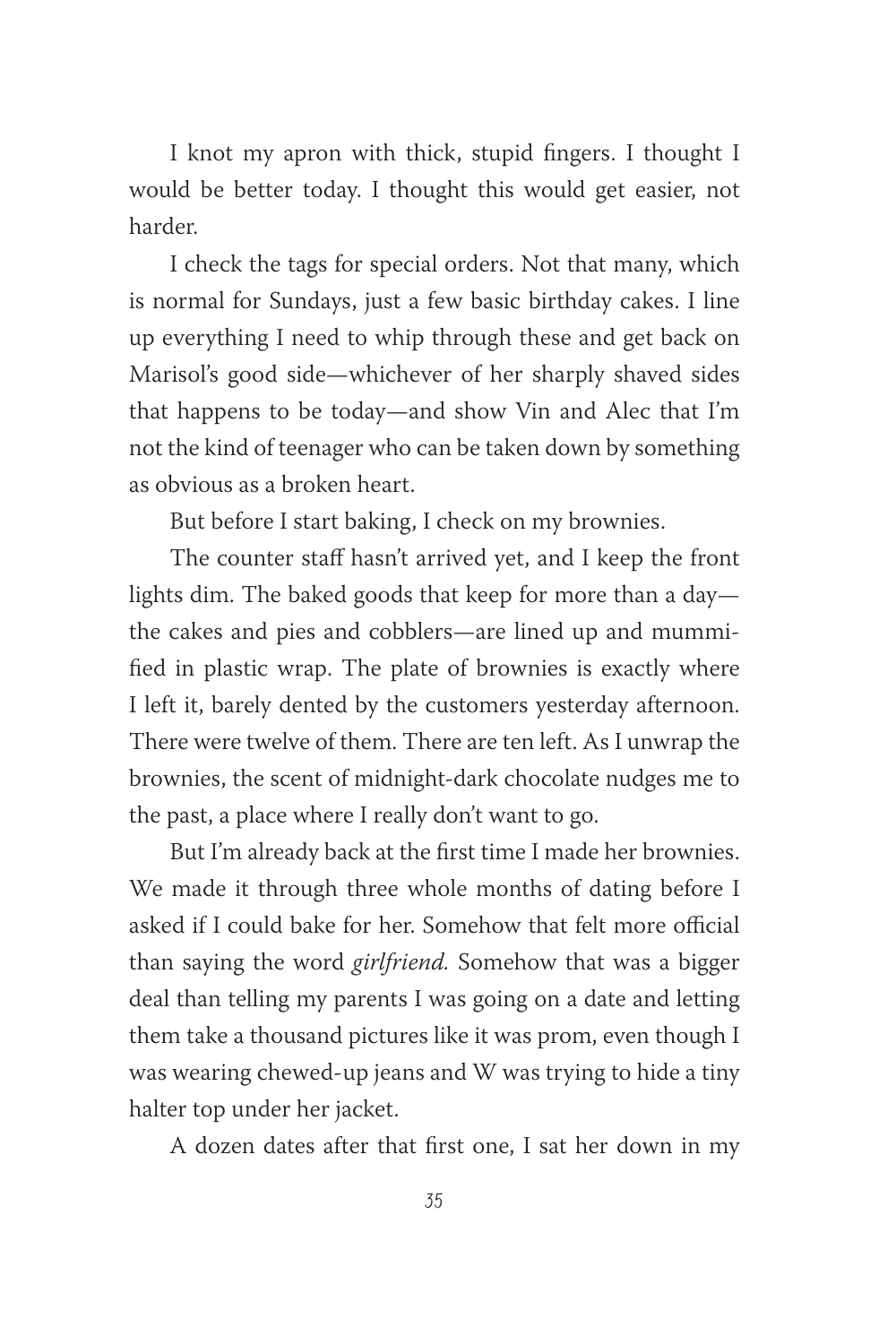living room and put on a movie—*Jane Eyre*, the good version with Ruth Wilson—before I went to the kitchen and got to work. W shouted the plot at me.

"Jane's got a little friend who is definitely into her!"

"Oh no, Jane's friend is dead!"

"Jane got older and now her eyebrow game is amazing!"

In between those shouts, she asked for regular baking updates.

"That ruins the magic," I said. Secretly, I was worried that nothing would get baked with W looking at me. Her stare had the power to unbalance everything. It could have distracted me into scorching an entire pan of brownies.

"Is the magic happening now?" she called in a sharp, teasing voice.

I didn't answer. I just kept stirring, my wooden spoon tireless until the melted chocolate was one glossy puddle.

"Now?" she asked.

When I finally brought out a single brownie on a plate, W smiled at me in a way that could have lit up the countryside in a blackout storm. She accepted the plate as if I'd offered her something precious. The brownie had that perfect justslightly-underbaked ooze in the center, with a crackle on top. It smelled like the best chocolate I could afford, like tart cherries and good life choices.

These brownies smell like that, too, but they're not the same.

The lights snap on—someone's here. Probably Gemma.

I leave a note for the counter staff.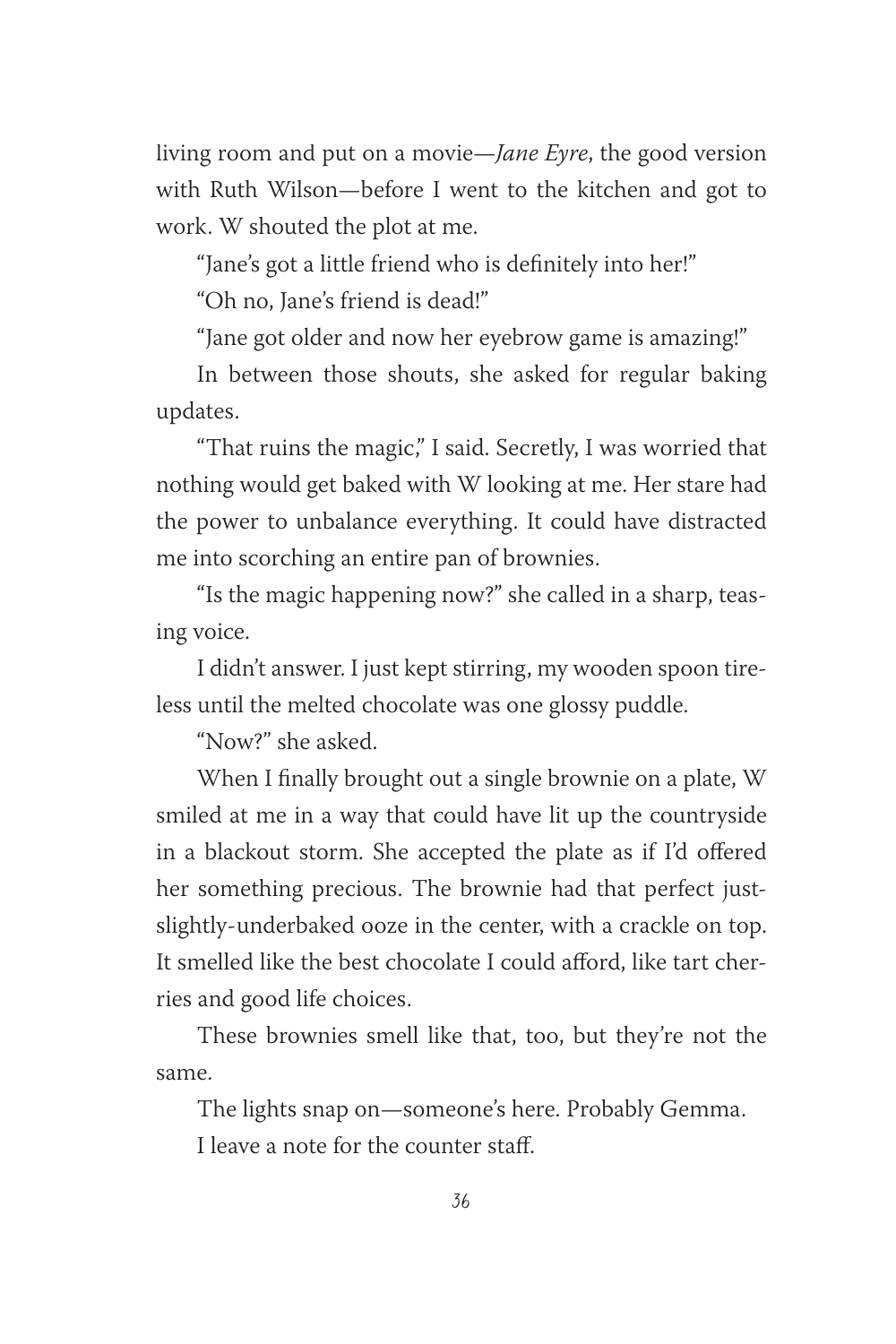#### Push the brownies!

These aren't I'm-falling-in-love-with-you brownies. These are it's-over-and-I-don't-know-what-comes-next brownies. It helped to pour that feeling into a container that could hold it. Now I want them gone.

I go back to the kitchen, and I bake and I bake and I bake.

I bake her out of my body, I bake her out of my hands.

I bake until my heart is an empty kitchen, ready to be filled with sugar and heat. Ready to get messed up all over again.

When I finally look up from my work, Vin and Alec are both in the kitchen—a rare sight. Vin runs the front in the morning and otherwise lives in the office. Alec takes the afternoon and evening shifts and hosts the events in the community space, talking to everyone who comes through the door, making them feel seen—or safely ignored. For a moment I think my bosses are grabbing late breakfast and coffee together, being cute in a way that might hurt my stomach post-breakup but, ultimately, is good for my health. Whenever I see a queer couple doing even the simplest things, like kissing or holding hands or existing, I swear I get stronger.

But Alec and Vin aren't sharing a café breve, their fingers curled around the same cup. Vin is leaning forward against a worktable, his hearty forearms showing all the way to the elbow, tattooed poetry spilling. Alec, who is tall and trim and has a Professor of Baking look, leans back with his arms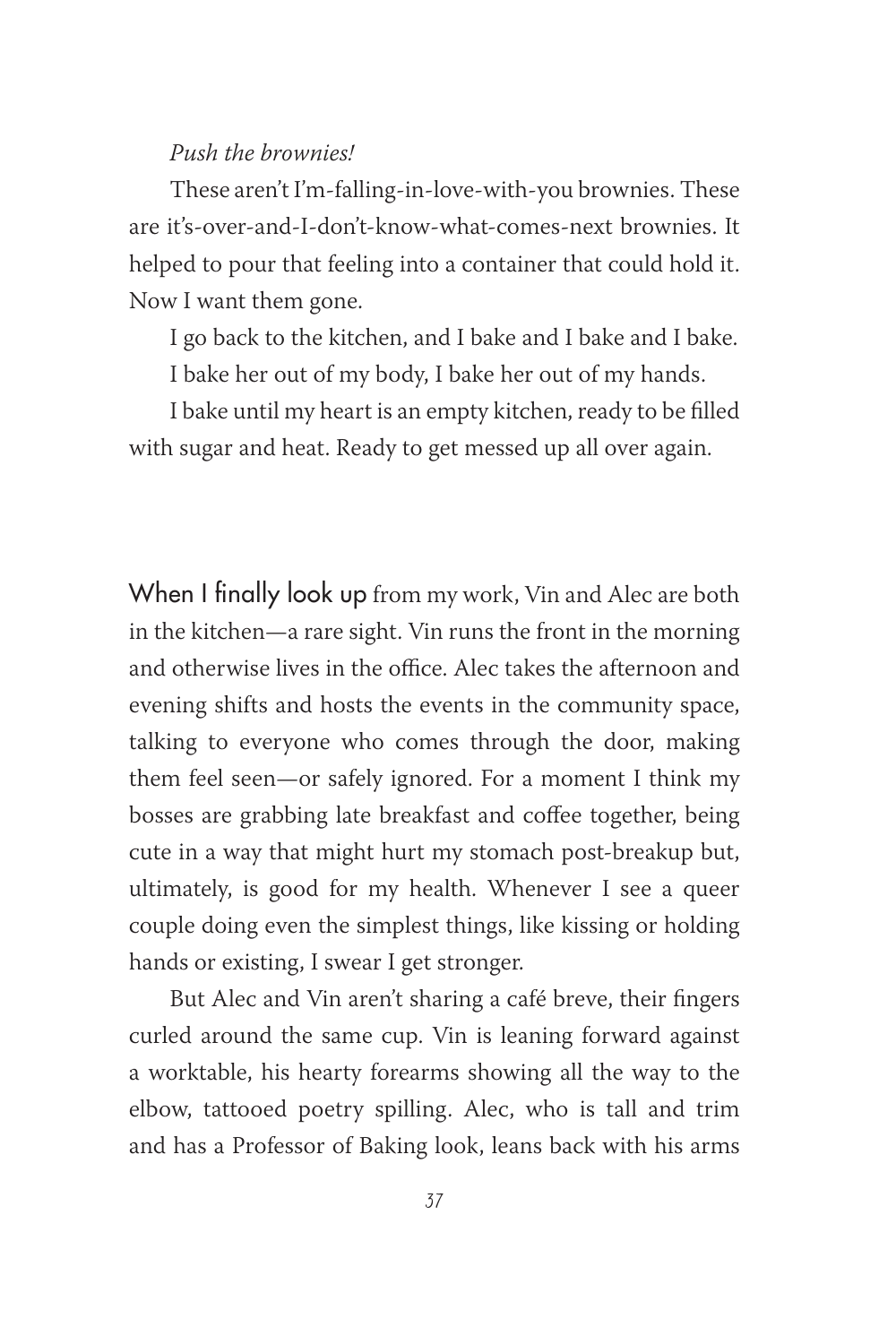crossed. His apron always seems like he unfolded it fresh from the laundry, and under it his slacks and dress shoes are just as sharp. He keeps pinching his nose just below his perfectly round tortoiseshell glasses. Their voices are low but undeniably clipped.

This is not impromptu-breakfast-date body language.

Marisol hits my shoulder with hers on her way across the kitchen. "Grab some eggs for me?"

"What?" I ask. "You have, like, a gross of eggs right—"

Marisol stares at me with the force of a thousand managers.

"Right."

"I'll get the butter," she adds, like this is the continuation of a talk we've been having and not some weird improv we're doing to get away from Vin and Alec, and starts toward the walk-in. Are we giving them space? Are we running away?

I trail behind her, my body flooding with memories of my fight with W. When I pull the latch and close the door, they all crash down. It's bitterly cold in here. As cold as the aftermath of a bad shower.

"Marisol, I can't hang out in a big freezer," I say, shivering.

"Do you have a medical condition?" she asks, bracing one foot against an upturned, empty crate.

"No," I admit.

"Then sit down and pretend you're in Canada."

I pull up another crate and sit with my knees spread wide. I have a good view of my legs mottling with the sudden cold. Marisol goes to work, making sure the cartons of cream are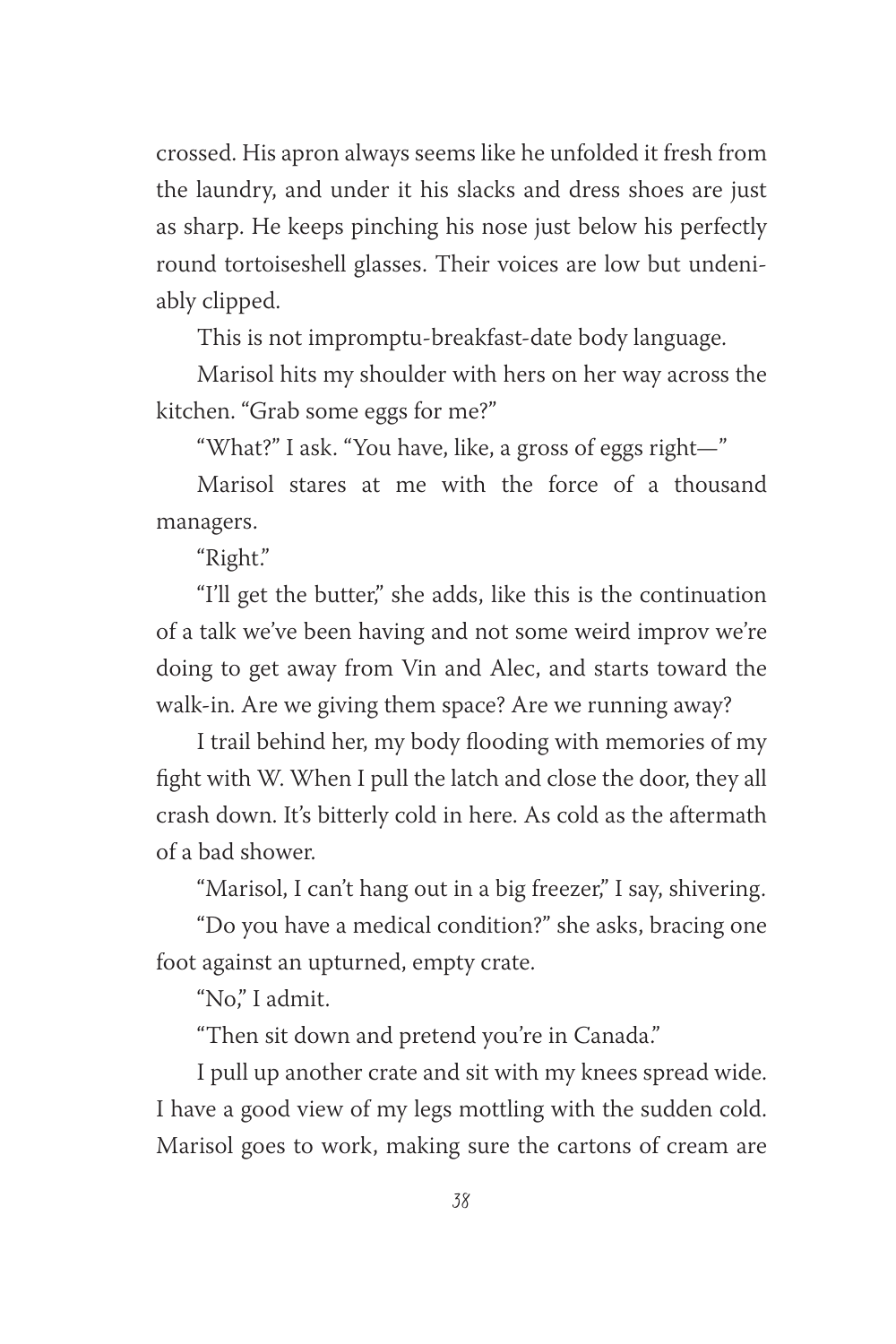sorted by their expiration dates, acting like that's what she actually came in here to do.

Knowing that Vin and Alec are fighting makes it impossible for me to focus on anything else. It's like seeing your parents fight, but more upsetting because they're everybody's parents.

Maybe if we went back out there, they'd stop. "Are we just supposed to stay here until they're done talking?" I ask. "I don't have a timer on the lemon bars, and they have to come out soon."

"Your lemon bars don't exist without Vin and Alec," Marisol says.

She's not wrong. Vin and Alec are the Proud Muffin. Alec likes to say that they opened a bakery because gay marriage wasn't legal in Texas ten years ago and they needed a couples' activity—but that joke is just the shiny finish he puts on the truth. Toxically masculine and homophobic kitchens had already exhausted Alec by the time he met Vin, whose early jobs were in advocacy and activism. Plus, he really likes muffins. They put absolutely every dollar and dream they had into opening this place; now dozens of groups meet in the community space. Regular free drop-offs are made to queer-friendly homeless shelters in the area. And the bakery hosts at least one transiversary a week, cake on the house. Marisol had her first when she still worked the front counter—she made her own cake, of course. And when the Defense of Marriage Act was overturned by the Supreme Court, the very next day Vin and Alec had their wedding in the bakery. Sometimes I think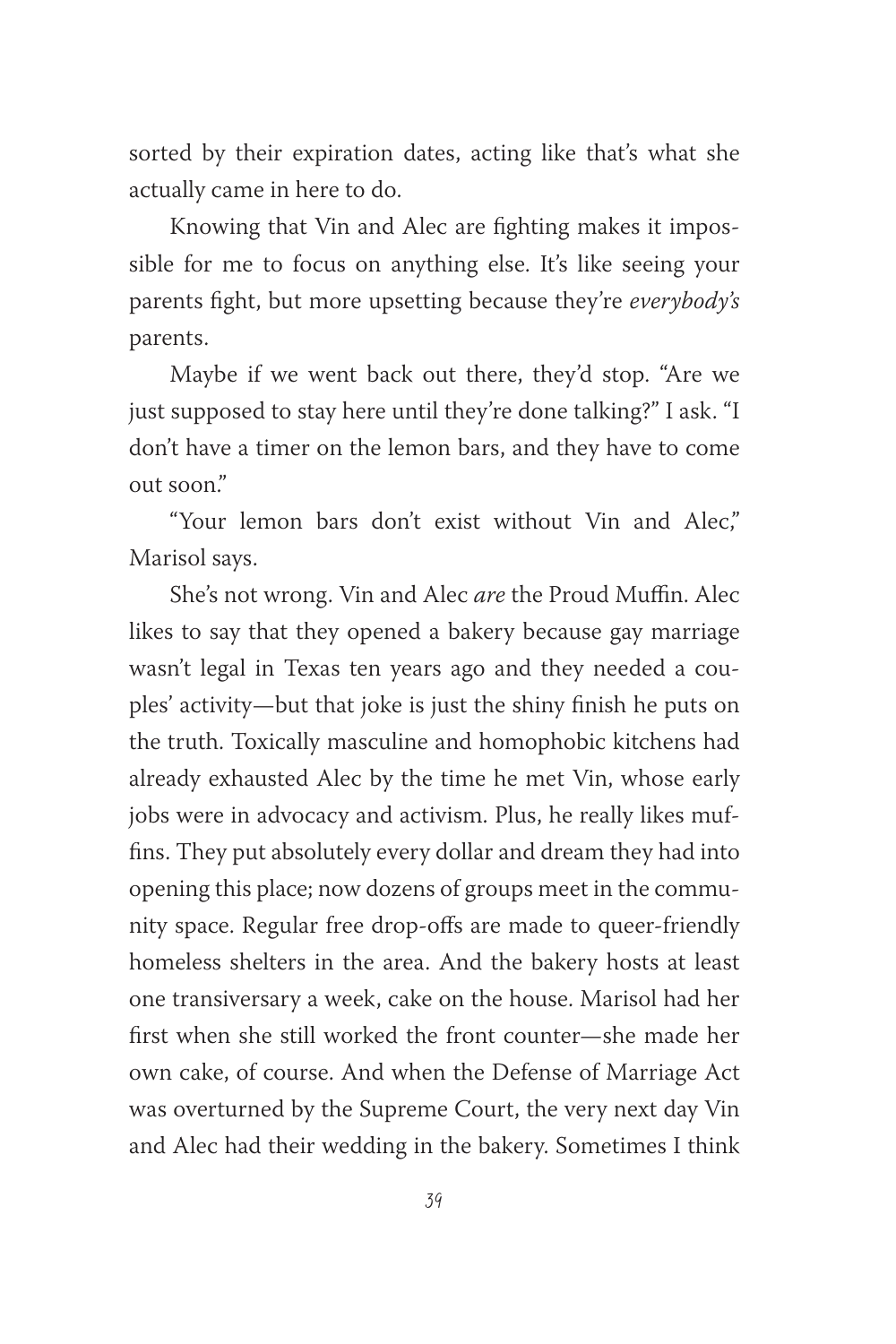I'm the only person in South Austin who wasn't there, because I was still in Illinois. Vin told me about it the first time I came to the Proud Muffin, when he caught me running my fingers along a particularly wobbly stripe on the rainbow porch and explained that some of the wedding guests painted under the influence of too much sugar and champagne. The afterparty lasted all week, because people kept showing up to celebrate. Queer folks and trans folks and allies, neighbors and family and friends. If the Proud Muffin is an institution, so are Vin and Alec.

Outside of the walk-in, their voices heat like a suddenly jacked-up oven.

Cracking the door, I give myself a stripe to watch. Vin walks into it, scrubbing his hands over his face like he's trying to wash off a layer of frustration. "You're acting like I'm serious about this."

Alec's sigh could lift a boulder—and set it back down on Vin's big toe. "If you weren't, you would have brought it up weeks ago. Instead, you chose to hoard this information. Turn it from a harmless oh-a-funny-thing-happened-today into a big old secret."

"Oh, shit," I mutter.

Suddenly, Marisol is behind me, her hand on my back, her head stacked over mine. All these months of trying to act mature enough to impress her, and I've dragged her down to my level.

"When were you going to bring up the fact that you're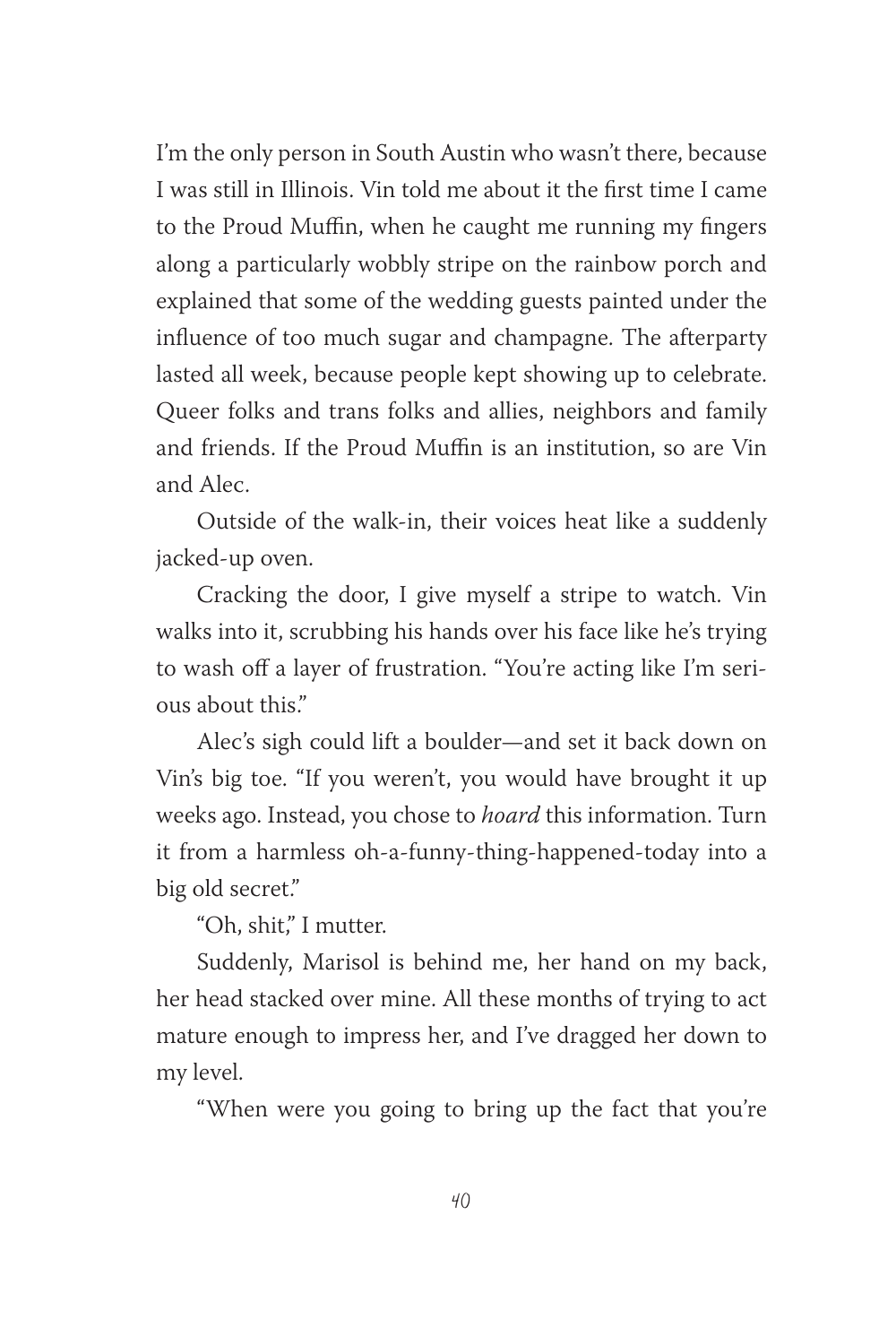being wooed?" Alec asks, marching into view. He takes a bite of something that he's holding in one hand, half-wrapped in a napkin.

"It didn't seem important," Vin growls out. "I'm not interested, and I already told you . . ."

Shit.

Shit, shit, shit.

Vin is being wooed by somebody? Who isn't Alec? People were always trying to flirt with W, but she never really flirted back. "Just because I'm queer and open to dating all sorts of people doesn't mean I'm going to bat my eyelashes at everyone who walks by," she said on several occasions.

I can be more susceptible. I'll drop my voice a full octave if someone gives me a compliment, and fairly regularly I would stare at a cute waitperson or actor or stranger walking their dog in a way that made W lace her arm through mine and say, "Oh, so you noticed Cutie McCutePants."

"Their pants are cute," I would admit.

"You can dream about getting into them, but you're coming home to these," she would say, and slap my hands onto her hips. Then we would laugh and kiss until the stranger was forgotten.

No one here is laughing.

But they are eating. Vin picks up something dark, fudgy brown and scarfs half of it in a single stressed-out bite. It matches the brown stripe at the top of Alec's neatly napkinwrapped treat.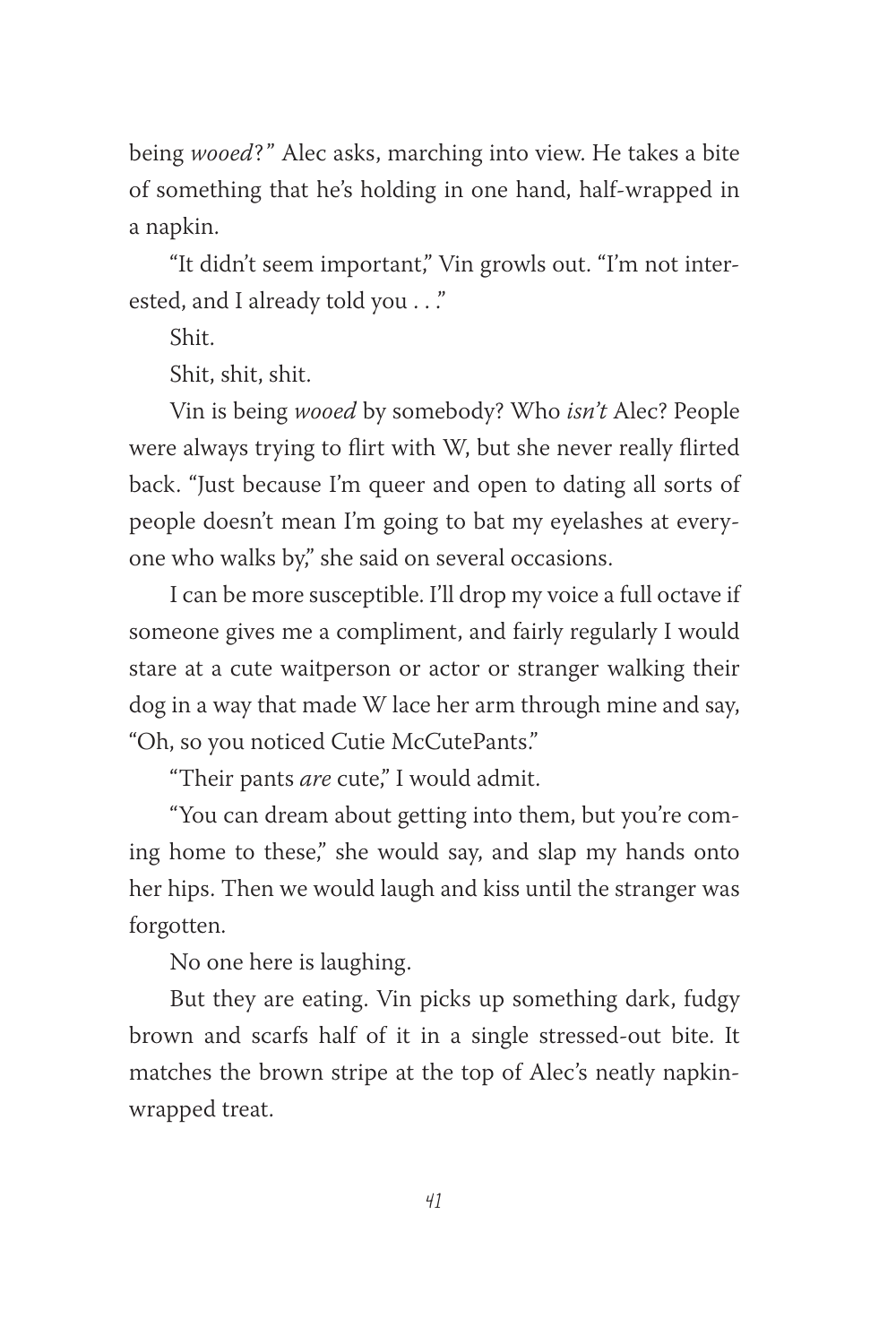"You okay?" Marisol asks.

"Fine," I grate out.

"Really, Syd? Your skin is about seven different colors and your hair . . . it's like dryer lint. Wow." She flicks a bit of activated fuzz.

I don't care about my hair anymore. Easing the walk-in door open a little bit, I try to confirm something.

Vin and Alec are sharing a late-morning treat.

They're both eating my brownies.

When the silence has lasted long enough that Marisol lets me out of the walk-in, my lemon bars aren't just overbaked. They're gummy, charred, fused to the pan. They reek of rotting citrus and sugar that went to the dark side.

She squats to peer into her own ovens, to see how much damage Vin and Alec's fight did. "How do yours look?"

"They're not winning the Big Gay Texas Bakeout," I mutter.

I scrape them out, but before I have time to properly mourn them, I hear a voice from behind me.

"What's the Big Gay Texas Bakeout?"

I spin to find Harley lingering in the doorway of the staff room. I give the pin on Harley's bag a quick check—they—and remind myself that they are, technically, staff. I've just never seen them over there before.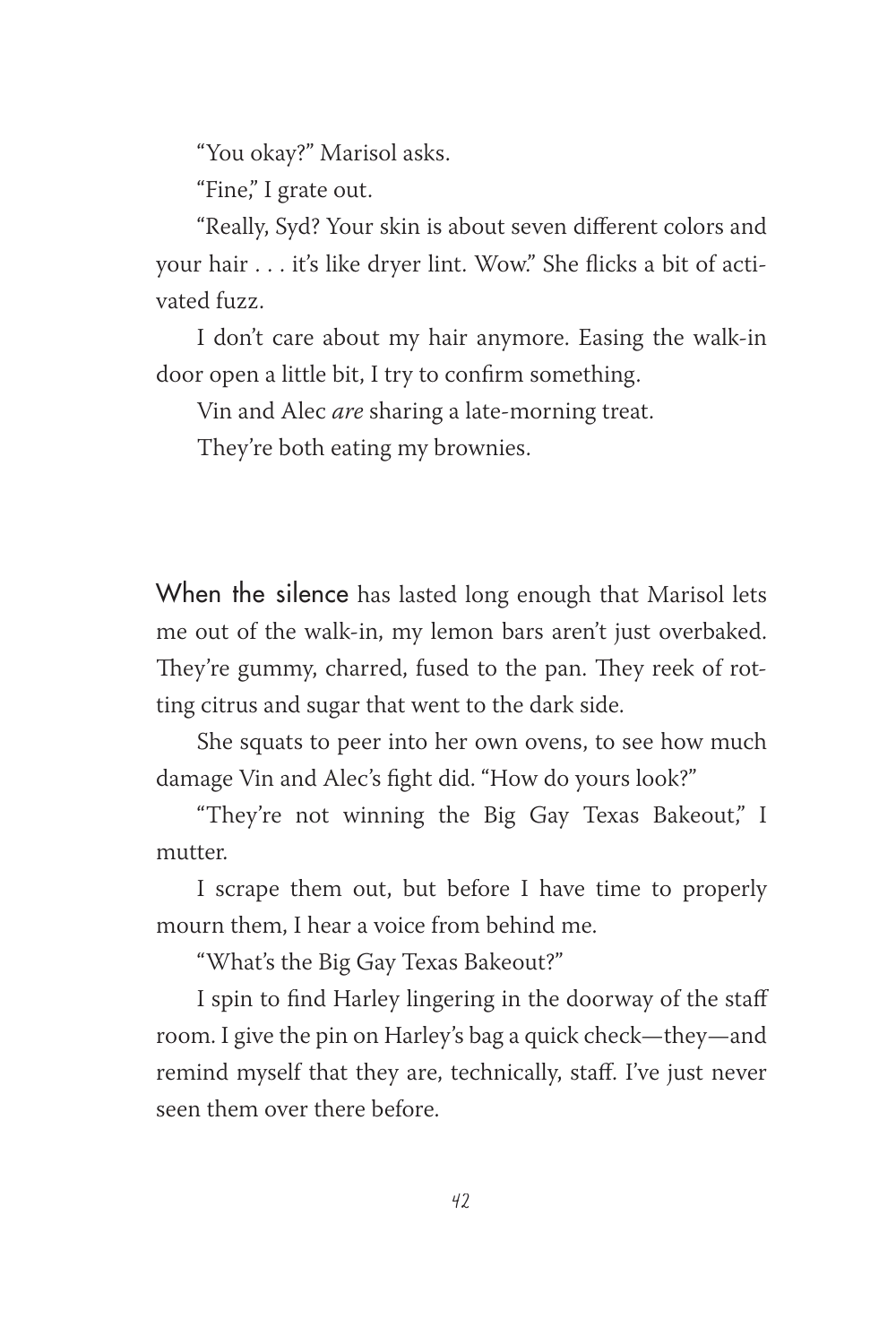I've also never hung out with Harley outside of work, and I'm not sure what direction it's going to tip us now that we're back in the bakery. Do we act like friends? Do we flirt harder? Do we stay exactly the same?

Can we stay exactly the same?

"The Big Gay Texas Bakeout is a thing I made up," I say, dumping my lemon bar pan in the enormous sink. Actually, W and I invented it together, out of sheer love of Mary Berry and an epic week of binge-watching. "Like The Great British Bake Off crossed with a Texas cookout."

"Sounds like fun," Harley says, hooking their thumbs through their belt loops. "When is it happening?"

"Never," I say. "It's not real. When did you get here?"

"About three minutes ago," Harley shrugs. "I knocked, nobody answered."

Did they catch the tail end of Vin and Alec's fight? Did it leave them feeling just as wobbly as I do? Did they flee to the staff room, hiding out the same way Marisol and I did?

"I need to ask Syd something," Harley says, looking at Marisol like we need her permission.

The empress of the kitchen nods.

I walk over and join Harley in the staff room. It's empty besides us, though there are condoms and dental dams and lube samples strewn across the table, leftovers from the safer sex workshop in the community space last night. Harley picks up a dental dam package and starts fiddling with it mindlessly, without seeming to notice what it is.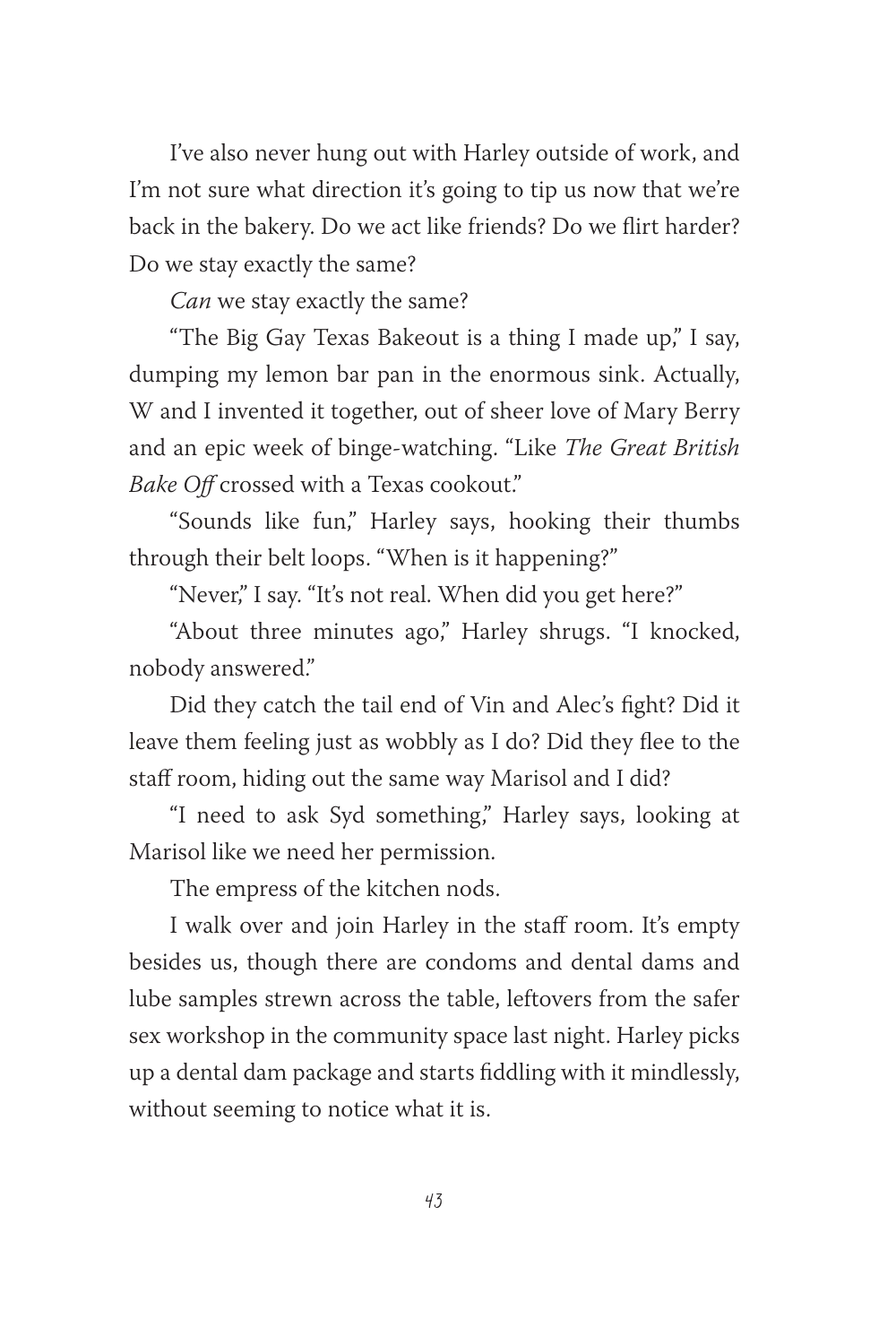Which is not awkward. Not at all.

"What's up?" I ask.

"Oh, you know. I just had a request from one of my delivery customers. For a special order. One of yours."

"Really?" I ask.

This is mildly amazing. When people go off the standard cake-and-muffin menu for special orders, they always request one of Marisol's bakes. It's the first time someone's asked specifically for one of mine.

Right when I'm starting to feel more confident about this conversation, I realize that there's no reason that Harley and I are having it alone. They could have easily talked to me about this in front of Marisol. Suddenly I'm looking at the floor. And I'm aware of every inch between Harley's shoes and mine.

I have a recipe for being in a relationship. I spent four years perfecting it. But I don't know how to do this part where I'm watching Harley like a pot of almost-boiling water, but I'm still thinking about W every five minutes.

"So . . . the request?" I ask.

"It was from the people I brought those brownies to yesterday." So that accounts for the two that were missing this morning. At least somebody wanted them. "They really love your olive oil cake." Harley says the words carefully, like they had to commit them to memory. Do they not know what olive oil cake is? How? They've been working here for over a year. "They were hoping you'd make it for a party they're hosting tomorrow. I was going to fill out a special order form, but . . ."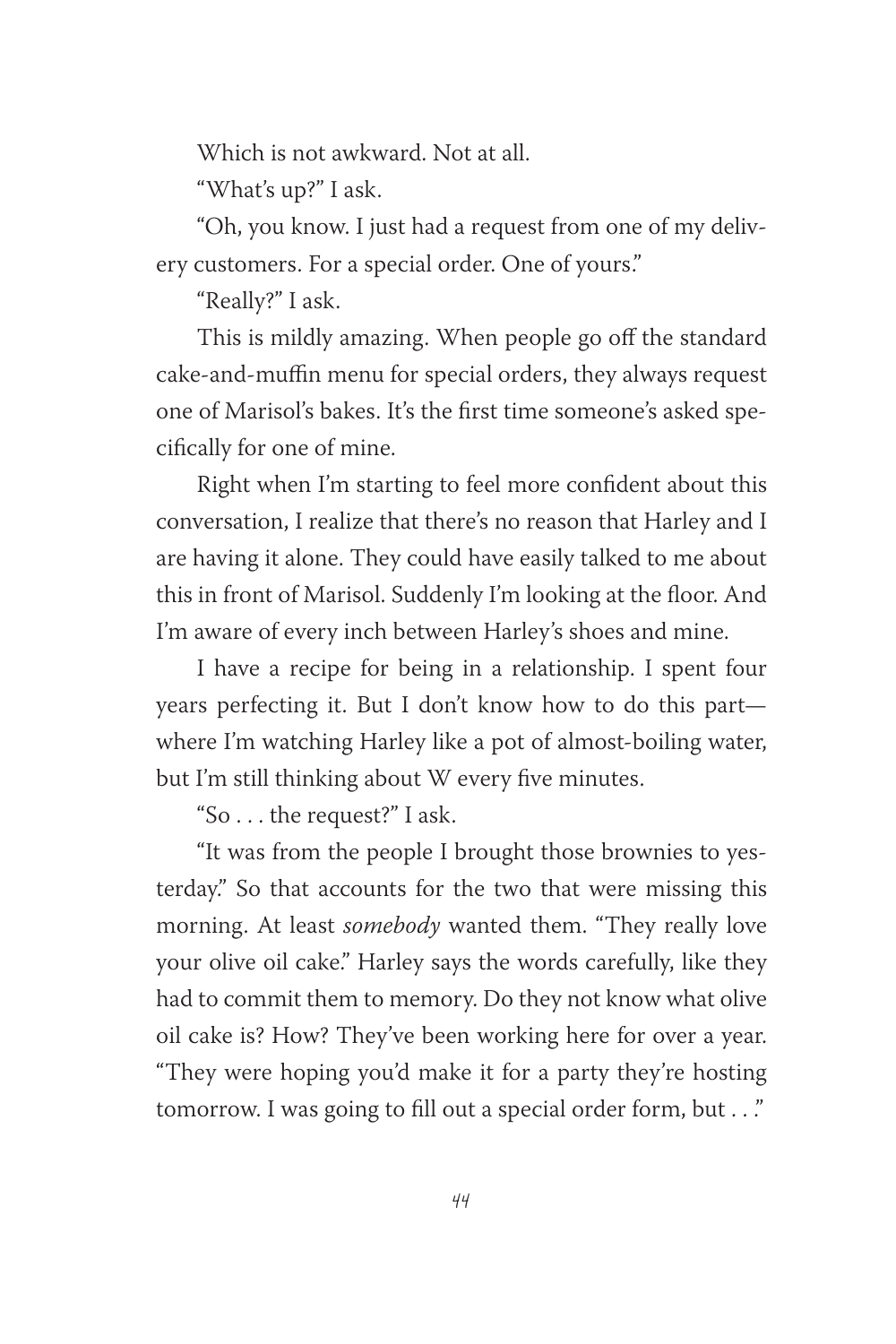But Vin and Alec were stomping around the kitchen, strewing their personal business everywhere.

"Do they want mascarpone frosting or fruit?" I ask.

Harley tries double finger guns, then seems to think better of it, quickly uncocking them. "Fruit."

"Did they like the brownies?" Now I'm just fishing for compliments. Or trying to keep Harley here for another few minutes. They're bouncing on the balls of their feet like this is already over.

I'm so sick of good things being over.

"Oh, yeah," Harley says. "Big hit. I mean, they both said they loved them before they started—"

"Started what?" I ask, sharp as a sudden tester speared right through the center of a cake.

"Fighting?" Harley says. "Like, a couple fight? It was really awkward. I've never had that happen on a delivery before. Sometimes people are clearly hitting the pause button on a fight and pretending they're okay. Lots of wincing smiles and sour body language. But Rae and Jay seemed fine when I got there, they dug into the brownies like they just couldn't wait, and then an argument fired up, big and dramatic, and I was standing right there waiting for them to sign their receipt." They wrap their arms around themself, still bouncing.

"You okay?" I ask.

"Sure," Harley says. "I should just . . . you know . . . deliveries."

They care about their job nearly as much as I do. They've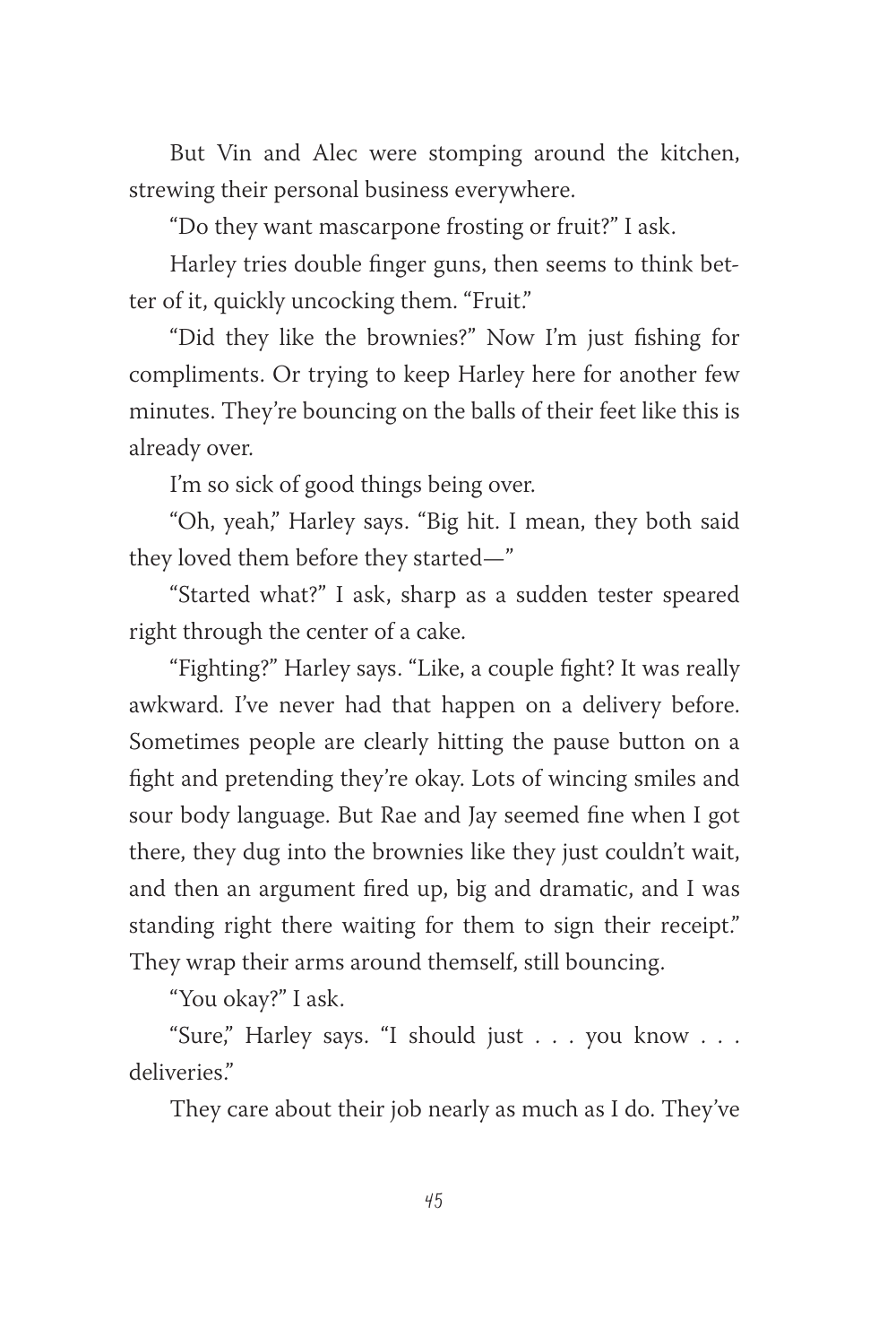told me about it while strapping a dozen cake boxes onto their bike. I should let Harley go. But I can't stop thinking about those brownies.

The ones that have landed in the hands of fighting couples. Twice.

"Come with me for a minute," I say, tugging at the shoulder of Harley's muscle tee. "And leave the dental dam."

They drop it and leap backward. "Why are those in the break room?"

We weave around the worktables in the kitchen, ignoring the cake boxes for now. A few more shirt tugs and we make it to the front counter. The barista, D.C., looks up from some kind of elaborate iced mocha.

"Hey, Syd!" D.C. gives me a glowing smile. He's a white guy, about thirty, with overeager slices of silver in his shoulderlength black hair. A few years ago, he left the military and came home to some realizations about himself, starting with pansexuality and ending with great big drag-queen tendencies. He might be a dozen years older than me, but he's the cutest kind of baby queer. And he treats me like a wise and ancient bisexual, which, to be honest, I love.

"Where are the brownies?" I ask, pinpointing the place where they used to be with a stare.

"Oh, we really pushed them," D.C. says with an extra helping of helpfulness. "Like you asked."

He points to the spot right near the counter, where a single brownie sits on a small plate. All of my feelings about W's abrupt ending have been condensed down to this one square.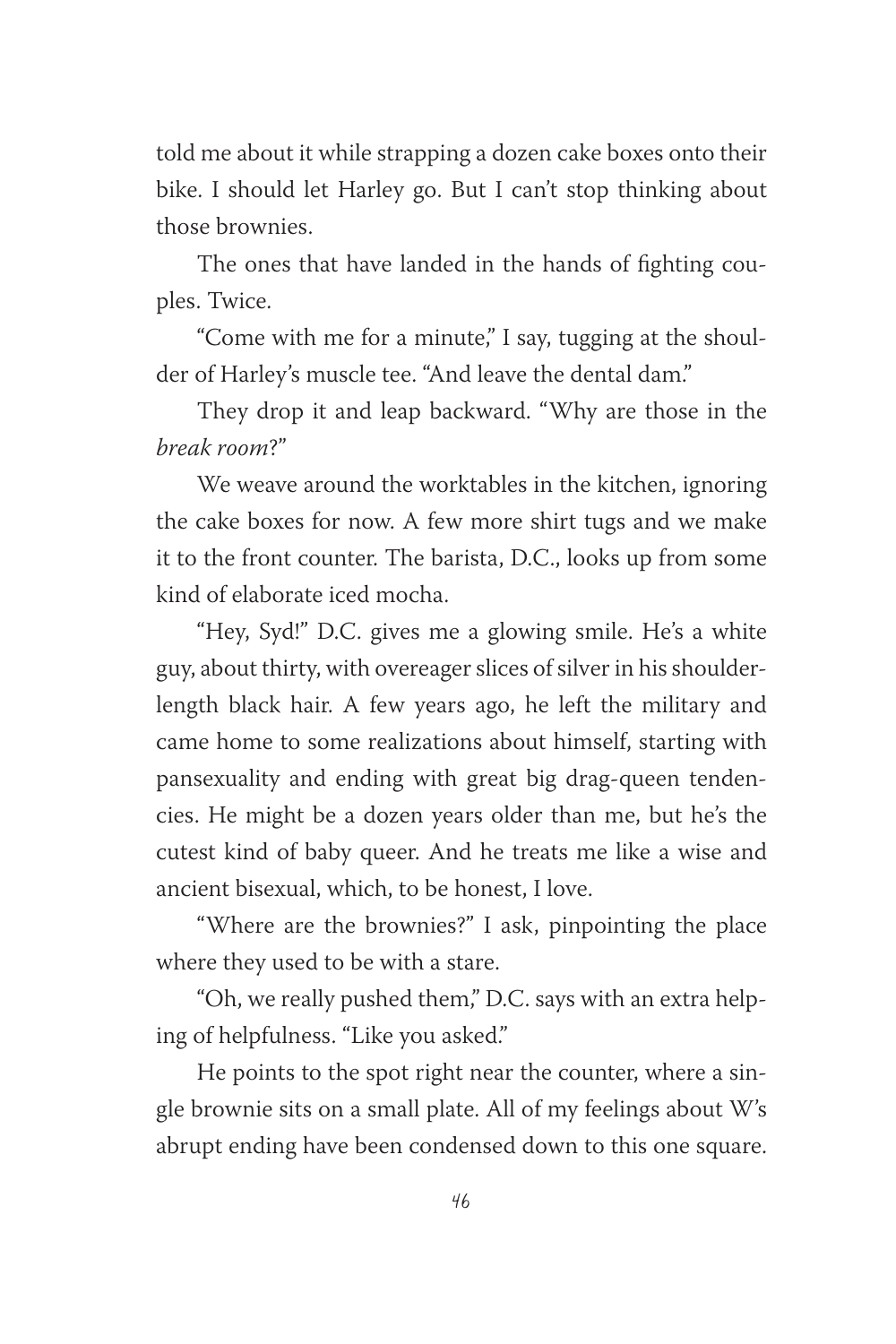I pick it up, inspecting it like it might cough up secrets.

It stays fudgy and silent and unhelpful.

"What are you doing?" Harley whispers, so close to my ear that the feeling flicks down my spine.

"Nothing," I say with a low laugh. I'm tired. I barely slept last night. There's nothing to see here.

My brownies are definitely not breaking people up.

I turn to head back to the kitchen, to fill Harley's arms with cake boxes, to scrub away the memories of Vin and Alec arguing all over the kitchen.

"Um, Syd," Harley says. "I see more of your brownies."

They spin me gently and point to the window.

Two teenagers a little younger than I am are sitting at a table in the garden, their hands flying. In front of them, a shared plate of brownies is busted down to crumbs. I recognize these two from the morning coffee rush—they're students from the Texas School for the Deaf. They love iced green tea and making out while they wait for the counter staff to pour them enormous cups of it. Right now, they're nowhere close to making out. Judging by their clipped hand motions, they are not very happy with each other.

"Do you know those two?" I whisper to D.C. "From the endless drink orders?"

"Sure," he whispers back, playing along though he's not entirely sure why. "Kit is the short one and Aadi is the . . . not short one."

He's right, I notice, as Aadi stands up and unfolds to gawkish baby giraffe height. They continue to argue.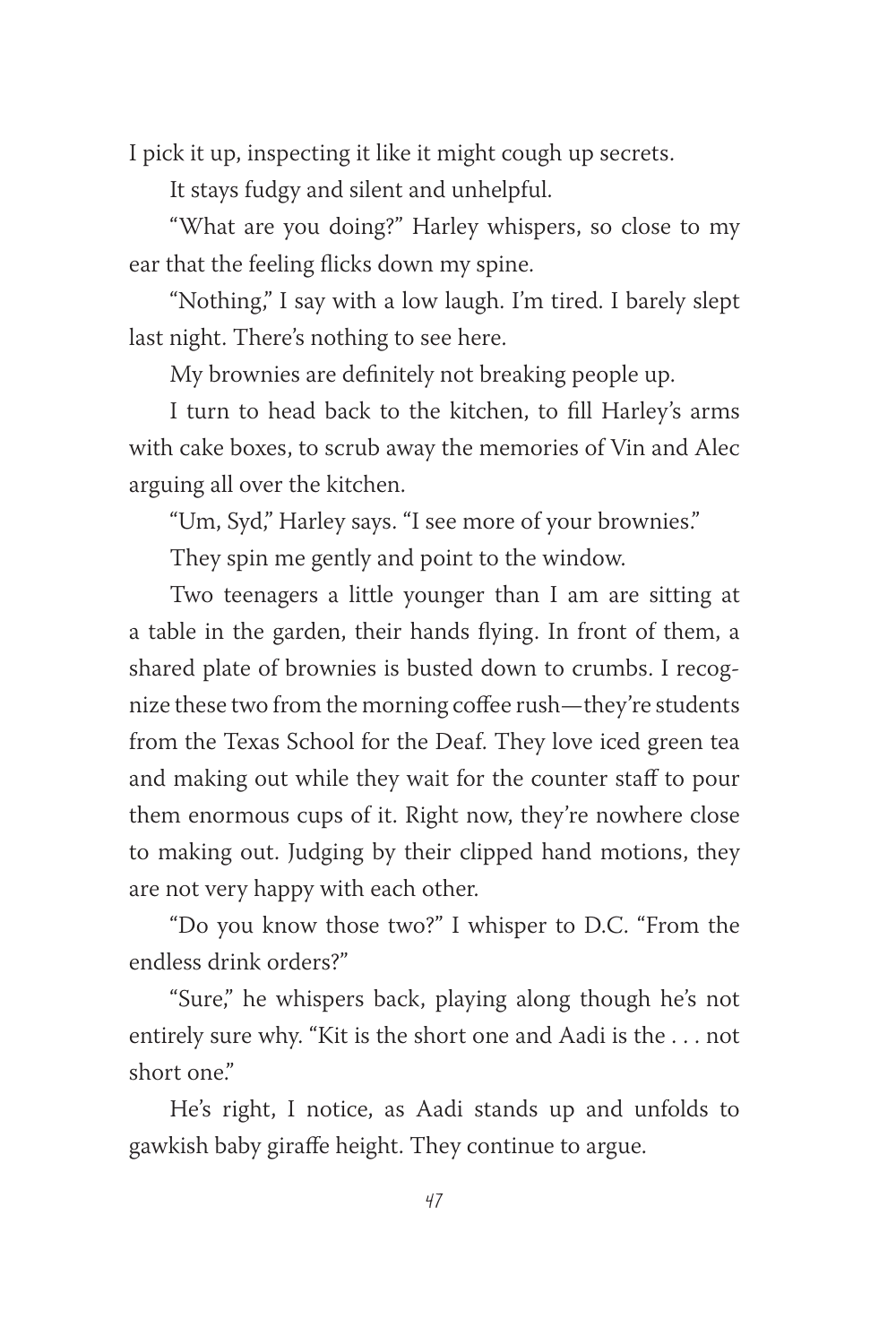"What's going on?" I ask D.C. I don't know if this is part of his military background, but he knows about ten languages, one of which is ASL.

D.C. watches, waits. "I don't think it's right for me to translate some of the more personal teenage relationship details they're flinging around right now, but let's just say they might be done with the public mouth aerobics."

Kit stands up so abruptly that the little table shudders and two iced green teas erupt. Ice chips fly as Aadi stalks away, frustrated, and Kit is left behind to crouch awkwardly and try to sop up the mess with several napkins.

"Hey," Harley says, touching my shoulder with one fingertip. "What just happened?"

When I look over, the light that floods the bakery seems to melt the chocolate in their brown eyes. I'm stirring up the courage to say it. Harley might laugh, or slowly back away. I'm not sure I would blame them. But I have to let the words out, the ones that have been trapped on the end of my tongue since the moment I saw Vin scarfing down a bite of my bittersweet catharsis.

"I think my brownies are breaking people up."

Sunday night, as the sky burns orange and the bats fly down the Colorado River, Harley and I step out of my beat-up car.

We're not on a date.

We're on the weirdest not-date I can imagine.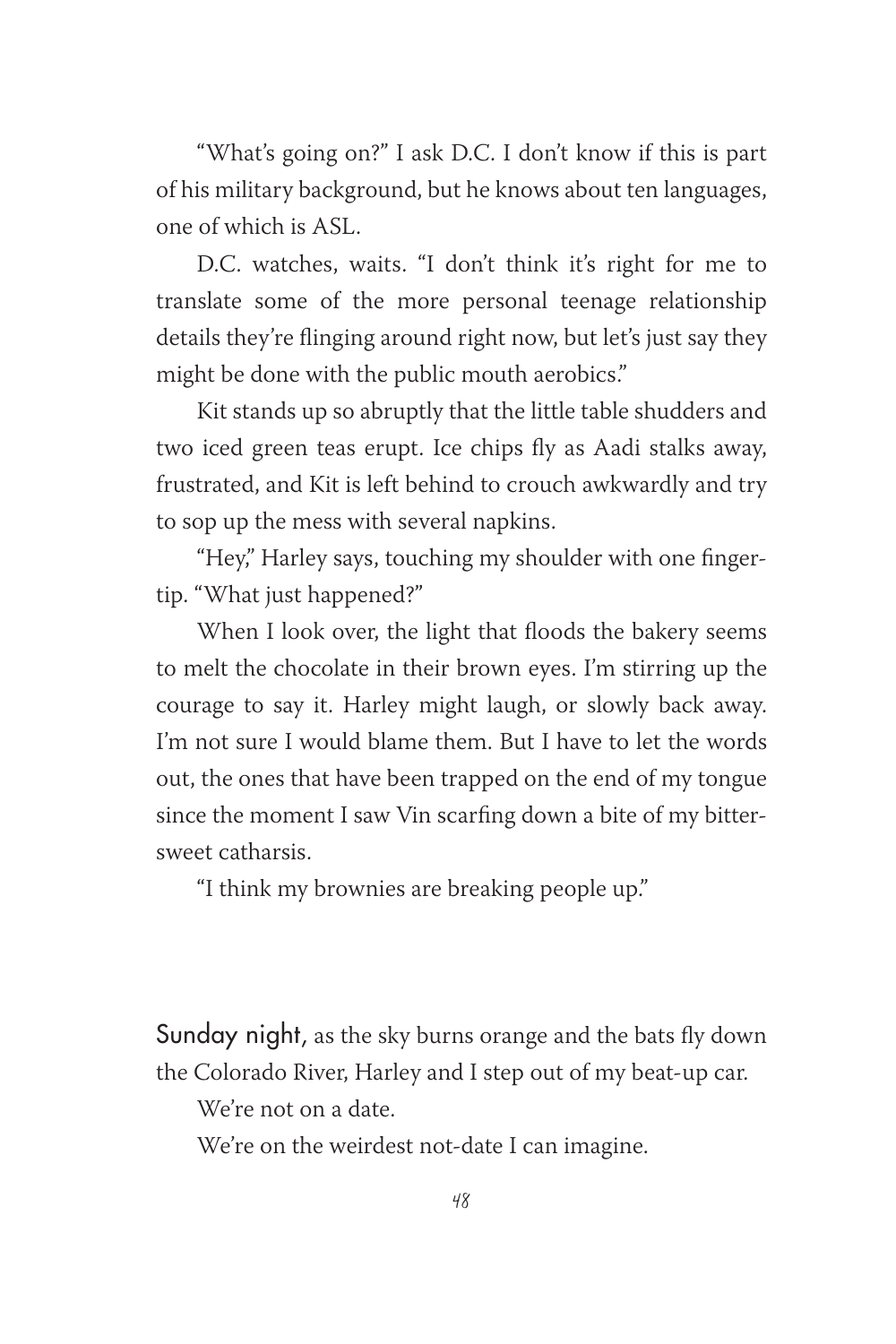Harley is still in the same clothes they wore to bike all over Austin: stretchy shorts, an extra-long Proud Muffin muscle tee, short yellow vest, and those fingerless bike gloves that leave their knuckles exposed. I'm covered in muffin batter. I couldn't wait. Not after what I saw at the bakery this morning.

Harley gave me directions to this place, which seems to be a pocket-size theater. It's tucked between two houses on a side street off South Congress. I've probably been within a block of this building a hundred times and never even imagined it could be here. That's one of Austin's glories. It feels organic and surprising in a way that other cities don't. According to Tess, who watches a lot of History Channel and cares about weird things like city planning, it's due to a complete lack of zoning laws. I told her not to take the mystery out of it, and she told me that I'm a terminal romantic. "In case you're wondering, that's four steps past hopeless romantic," she added.

I scoffed and didn't let her pinch a spoonful of the dough I was working on—lavender and lemon shortbread—a true punishment for Tess, who believes that all baked goods are best before they're actually baked.

Harley strolls up the walkway, hands in their back pockets, like this is just a normal day. Like we do this kind of thing all the time. But this is only our second time hanging out in a nonbakery setting.

And it's definitely our first time trying to break up a couple with my baked goods.

The theater is called the Comeback, according to a sign above the door. The windows are papered with signs for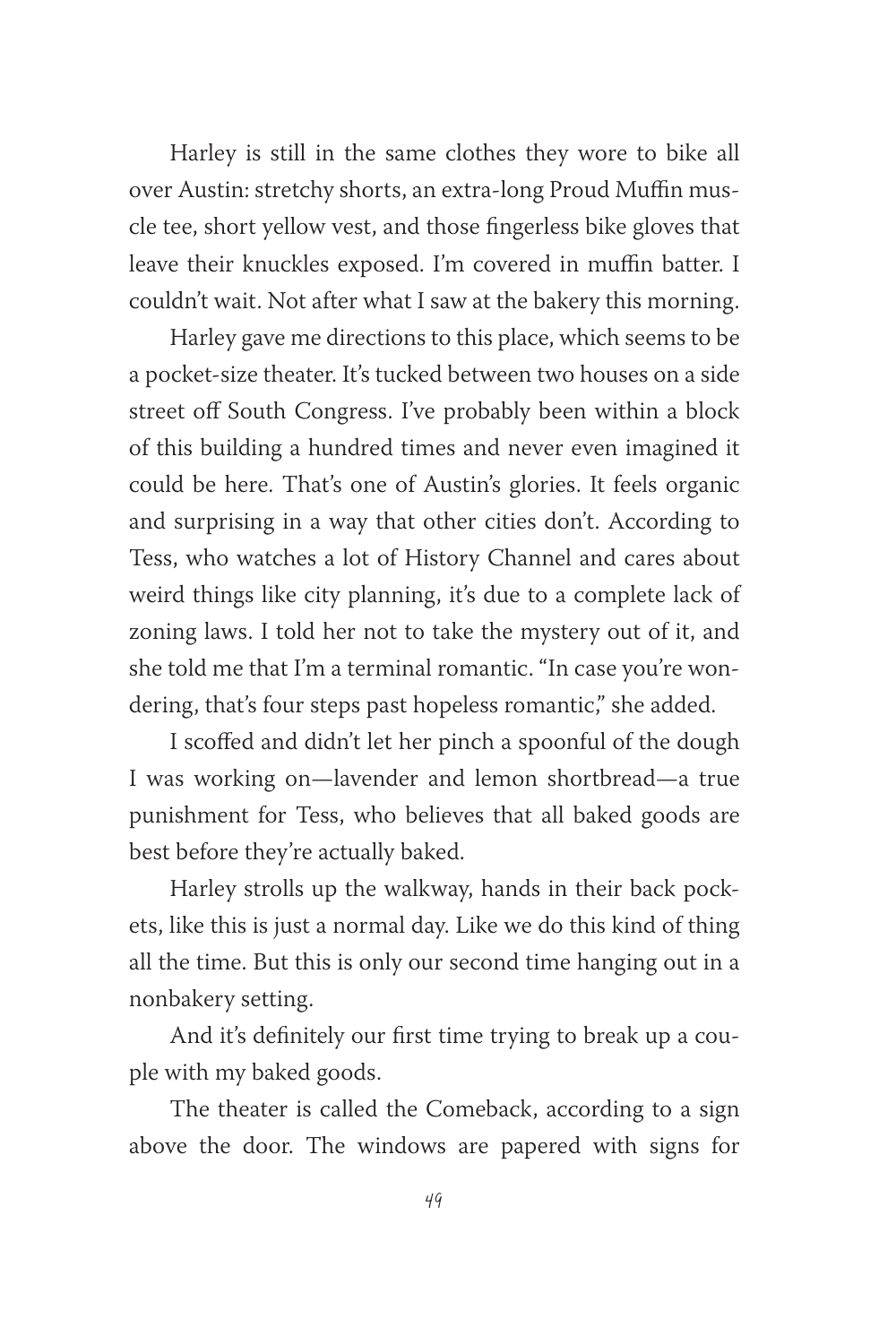shows, mostly local comics and experimental theater groups. Harley waits by the door, but I feel a little stuck. "I still can't believe you're willing to believe me."

"Three couples sounds like more than a coincidence," Harley says. "And Syd . . . you're a force."

I try not to worry too much about whether that's a compliment, focusing instead on the fact that Harley is telling me they really think I might have infused my feelings into my baked goods, which then stirred up the same emotions in other people. W always teased me about the whole magical baking thing, treating it like a cute little play I was putting on for her.

It was never that.

"Do you have the last brownie?" I ask, nodding at Harley's messenger bag. They pull it out and hand it over to me, careful not to disturb the layers of napkin I wrapped it in.

"Time to put your theory into practice," Harley says. "But first we need to find our test subject."

"Wait," I say. "We're going to *feed* it to someone?"

Harley cocks their head, curls flopping slightly. "What did you think I meant when I said we should test it?"

"Eat it ourselves, maybe? Or study it on the molecular  $|ev_1|^2$ 

"Neither of us is dating anyone at the moment," Harley says, and I can't help but notice how they folded their single status into that moment before ducking their head shyly. "We need a relationship here, right?"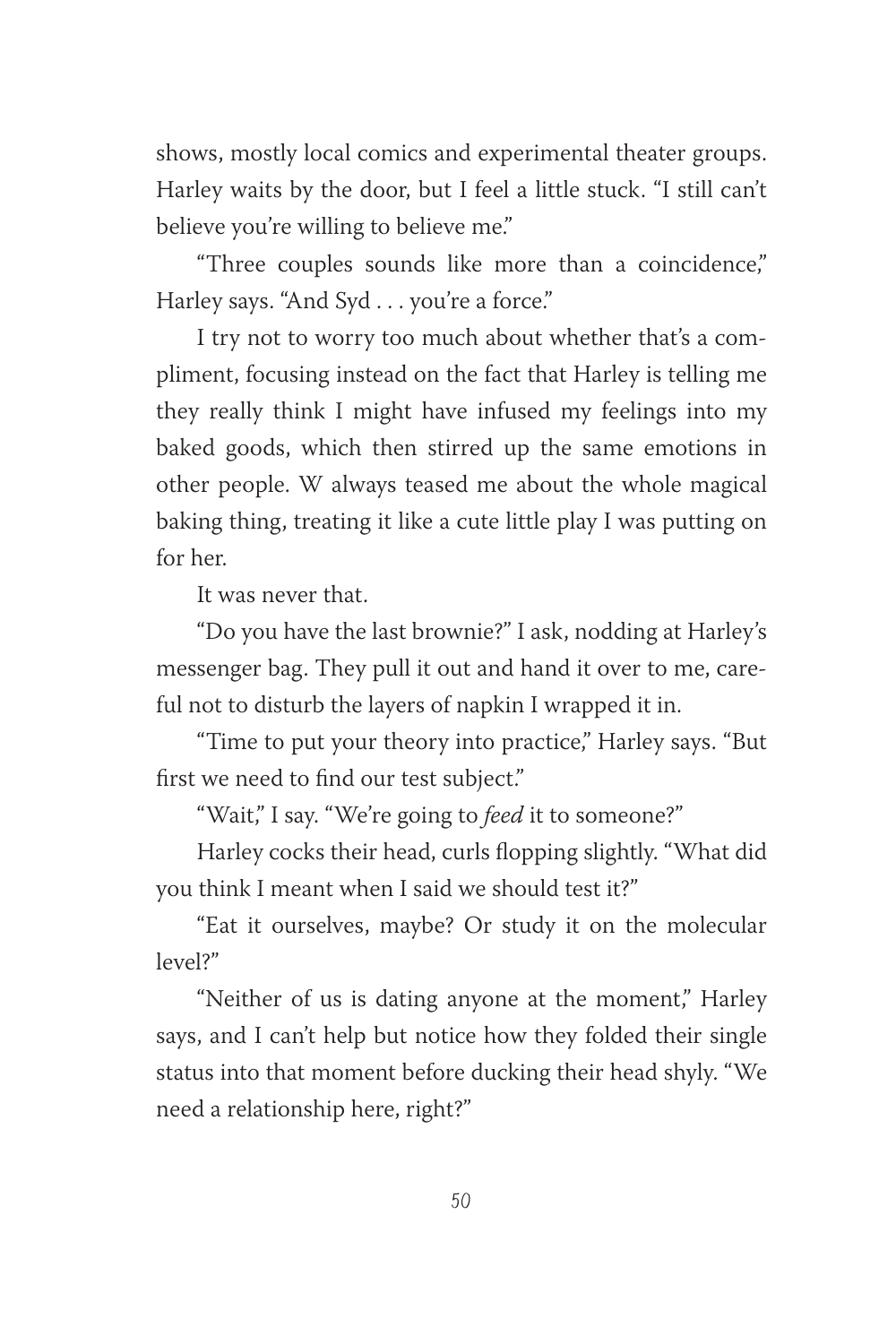"But we'd have to break someone up on purpose," I say, as horrified as if Harley told me they love white chocolate which is not chocolate. It's an abomination of sugar and manufacturing leftovers. Fight me.

Harley is almost at the end of the short walkway to the theater before they twist back and say, "Oh, I've got a couple to nominate."

I rush to catch up, following Harley into this tiny dim theater where they apparently know a relationship in need of crumbling. I hold the brownie loosely in my grip—I don't want to squash it, but I don't want to drop it on this grubby lobby carpet, either. I wince at the sour atmosphere, the ghost of crappy beers past. A black velvet curtain with a few bald spots and a weird stain separates us from the theater—classy—and Harley approaches it, peeling it back to watch whatever's happening on the other side.

I take the other end of the curtain, pulling it aside with my non-brownie hand. There's no audience out there, but the stage is occupied by a group of college-ish people wearing jeans and dark T-shirts who are pretending to be drunk dinosaurs.

"We're going to break up an improv troupe?" I ask.

"As much as I'd like that to be our objective, no." Harley nods at the very back of the theater, where a person is folded up in one of the seats, legs dangling out of the sandwiched halves.

"I'm going to need more information," I say. Harley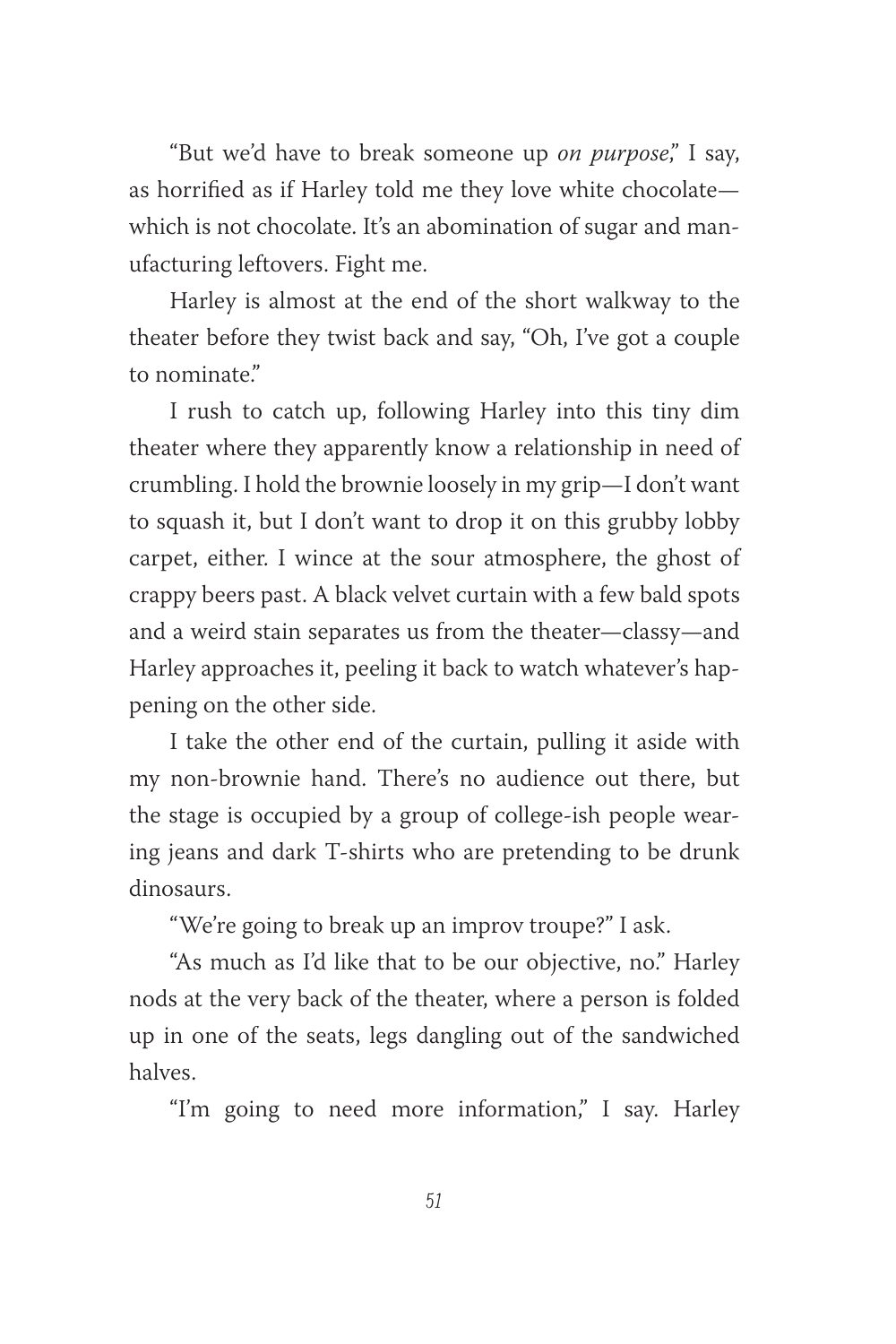wouldn't bring me here to break someone they like out of a relationship—right? They wouldn't use my breakup brownies for their own personal gain, would they?

Harley doesn't seem like that kind of person.

Of course, now is the exact moment when I realize that as much as Harley knows about my love life, I know next to nothing about theirs.

"Eve hasn't taken a night off from practice since they started dating two months ago," Harley says. "Her boyfriend insists he needs her here for moral support. He says that it's a relationship builder."

"Sounds like a top-notch significant other," I say, sticky with sarcasm. "Which one is he?"

"The velociraptor in the middle," Harley says, pointing out a screeching white man-boy whose hands are curled into claws. "Eve is really great. She helped me get my bearings when we first met."

"What kind of bearings?" I ask, realizing belatedly that these people are all much too old to be high school students. "Wait, are you in college?"

Harley quirks one red-brown eyebrow, letting me wait in a dramatic silence that feels distinctly high school. "Yes and no. I've been taking college courses since sophomore year. Anyway, when I started, Eve was dating Robbie, who's amazing, but he transferred. Then Eve went out with Nia, and Nia is also incredible, but that didn't work out. And then Eve got lonely right around finals and hooked up with him."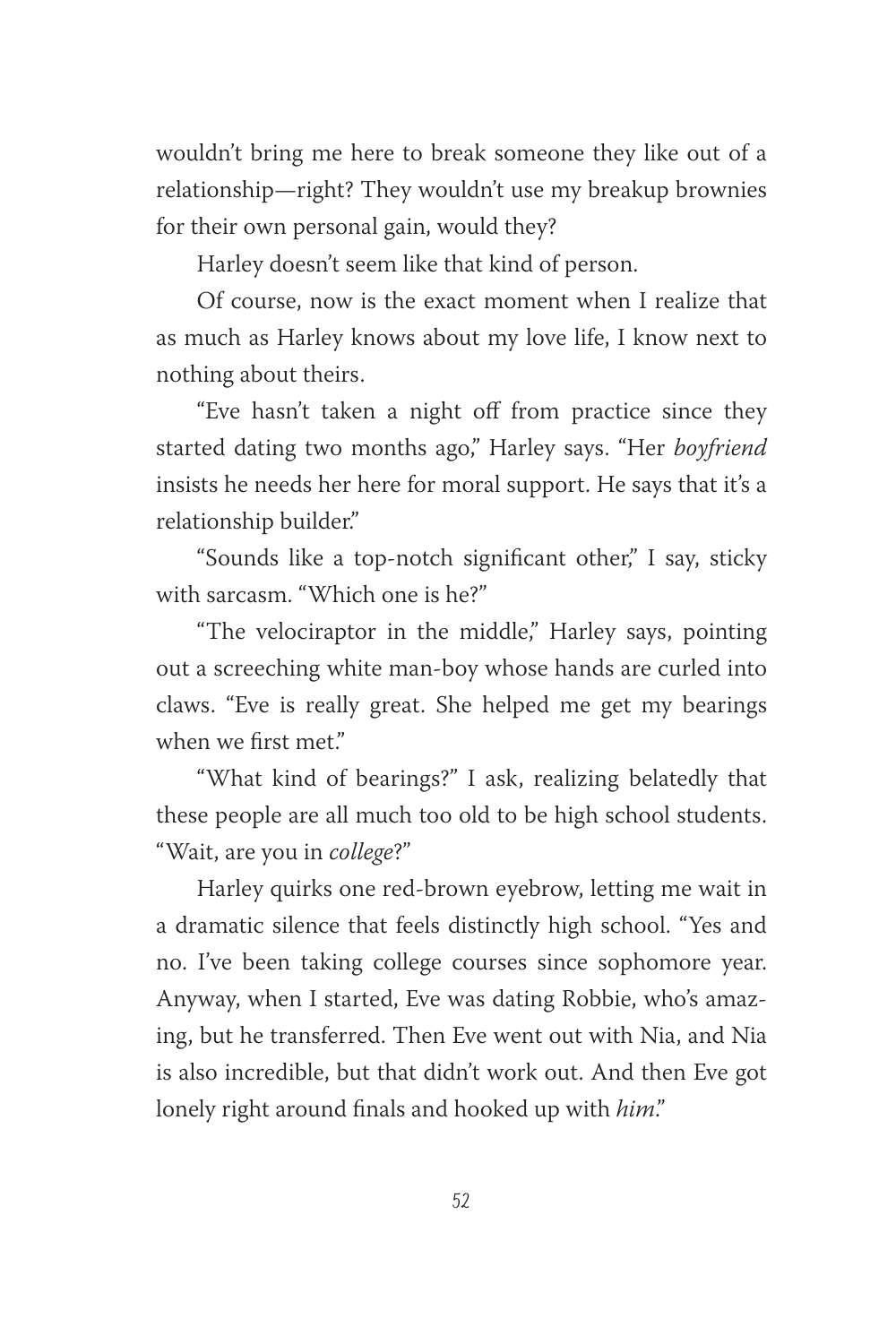I've never really faced the idea of dating so many people. Thanks to W, I've been locked in all through high school. Now I'm single for the first time in my entire dateable existence. I honestly can't seem to untwine that strange feeling from the dumping itself.

Harley and I walk up to Eve, who unscrunches herself from the seat. She's tall and Asian and scowlingly pretty—at least until she sees Harley and lights up. Then she's glowingly pretty. "Hey," she says, with the wilted voice of someone who hasn't seen the sun in months. She really has been holed up in here.

"Eve," Harley says. "This is Syd."

"We both work at the Proud Muffin," I add quickly. Which saves Harley from having to say if we're coworkers, or friends, or some mysterious third thing.

"That place is so great," she says. "My boyfriend won't eat baked goods. He says the stage lights add ten pounds. And then he laughs like it's a joke, but I know he means it because I made him pancakes once and he just side-eyed them like they were attacking him with calories and then took a single bite to 'make me happy.'" She rolls her eyes.

"Ew," I say under my breath.

A lot of people look shocked when I tell them I work at a bakery and insist that they could never, because they would eat everything and get so fat. As if, because I'm solidly built, I'm supposed to share their fatphobic fear.

This is horrible, and I tell people so.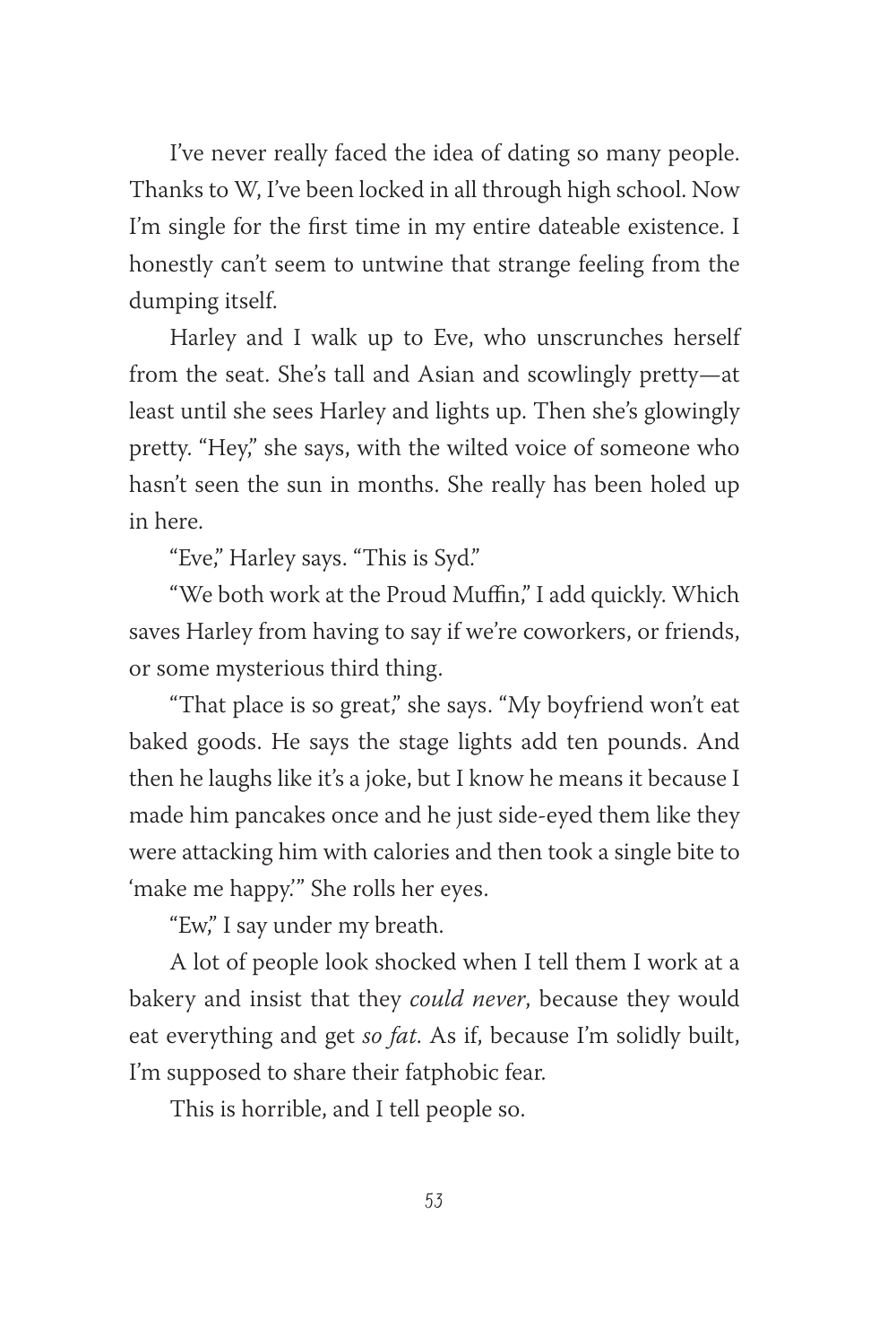Onstage, the velociraptor screeches.

Harley shudders and whispers to me, "Do you think he makes that sound when they . . . you know . . . ?"

"We brought some Proud Muffin straight to you," I say, holding out the brownie like it might save Eve's life. This whole plan started out feeling more than a little morally questionable, but at this point I'm happy to lend her a piece of my heartbreak.

Her dark brown eyes crackle with interest. Her fingers reach out, wiggling.

Eve tucks into the brownie right in front of us, in the breathless way that I've noticed only small kids and college students eat, like they've forgotten food exists until it's right in front of them again. "Uhhhh. Mmmmmm. Oh my fucking god." Eve is having an intense, private moment with this brownie. She stares at it like she's falling in love. She makes sounds that under any other circumstance would make me blush.

"Wow," she says, as she finishes with a sigh.

Harley and I are both staring now, waiting for the aftermath. For the moment when the brownie unleashes its power and her relationship with this terror of a pretty boy ends.

"How are you feeling?" Harley asks, leaning forward slightly.

"Are you starting a rival troupe back there?" improv boy asks in a pushy stage whisper, and several of his teammates give a stale laugh.

"Just visiting a friend," Harley shouts.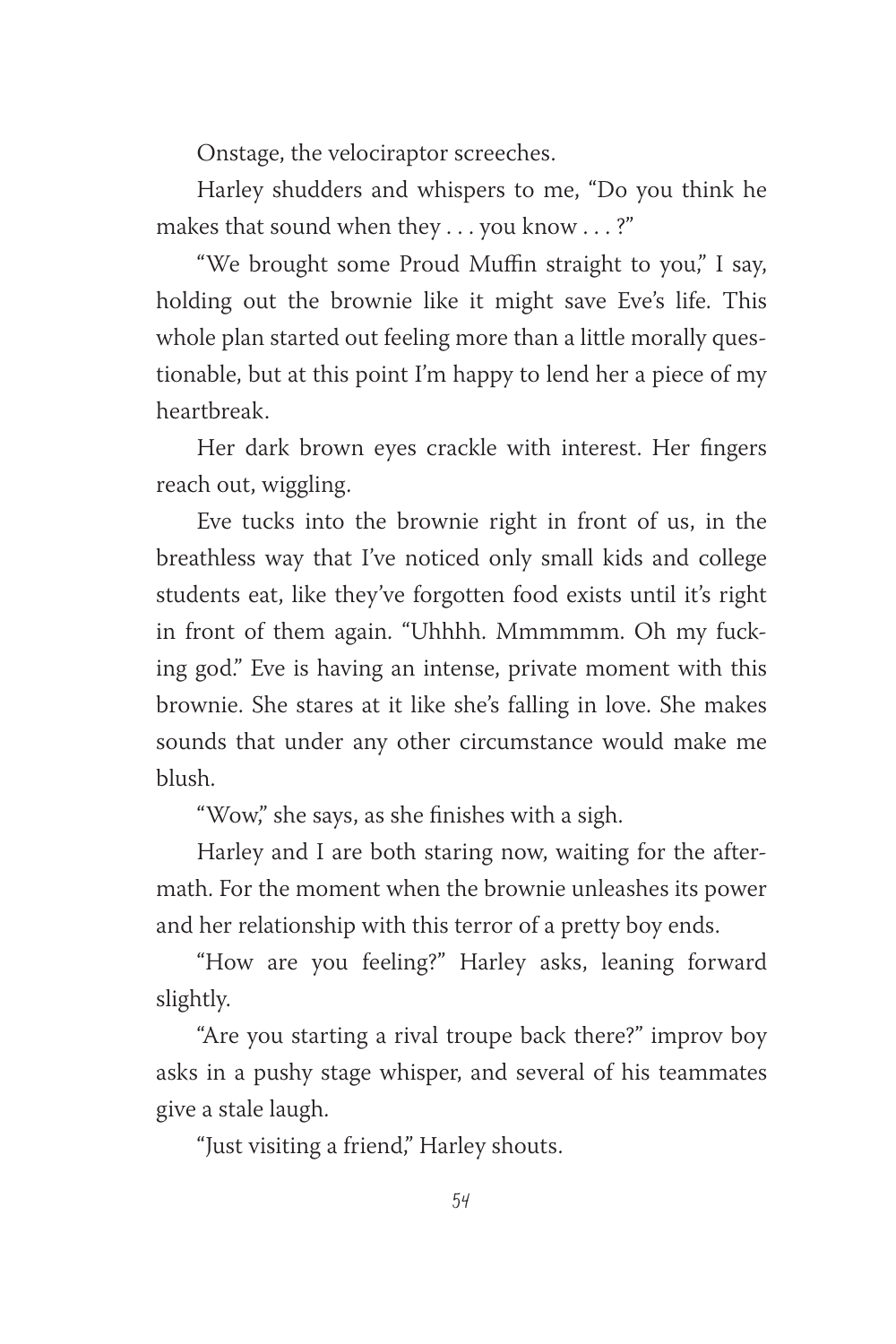"Bikes!" he shouts back, and it takes me a second to realize that this is a nickname for Harley. "Do you want to come up here? Show us what you've got? What about your friend?"

"Let's absolutely leave," I say.

"I'm sorry about him," Eve says, with a sudden hand on my wrist. "He can be such a dick."

"What did you say, baby?" her boyfriend asks, squinting against the stage lights.

"Dick!" she says. Then she blows him a kiss.

I think about people who get stuck in relationships that should be over, who let things burn long after they should be tossed in the bin. Did W think I was doing the same thing? Was it obvious to the people around us, to everybody but me?

Suddenly I'm not thinking about our fight but the date before that. And the ten dates before that one. The late-night gingerbread pancakes at Kerbey Lane, the sunrise runs by the lake before we had to split up for days at our respective schools. Those dates look fine from a distance, but up close they were strangely quiet. Our skin would brush and W would look at me like she'd forgotten I was there.

Suddenly I feel a very special kind of dumb, and I'm pushing my way out of the theater, dashing the curtain aside. Harley pounds along behind me. "Wait. We need to see if it works, right?"

"It doesn't matter." Thinking that baking might be some form of magic is as stupid and childish as thinking that W and I would last through high school, that her feelings would never go stale.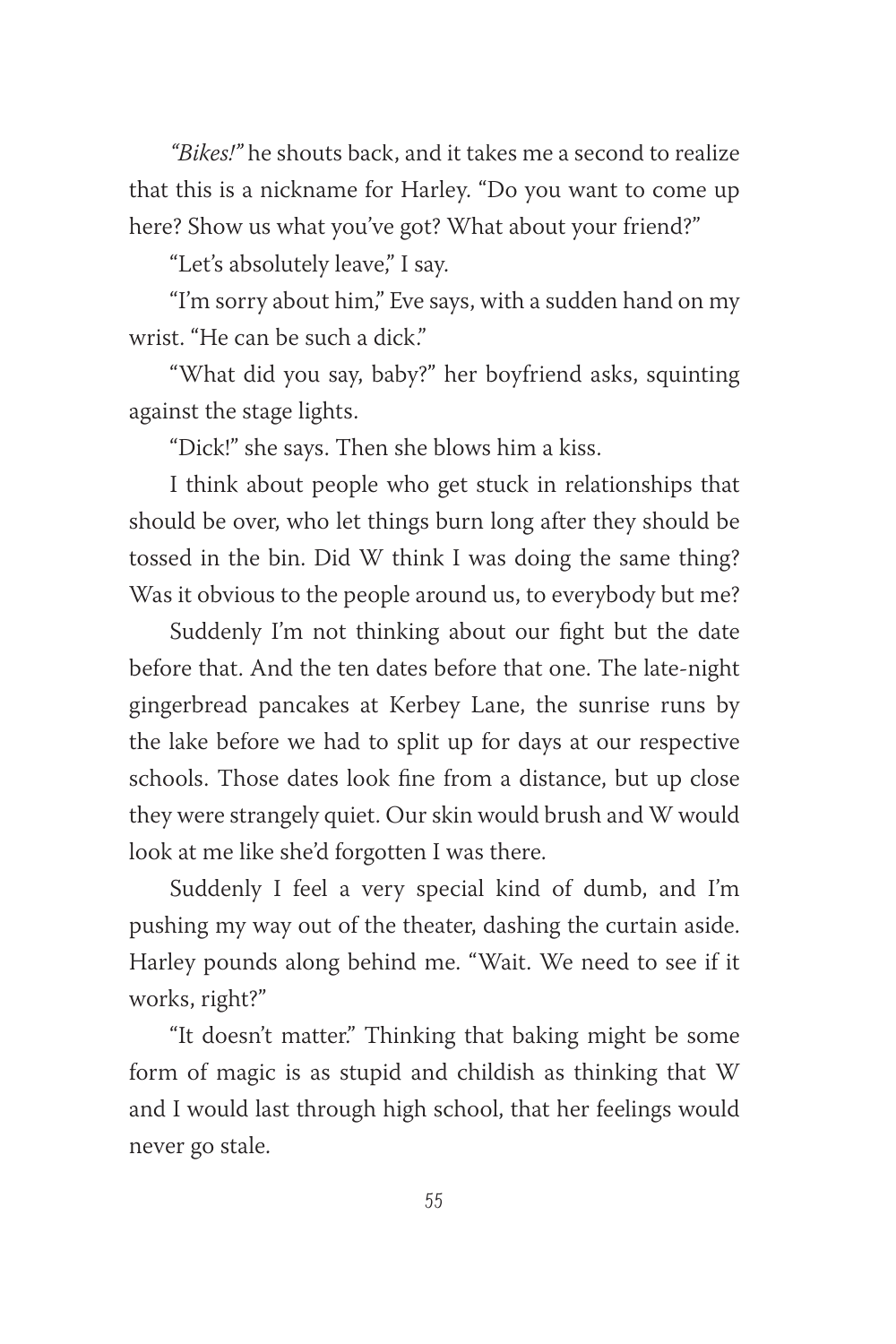"Syd," Harley says, dragging me back to the curtain. "Look."

Eve is standing up in a smooth, determined way that makes it look almost like she's levitating. There's a gleam in her eyes that even the dim house lights can't hide. She starts throwing things at the stage. Everything she can get a hold of. Pens and paperbacks and the napkin from the Proud Muffin, which flutters and falls short.

"What are you doing?"

"Interrupting your precious rehearsal!" she shouts.

"What? Why?"

"Because I'm funnier in my sleep than you are onstage!" Eve shouts. "The only thing funny about you is when you try to . . ." and then she lists a few activities that he's apparently hilarious at.

The rest of the troupe applauds Eve.

"This isn't a scene, assholes!" he shrieks, back to his velociraptor voice, not on purpose.

Harley and I turn to each other. I'm waiting for them to say that it's not real, to come up with some explanation. Instead, Harley bum-rushes me, and even though they're only a tiny bit taller, they're strong enough to heave me off the floor and spin me once, twice, to pick up speed and make me dizzy.

"You did that," they whisper. "That was you."

"It really was."

"There are so many jokes about magic brownies I'm not making right now," Harley says into my shoulder.

I start laughing, but the sound dissolves when I think about Vin and Alec. And Kit and Aadi. And the strangers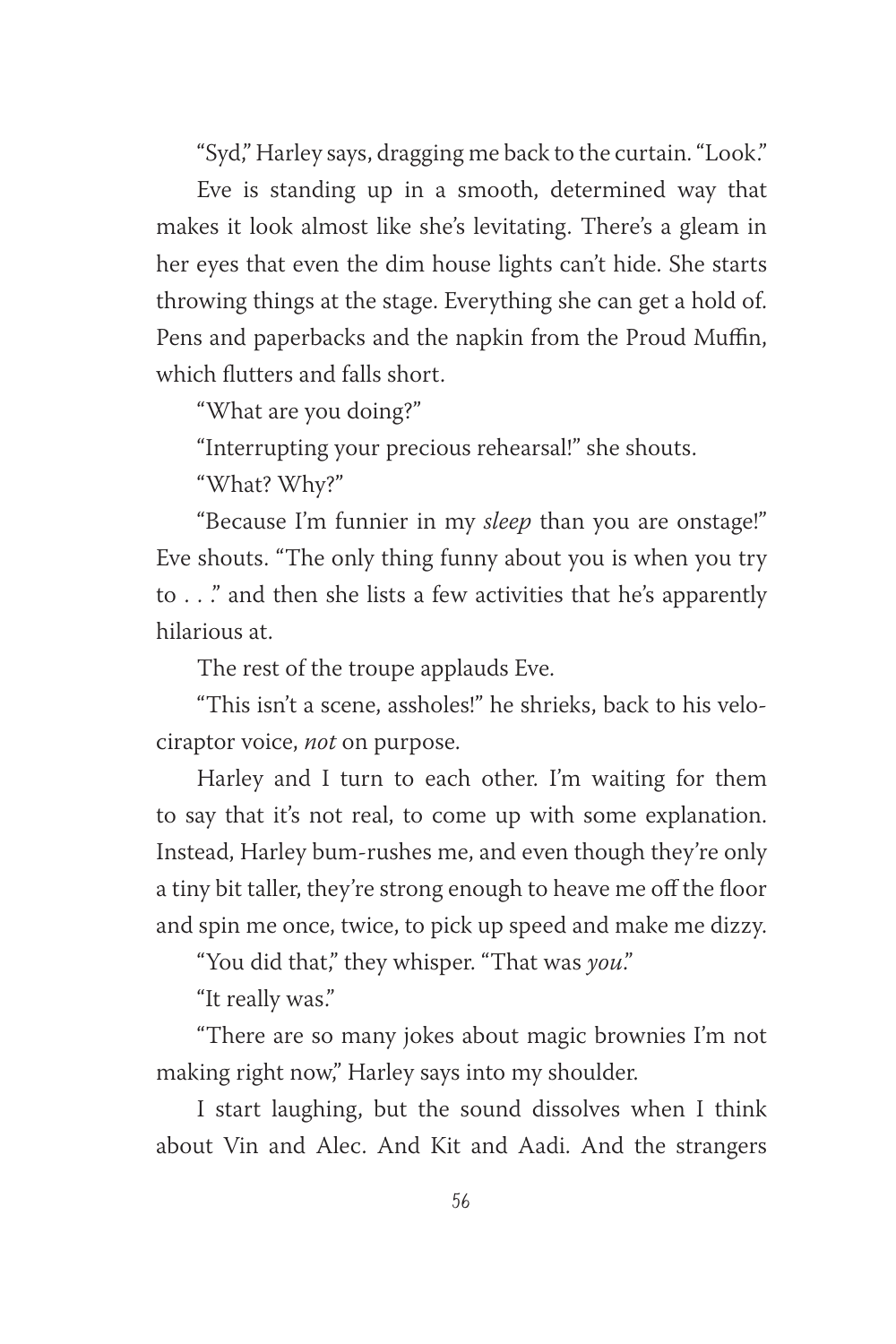Harley delivered my brownies to. Maybe W and I deserve to be over, but I'm not going to spread that misery to anyone else. I refuse to be the cause of more heartbreak.

"I'm going to get them back together," I say, right as Harley sets me down.

"Them?" Harley asks, pointing at the stage, where Eve and her now-ex-boyfriend are standing on chairs, shouting each other's inadequacies.

"Okay, not them. But everyone else who ate my brownies. I'm going to find them and fix it."

Harley's practicality snaps in place so fast that I don't see it coming.

"How?"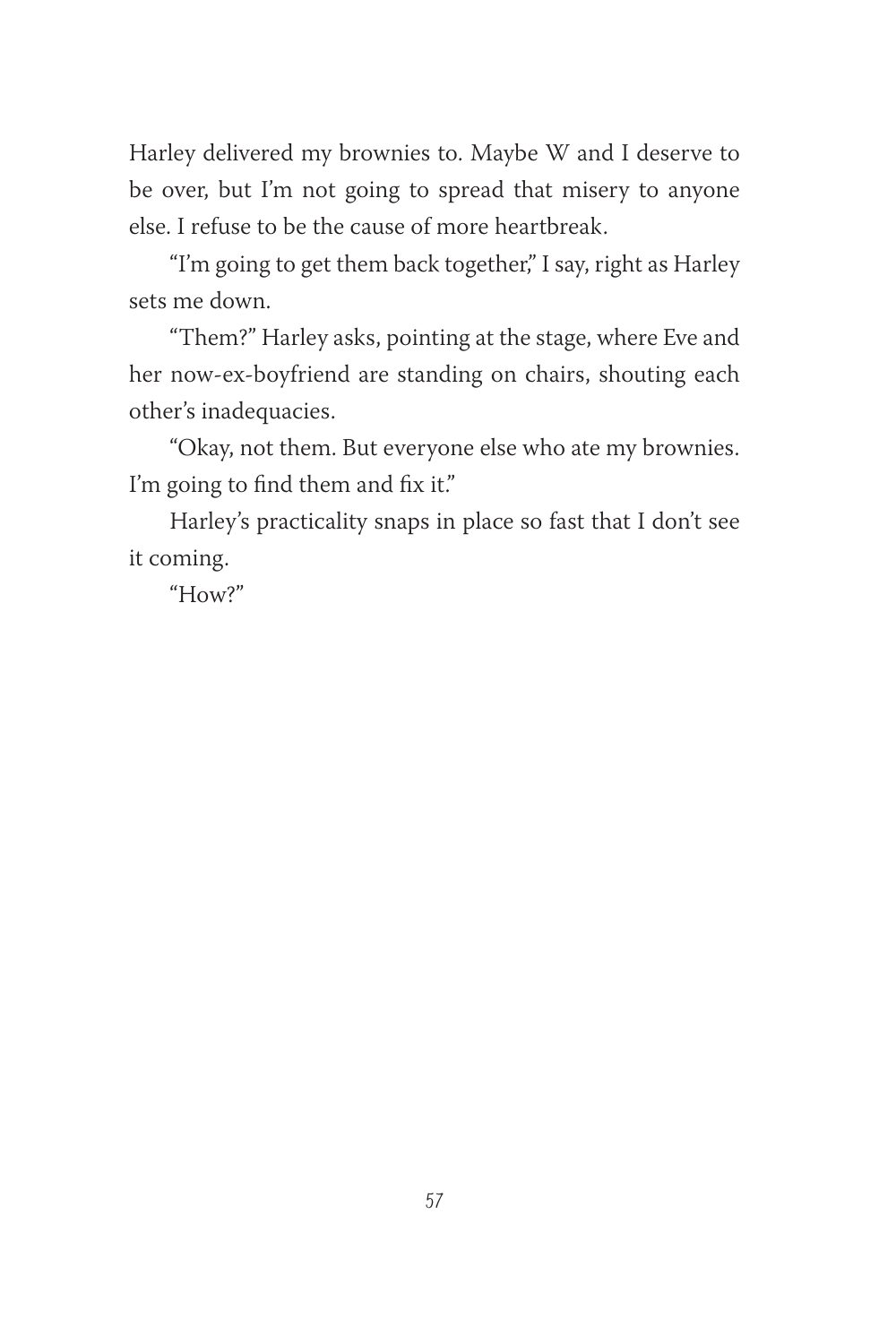## **RECIPE**

Very Sorry Cake

#### **INGREDIENTS**

#### FOR THE CAKE

2 cups all-purpose flour

1½ cups sugar

1½ tsp big grain salt (Kosher salt, sea salt, etc.)

½ tsp baking soda

½ tsp baking powder

1/3 cups extra virgin olive oil

1¼ cups milk (Not skim! Skim is blue water! Don't apologize to people with runny blue water cake!)

3 eggs

1½ tbsp orange zest (That is a lot of zest, but you're very sorry, so it's worth it.)

½ cup fresh juice from actual oranges (Not a carton. Get in there and start crushing pulp and chasing down seeds. Every time you think about cutting a corner, don't. That's not how apologies work. Do the thing, and do it right.)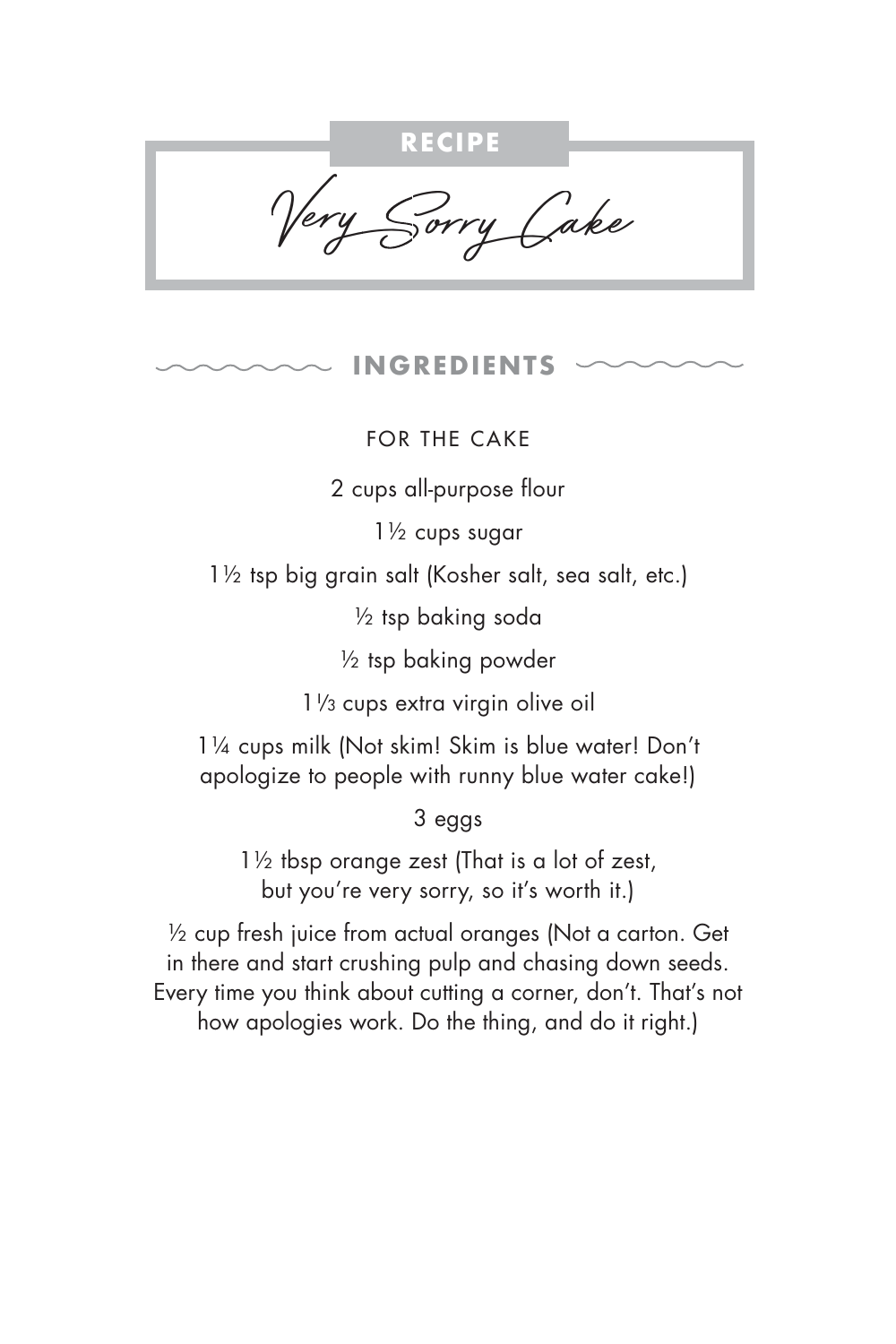#### FOR THE FRUIT SAUCE

## 2 cups berries (I used blueberries, but this would be just as good a fuck-up sauce if you used strawberries or raspberries or blackberries.)

1 to 2 tbsp sugar, depending on how sweet your fruit is

A squeeze or two of fresh lemon

## **DIRECTIONS**

Ready to fix whatever you've done horribly wrong?

Let's go.

Preheat the oven to 350 degrees.

In a medium bowl, mix the flour, sugar, salt, baking soda, and baking powder. In a large bowl, whisk the olive oil, milk, eggs, orange zest, and juice.

See how easy that was? Shouldn't we all say we're sorry with cake?

Fold the dry ingredients into the wet ones, until just barely mixed. Pour the batter into your greased pans—I use two 9-inch round cake pans and sauce them separately, OR you can get truly penitent and stack them for a double layer cake, adding whipped mascarpone in the middle (quick and dirty recipe: one 8-oz tub mascarpone, 2 to 3 squeezes of lemon, 2 tbsp of your favorite fine sugar; dump in a bowl and whip together).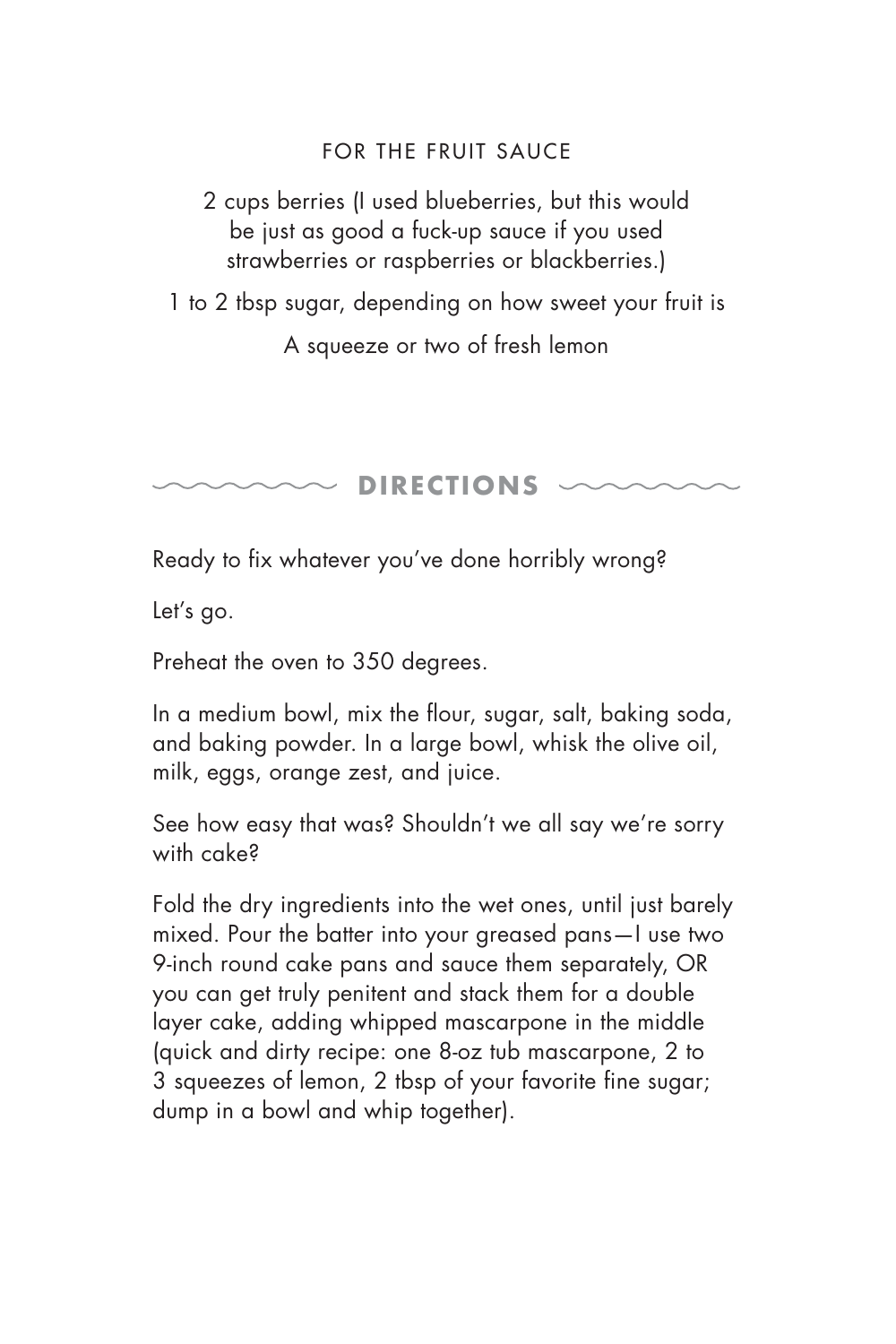Bake according to your pans—start checking at 30 minutes for rounds. The trick here is to wait until you've got a consistently golden-brown top. And of course, your toothpick should come out clean. If it doesn't, you're still working through your shit and you're not actually ready to center anyone else's feelings.

When the cake is truly golden, shining with sincerityand oil—you're ready to take it out of the oven to cool and make the fruit sauce. On the stovetop, in a small saucepan, cook down 1 cup of fruit. When it reaches half of its original volume, add the second cup of fruit and a little sugar. Right at the end, when it's getting thick and almost TOO sweet, hit it with the lemon, to taste. Test with a spoon: it should leave a thin coating of sauce behind, and the flavor should burst in your mouth, like the words that are ready to come out.

Say them with me as you spoon the fruit over the cake: I'm very very very very very very very sorry.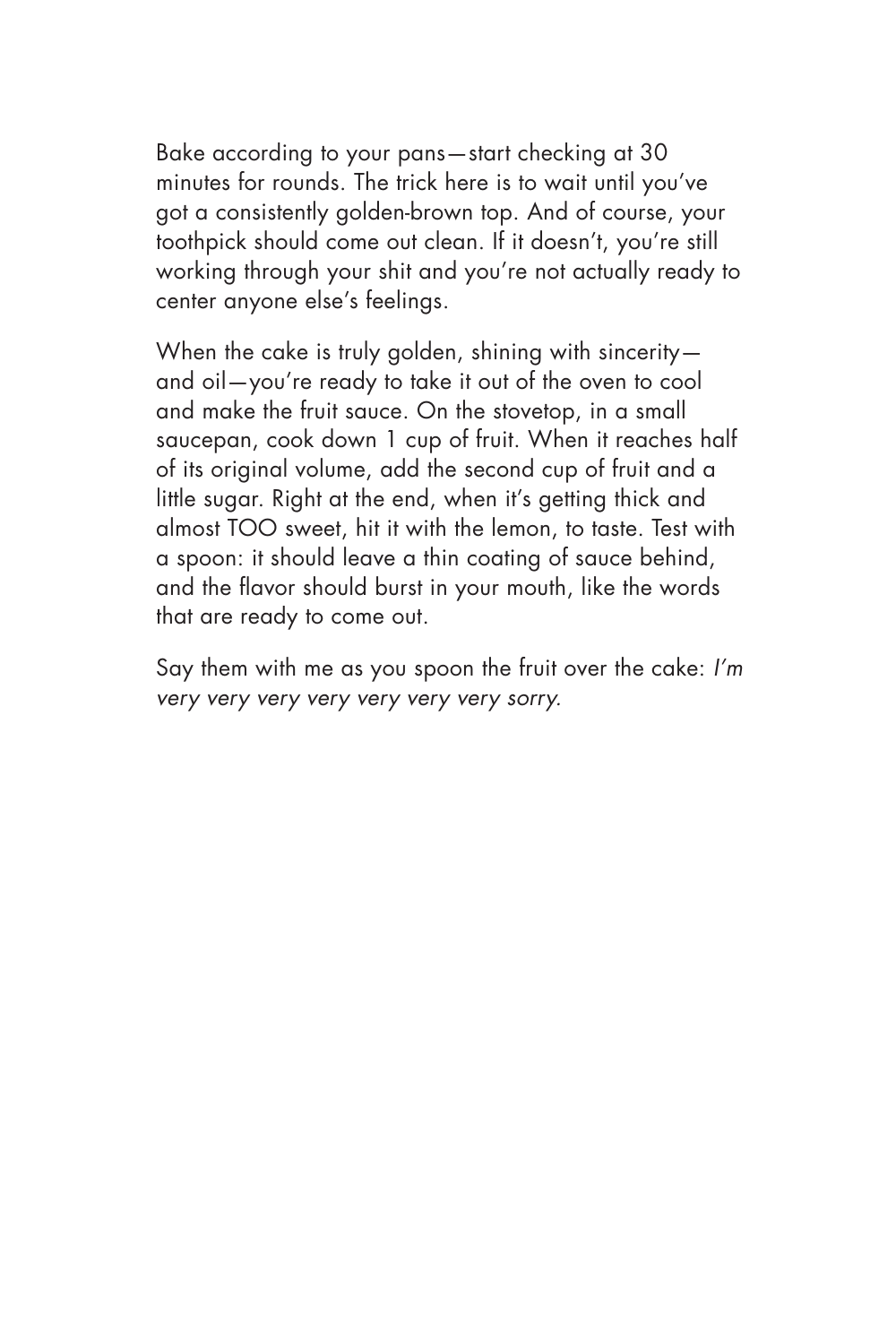4

I stay up late destroying the kitchen and then get up early to deal with the batter-crusted bowls and beaters. I considered making these cakes at the Proud Muffin yesterday, but only one is for the couple who put in the special order. The extra, equally important cake is for the rest of the relationships I pushed off the edge of a cliff. The ones I'm now dedicated to putting back together, one bite at a time.

Besides, Harley never actually got around to filling out that order slip. We were too busy watching Kit and Aadi's explosive green tea battle.

So I'm off the clock. A rogue baker.

My parents come downstairs in their matching PJs. They order a set for everyone in the family for Christmas each year.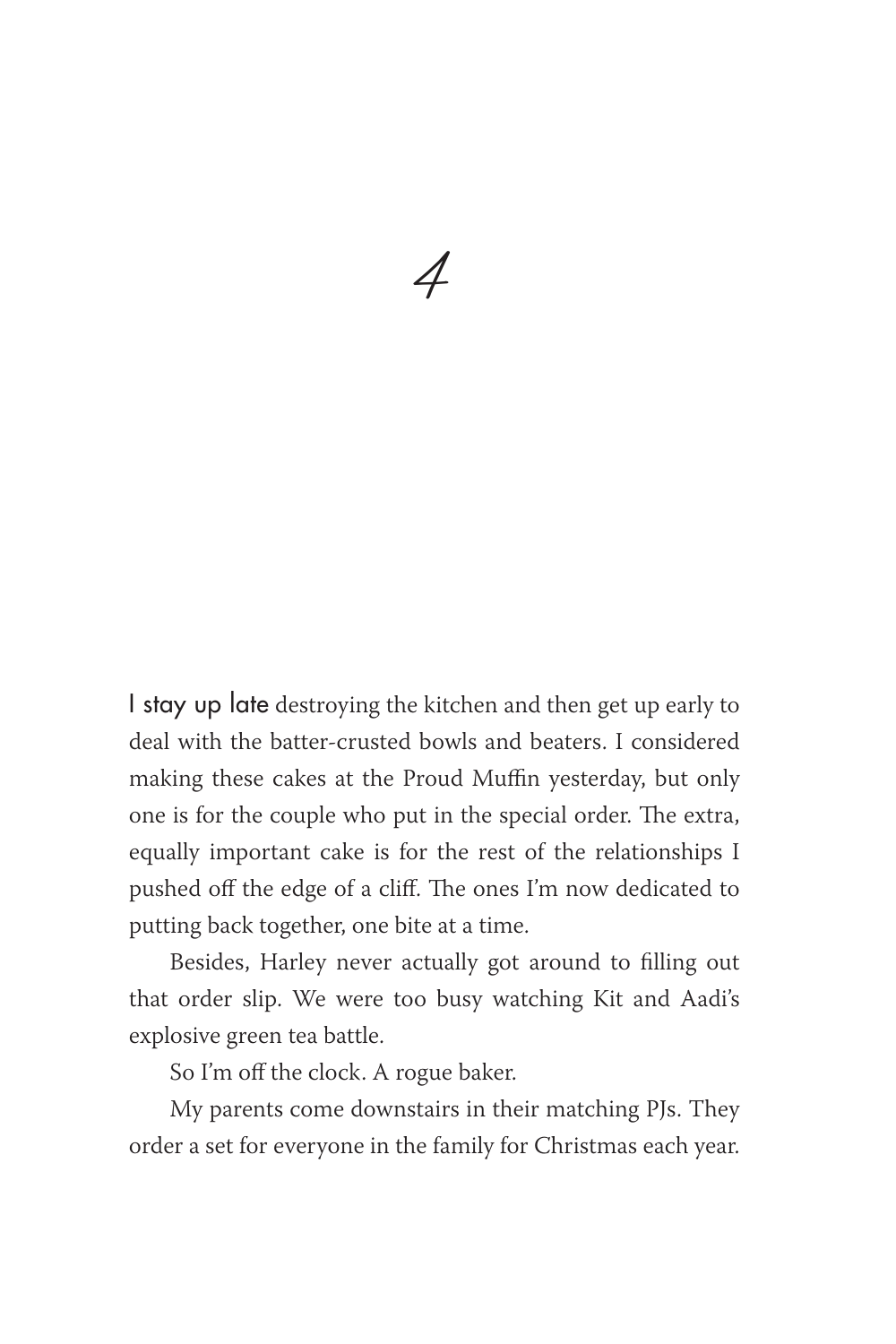They are very straight, but this might be the straightest thing about them. Neither of them seems surprised by the clamor of dishes and violently tossed kitchen towels. They're used to my middle-of-the-night bakestorms, but this one was different. This time I was intentionally trying to expel feelings from my chest, funnel them down through my fingertips: how much I wish I could take back the sadness I spread to other people, like giving them an emotional flu. The special tang of guilt that comes with subtracting so much queer love from the world.

I have two perfect expanses of golden-brown crumb in front of me, but I can't sauce them. Not yet. I carefully enclose them in my carrying cases—two plastic domes named Sally and Gillian—and scoop the bright-smelling blueberry sauce from its pan into a little container.

Mom and Dad sit down on the couch together, basically on top of each other, an overlap of arms and legs and sleepy smiles. They sip each other's coffees. They talk about Tess, who checked in from college to say she's coming home for spring break at the end of the week. They fake argue and then laugh at themselves. They kiss. A lot. They're like this: adorable when anyone else would settle for mildly cute.

I'm holding a cake in each hand, trying to slide past them unnoticed. It isn't until I catch Mom and Dad staring at me in parental horror that I realize I'm crying. Not barely-there tears I can wave off. Big, hearty drops glaze my face. When I go to wipe them, I make a sticky-throated sound.

Mom leaps over the arm of the couch.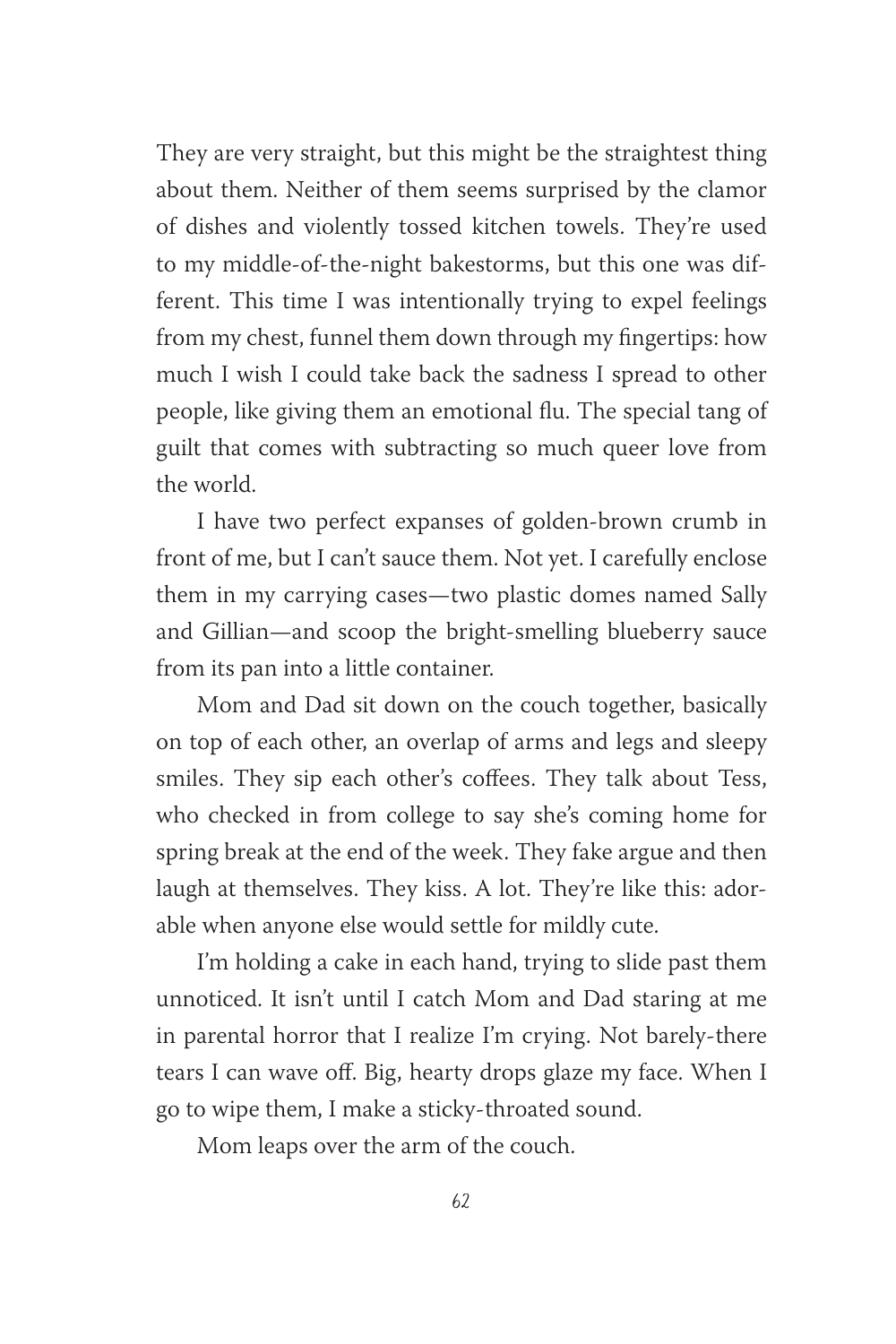"What's wrong, Kid?" Dad asks. He called me Syd the Kid when I was little. It usually feels like a throwback, but right now I can feel years sliding off me with each gasp of wellsalted snot.

Mom slings her arm around me, supporting my weight even though she's tiny. My head almost settles on top of hers at this point. "You okay, sweetie? Things have seemed off the last few days, but I didn't want to push." Of course she noticed. Of course she didn't push. I might seem like the loud, opinionated, stomping type, but the people who know me know that I can be quiet about my feelings, box them up and save them for later. Like cake you put away until it goes so stale that you don't even bother tasting it.

"Come on, Syd. If you don't tell us what's wrong, we have to start guessing," Dad says.

"That *is* the rule," Mom warns.

"Last time you guessed I was secretly pregnant with W's baby," I say with a laugh that turns on me and almost becomes a sob.

Dad finishes Mom's coffee—she always dusts hers with cinnamon—and shrugs. "Science can do wonders."

"Is this a cake problem?" Mom asks.

"Syd gets tragic when her cakes don't come out right," Dad confirms.

Something in me rears its ugly, perfectionist head. "There's nothing wrong with the cake. The cake is blameless."

Glee sneaks onto Mom's face. "Does that mean we can taste it?"